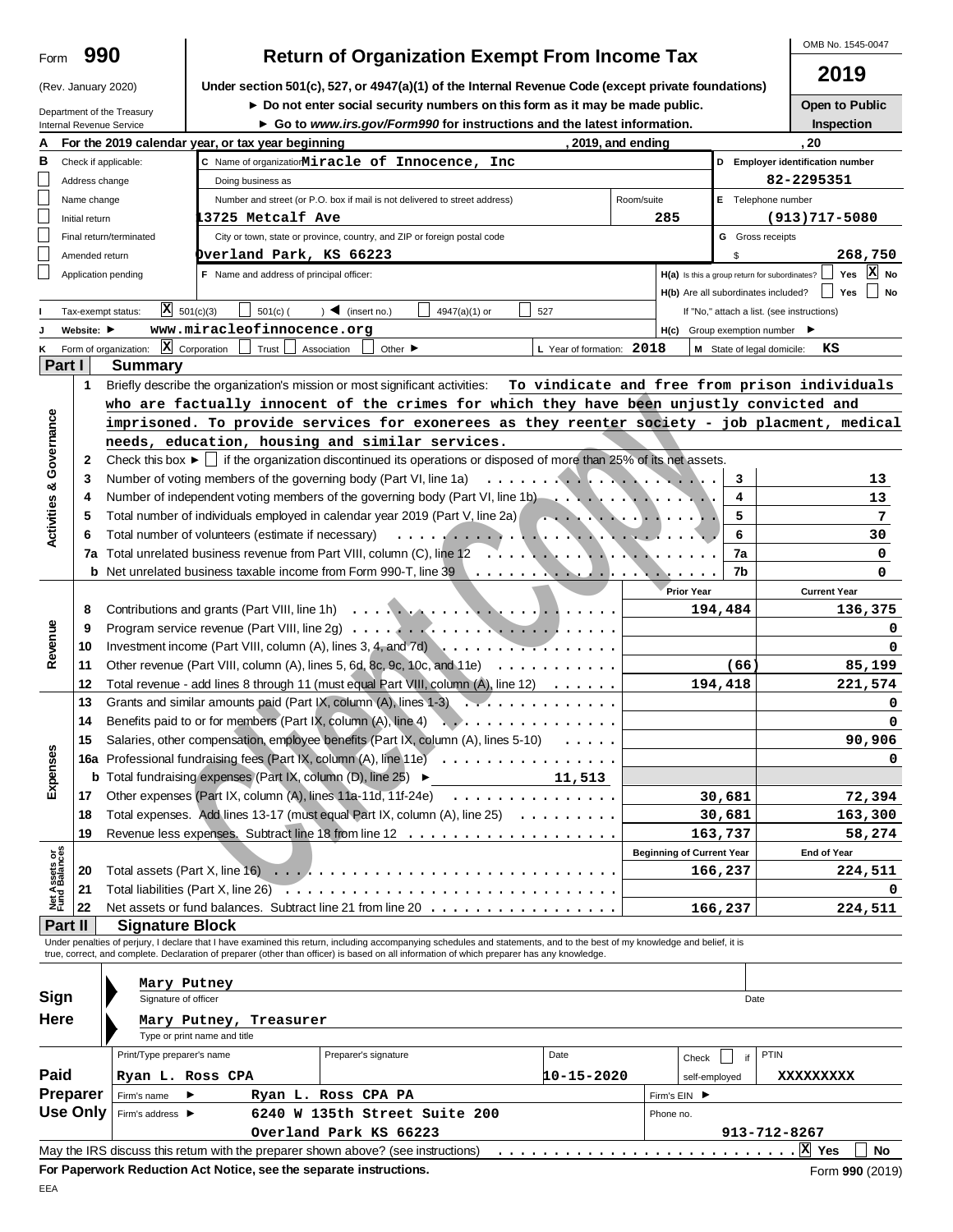|              | Form 990 (2019)<br>Miracle of Innocence, Inc                                                                                   | 82-2295351 | Page 2          |
|--------------|--------------------------------------------------------------------------------------------------------------------------------|------------|-----------------|
|              | Part III<br><b>Statement of Program Service Accomplishments</b>                                                                |            |                 |
|              | Check if Schedule O contains a response or note to any line in this Part III $\dots \dots \dots \dots \dots \dots \dots \dots$ |            |                 |
| 1            | Briefly describe the organization's mission:                                                                                   |            |                 |
|              | To vindicate and free from prison individuals who are factually innocent of the crimes for which                               |            |                 |
|              | they have been unjustly convicted and imprisoned. To provide services for exonerees as they                                    |            |                 |
|              | reenter society - job placment, medical needs, education, housing and similar services.                                        |            |                 |
|              |                                                                                                                                |            |                 |
| $\mathbf{2}$ | Did the organization undertake any significant program services during the year which were not listed on the                   |            |                 |
|              |                                                                                                                                | ∣ Yes      | x <br>No        |
|              | If "Yes," describe these new services on Schedule O.                                                                           |            |                 |
| 3            | Did the organization cease conducting, or make significant changes in how it conducts, any program                             |            |                 |
|              |                                                                                                                                | ∣ Yes      | $x$ No          |
|              | If "Yes," describe these changes on Schedule O.                                                                                |            |                 |
| 4            | Describe the organization's program service accomplishments for each of its three largest program services, as measured by     |            |                 |
|              | expenses. Section 501(c)(3) and 501(c)(4) organizations are required to report the amount of grants and allocations to others, |            |                 |
|              | the total expenses, and revenue, if any, for each program service reported.                                                    |            |                 |
|              |                                                                                                                                |            |                 |
| 4a           | 58,687 including grants of \$ (Revenue<br>(Code:<br>$(Expenses \$                                                              | \$         |                 |
|              | Legal Defense Funding - Provides funds and internal expertise to identify, investigate, and                                    |            |                 |
|              | defend active cases for individuals wrongfully convicted and incarcerated.                                                     |            |                 |
|              |                                                                                                                                |            |                 |
|              |                                                                                                                                |            |                 |
|              |                                                                                                                                |            |                 |
|              |                                                                                                                                |            |                 |
|              |                                                                                                                                |            |                 |
|              |                                                                                                                                |            |                 |
|              |                                                                                                                                |            |                 |
|              |                                                                                                                                |            |                 |
|              |                                                                                                                                |            |                 |
|              |                                                                                                                                |            |                 |
| 4b           | ) (Expenses $$34,690$ including grants of $$$<br>) (Revenue<br>(Code:                                                          | \$         |                 |
|              | Exoneree Comprehensive Care - Provides financial support for exonerated individuals to assist                                  |            |                 |
|              | with essential purchases of clothing, cell phones, household items, and transportation. This                                   |            |                 |
|              | program is led by exonerated individuals who provide mentoring and counseling to current and                                   |            |                 |
|              | formerly incarcerated individuals who were wrongfully convicted.                                                               |            |                 |
|              |                                                                                                                                |            |                 |
|              |                                                                                                                                |            |                 |
|              |                                                                                                                                |            |                 |
|              |                                                                                                                                |            |                 |
|              |                                                                                                                                |            |                 |
|              |                                                                                                                                |            |                 |
|              |                                                                                                                                |            |                 |
|              |                                                                                                                                |            |                 |
| 4c           | ) (Expenses \$<br>33,159 including grants of \$<br>) (Revenue<br>(Code:                                                        | \$         |                 |
|              | Social Justic Education and Advocacy - Educates the general public about the injustice of                                      |            |                 |
|              | wrongful convictions and the need to provide support and legal services to individuals currently                               |            |                 |
|              | incarcerated as well as those released and facing the challenges of re-entering society. This is                               |            |                 |
|              | done through public speaking and social media.                                                                                 |            |                 |
|              |                                                                                                                                |            |                 |
|              |                                                                                                                                |            |                 |
|              |                                                                                                                                |            |                 |
|              |                                                                                                                                |            |                 |
|              |                                                                                                                                |            |                 |
|              |                                                                                                                                |            |                 |
|              |                                                                                                                                |            |                 |
| 4d           | Other program services (Describe on Schedule O.)                                                                               |            |                 |
|              | (Expenses \$<br>including grants of \$<br>) (Revenue \$                                                                        |            |                 |
| 4e           | Total program service expenses ▶<br>126,536                                                                                    |            |                 |
| EEA          |                                                                                                                                |            | Form 990 (2019) |
|              |                                                                                                                                |            |                 |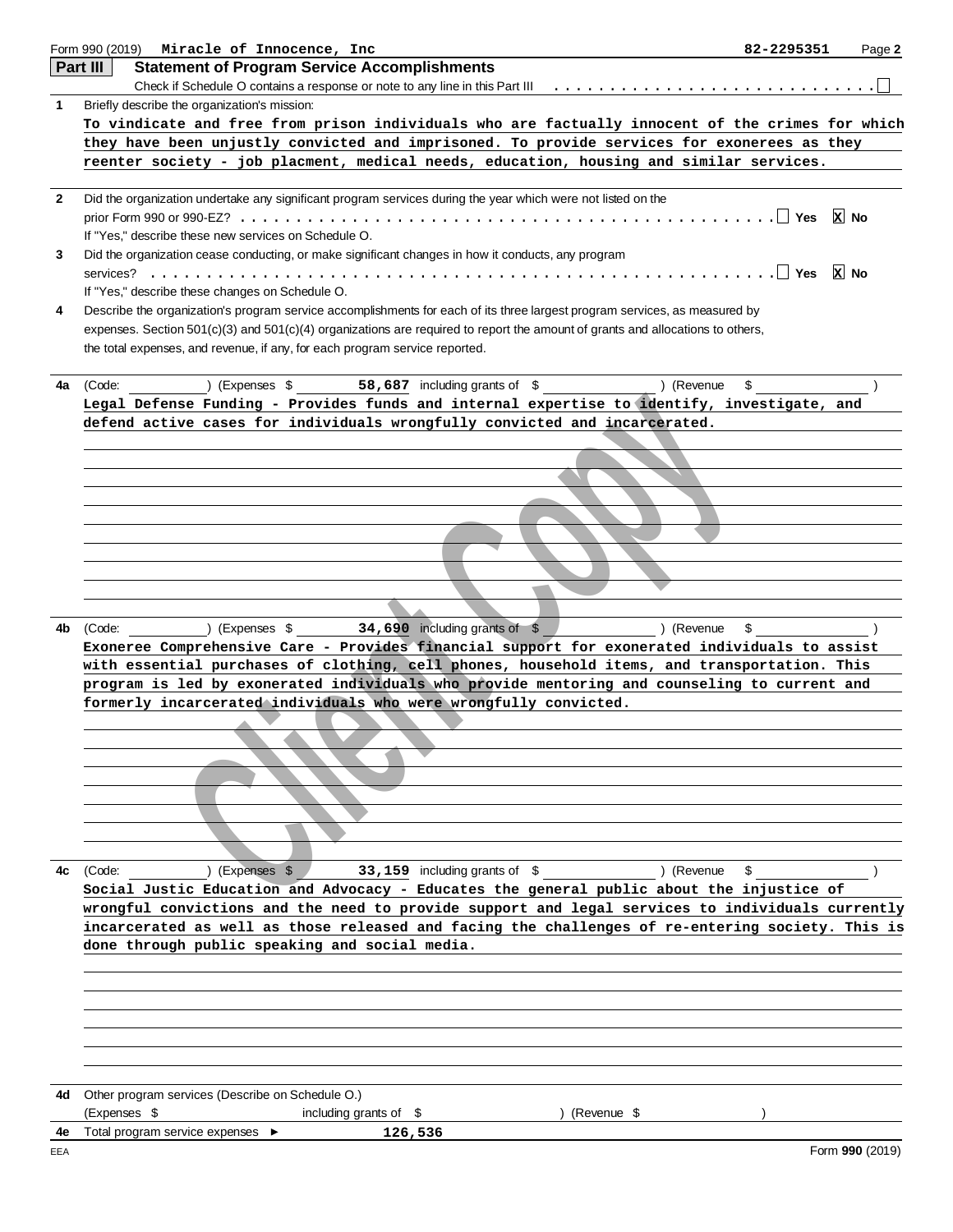|           | Part IV<br><b>Checklist of Required Schedules</b>                                                                                                                                                             |                  |     |    |  |  |  |  |
|-----------|---------------------------------------------------------------------------------------------------------------------------------------------------------------------------------------------------------------|------------------|-----|----|--|--|--|--|
|           |                                                                                                                                                                                                               |                  | Yes | No |  |  |  |  |
| 1         | Is the organization described in section $501(c)(3)$ or $4947(a)(1)$ (other than a private foundation)? If "Yes,"                                                                                             |                  |     |    |  |  |  |  |
|           |                                                                                                                                                                                                               | $\mathbf{1}$     | х   |    |  |  |  |  |
| 2         | Is the organization required to complete Schedule B, Schedule of Contributors (see instructions)?                                                                                                             | $\mathbf{2}$     | х   |    |  |  |  |  |
| 3         | Did the organization engage in direct or indirect political campaign activities on behalf of or in opposition to                                                                                              | 3                |     |    |  |  |  |  |
|           |                                                                                                                                                                                                               |                  |     |    |  |  |  |  |
| 4         | Section 501(c)(3) organizations. Did the organization engage in lobbying activities, or have a section 501(h)                                                                                                 |                  |     |    |  |  |  |  |
|           |                                                                                                                                                                                                               | 4                |     | x  |  |  |  |  |
| 5         | Is the organization a section $501(c)(4)$ , $501(c)(5)$ , or $501(c)(6)$ organization that receives membership dues,                                                                                          |                  |     |    |  |  |  |  |
|           | assessments, or similar amounts as defined in Revenue Procedure 98-19? If "Yes," complete Schedule C, Part III.                                                                                               | 5                |     | x  |  |  |  |  |
| 6         | Did the organization maintain any donor advised funds or any similar funds or accounts for which donors                                                                                                       |                  |     |    |  |  |  |  |
|           | have the right to provide advice on the distribution or investment of amounts in such funds or accounts? If                                                                                                   |                  |     |    |  |  |  |  |
|           |                                                                                                                                                                                                               | 6                |     | x  |  |  |  |  |
| 7         | Did the organization receive or hold a conservation easement, including easements to preserve open space,                                                                                                     |                  |     |    |  |  |  |  |
|           | the environment, historic land areas, or historic structures? If "Yes," complete Schedule D, Part II                                                                                                          | $\overline{7}$   |     | x  |  |  |  |  |
| 8         | Did the organization maintain collections of works of art, historical treasures, or other similar assets? If "Yes,"                                                                                           |                  |     |    |  |  |  |  |
|           |                                                                                                                                                                                                               | 8                |     | x  |  |  |  |  |
| 9         | Did the organization report an amount in Part X, line 21, for escrow or custodial account liability, serve as a                                                                                               |                  |     |    |  |  |  |  |
|           | custodian for amounts not listed in Part X; or provide credit counseling, debt management, credit repair, or                                                                                                  |                  |     |    |  |  |  |  |
|           | debt negotiation services? If "Yes," complete Schedule D, Part IV                                                                                                                                             | 9                |     | x  |  |  |  |  |
| 10        | Did the organization, directly or through a related organization, hold assets in donor-restricted endowments                                                                                                  |                  |     |    |  |  |  |  |
|           | or in quasi endowments? If "Yes," complete Schedule D, Part V                                                                                                                                                 | 10               |     | x  |  |  |  |  |
| 11        | If the organization's answer to any of the following questions is "Yes," then complete Schedule D, Parts VI,                                                                                                  |                  |     |    |  |  |  |  |
|           | VII, VIII, IX, or X as applicable.                                                                                                                                                                            |                  |     |    |  |  |  |  |
| a         | Did the organization report an amount for land, buildings, and equipment in Part X, line 10? If "Yes,"                                                                                                        |                  |     |    |  |  |  |  |
|           |                                                                                                                                                                                                               | 11a              |     | x  |  |  |  |  |
|           | <b>b</b> Did the organization report an amount for investments - other securities in Part X, line 12, that is 5% or more                                                                                      |                  |     |    |  |  |  |  |
|           | of its total assets reported in Part X, line 16? If "Yes," complete Schedule D, Part VII<br>.                                                                                                                 | 11 <sub>b</sub>  |     | x  |  |  |  |  |
| c         | Did the organization report an amount for investments - program related in Part X, line 13, that is 5% or more                                                                                                |                  |     |    |  |  |  |  |
|           |                                                                                                                                                                                                               | 11c              |     | x  |  |  |  |  |
|           | d Did the organization report an amount for other assets in Part X, line 15, that is 5% or more of its total assets                                                                                           |                  |     |    |  |  |  |  |
|           | reported in Part X, line 16? If "Yes," complete Schedule D, Part IX $\ldots \ldots \ldots \ldots \ldots \ldots \ldots \ldots \ldots \ldots \ldots \ldots$                                                     | 11d              |     | x  |  |  |  |  |
|           | e Did the organization report an amount for other liabilities in Part X, line 25? If "Yes," complete Schedule D, Part X                                                                                       | 11e              |     | x  |  |  |  |  |
| f         | Did the organization's separate or consolidated financial statements for the tax year include a footnote that addresses                                                                                       |                  |     |    |  |  |  |  |
|           | the organization's liability for uncertain tax positions under FIN 48 (ASC 740)? If "Yes," complete Schedule D, Part X                                                                                        | 11f              |     | x  |  |  |  |  |
| 12a       | Did the organization obtain separate, independent audited financial statements for the tax year? If "Yes," complete                                                                                           |                  |     |    |  |  |  |  |
|           | Schedule D, Parts XI and XII $\ldots$ , $\ldots$ , $\ldots$ , $\ldots$ , $\ldots$ , $\ldots$ , $\ldots$ , $\ldots$ , $\ldots$ , $\ldots$ , $\ldots$<br>.                                                      | 12a              |     | x  |  |  |  |  |
| b         | Was the organization included in consolidated, independent audited financial statements for the tax year? If                                                                                                  |                  |     |    |  |  |  |  |
|           | "Yes," and if the organization answered "No" to line 12a, then completing Schedule D, Parts XI and XII is optional $\ldots\ldots\ldots$                                                                       | 12b              |     | x  |  |  |  |  |
| 13        | Is the organization a school described in section 170(b)(1)(A)(ii)? If "Yes," complete Schedule $E_1, \ldots, \ldots, \ldots, \ldots, \ldots$                                                                 | 13               |     | x  |  |  |  |  |
| 14a       |                                                                                                                                                                                                               | 14a              |     | х  |  |  |  |  |
| b         | Did the organization have aggregate revenues or expenses of more than \$10,000 from grantmaking,<br>fundraising, business, investment, and program service activities outside the United States, or aggregate |                  |     |    |  |  |  |  |
|           | foreign investments valued at \$100,000 or more? If "Yes," complete Schedule F, Parts I and IV $\ldots \ldots \ldots \ldots$                                                                                  | 14b              |     |    |  |  |  |  |
| 15        | Did the organization report on Part IX, column (A), line 3, more than \$5,000 of grants or other assistance to or                                                                                             |                  |     | x  |  |  |  |  |
|           |                                                                                                                                                                                                               | 15               |     |    |  |  |  |  |
| 16        | Did the organization report on Part IX, column (A), line 3, more than \$5,000 of aggregate grants or other                                                                                                    |                  |     | x  |  |  |  |  |
|           |                                                                                                                                                                                                               | 16               |     |    |  |  |  |  |
| 17        | Did the organization report a total of more than \$15,000 of expenses for professional fundraising services on                                                                                                |                  |     | х  |  |  |  |  |
|           |                                                                                                                                                                                                               |                  |     |    |  |  |  |  |
|           | Part IX, column (A), lines 6 and 11e? If "Yes," complete Schedule G, Part I (see instructions)<br>Did the organization report more than \$15,000 total of fundraising event gross income and contributions on | 17               |     | x  |  |  |  |  |
| 18        |                                                                                                                                                                                                               |                  |     |    |  |  |  |  |
|           | Did the organization report more than \$15,000 of gross income from gaming activities on Part VIII, line 9a?                                                                                                  | 18               | х   |    |  |  |  |  |
| 19        |                                                                                                                                                                                                               |                  |     |    |  |  |  |  |
|           |                                                                                                                                                                                                               | 19<br><b>20a</b> |     | x  |  |  |  |  |
| 20 a<br>b |                                                                                                                                                                                                               | 20b              |     | x  |  |  |  |  |
| 21        | Did the organization report more than \$5,000 of grants or other assistance to any domestic organization or                                                                                                   |                  |     |    |  |  |  |  |
|           | domestic government on Part IX, column (A), line 1? If "Yes," complete Schedule I, Parts I and II                                                                                                             | 21               |     |    |  |  |  |  |
|           |                                                                                                                                                                                                               |                  |     | x  |  |  |  |  |

Form 990 (2019) Page **3 Miracle of Innocence, Inc 82-2295351**

Form **990** (2019)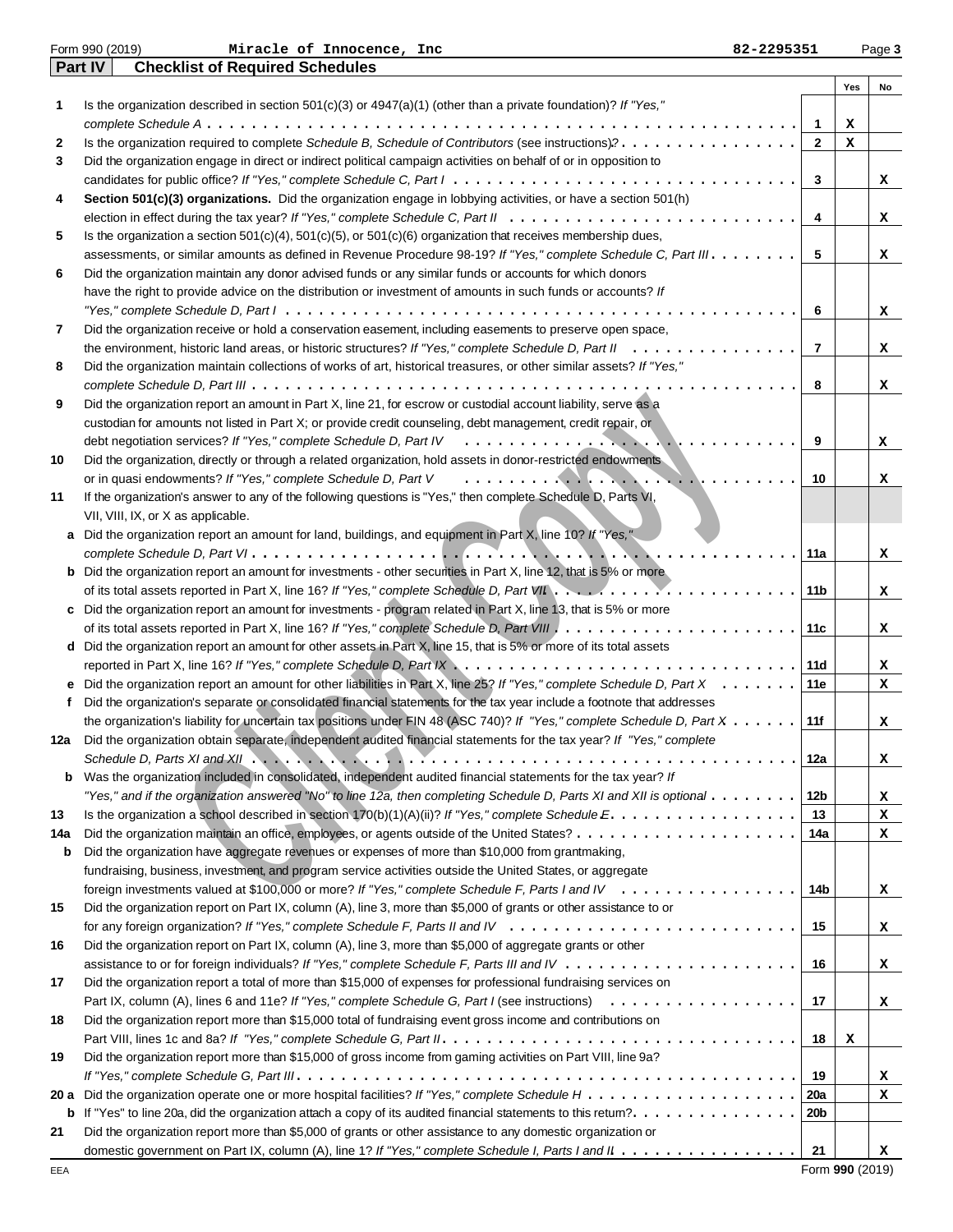|               | Form 990 (2019)<br>Miracle of Innocence, Inc<br>82-2295351                                                                                                                               |                 |            | Page 4 |
|---------------|------------------------------------------------------------------------------------------------------------------------------------------------------------------------------------------|-----------------|------------|--------|
|               | <b>Part IV</b><br><b>Checklist of Required Schedules</b> (continued)                                                                                                                     |                 |            |        |
|               |                                                                                                                                                                                          |                 | Yes        | No     |
| 22            | Did the organization report more than \$5,000 of grants or other assistance to or for domestic individuals on                                                                            |                 |            |        |
|               |                                                                                                                                                                                          | 22              |            | x      |
| 23            | Did the organization answer "Yes" to Part VII, Section A, line 3, 4, or 5 about compensation of the                                                                                      |                 |            |        |
|               | organization's current and former officers, directors, trustees, key employees, and highest compensated                                                                                  |                 |            |        |
|               |                                                                                                                                                                                          | 23              |            | x      |
| 24a           | Did the organization have a tax-exempt bond issue with an outstanding principal amount of more than                                                                                      |                 |            |        |
|               | \$100,000 as of the last day of the year, that was issued after December 31, 2002? If "Yes," answer lines 24b                                                                            |                 |            |        |
|               |                                                                                                                                                                                          | 24a             |            | x      |
| b             | Did the organization invest any proceeds of tax-exempt bonds beyond a temporary period exception?                                                                                        | 24b             |            |        |
| c             | Did the organization maintain an escrow account other than a refunding escrow at any time during the year                                                                                |                 |            |        |
|               |                                                                                                                                                                                          | 24c             |            |        |
| d             | Did the organization act as an "on behalf of" issuer for bonds outstanding at any time during the year?                                                                                  | 24d             |            |        |
| 25a           | Section 501(c)(3), 501(c)(4), and 501(c)(29) organizations. Did the organization engage in an excess benefit                                                                             |                 |            |        |
|               | transaction with a disqualified person during the year? If "Yes," complete Schedule L, Part $1, \ldots, \ldots, \ldots, \ldots, \ldots, \ldots$                                          | 25a             |            | x      |
| b             | Is the organization aware that it engaged in an excess benefit transaction with a disqualified person in a prior                                                                         |                 |            |        |
|               | year, and that the transaction has not been reported on any of the organization's prior Forms 990 or 990-EZ?                                                                             |                 |            |        |
|               |                                                                                                                                                                                          | 25b             |            | x      |
| 26            | Did the organization report any amount on Part X, line 5 or 22, for receivables from or payables to any current                                                                          |                 |            |        |
|               | or former officer, director, trustee, key employee, creator or founder, substantial contributor, or 35%                                                                                  |                 |            |        |
|               | controlled entity or family member or any of these persons? If "Yes," complete Schedule L, Part II                                                                                       | 26              |            | x      |
| 27            | Did the organization provide a grant or other assistance to any current or former officer, director, trustee, key                                                                        |                 |            |        |
|               | employee, creator or founder, substantial contributor or employee thereof, a grant selection committee                                                                                   |                 |            |        |
|               | member, or to a 35% controlled entity (including an employee thereof) or family member of any of these                                                                                   |                 |            |        |
|               |                                                                                                                                                                                          | 27              |            | x      |
| 28            | Was the organization a party to a business transaction with one of the following parties (see Schedule L, Part                                                                           |                 |            |        |
|               | IV instructions, for applicable filing thresholds, conditions, and exceptions):                                                                                                          |                 |            |        |
| а             | A current or former officer, director, trustee, key employee, creator or founder, or substantial contributor? If                                                                         |                 |            |        |
|               |                                                                                                                                                                                          | 28a             |            | x      |
| b             |                                                                                                                                                                                          | 28b             |            | x      |
| c             | A 35% controlled entity of one or more individuals and/or organizations described in lines 28a or 28b? If                                                                                |                 |            |        |
|               |                                                                                                                                                                                          | 28c             |            | x      |
| 29            | Did the organization receive more than \$25,000 in non-cash contributions? If "Yes," complete Schedule M.                                                                                | 29              |            | x      |
| 30            | Did the organization receive contributions of art, historical treasures, or other similar assets, or qualified                                                                           |                 |            |        |
|               |                                                                                                                                                                                          | 30              |            | x      |
| 31            | Did the organization liquidate, terminate, or dissolve and cease operations? If "Yes," complete Schedule N, Part I. .                                                                    | 31              |            | x      |
| 32            | Did the organization sell, exchange, dispose of, or transfer more than 25% of its net assets? If "Yes,"                                                                                  |                 |            |        |
|               |                                                                                                                                                                                          | 32              |            | x      |
| 33            | Did the organization own 100% of an entity disregarded as separate from the organization under Regulations                                                                               |                 |            |        |
|               |                                                                                                                                                                                          | 33              |            | x      |
| 34            | Was the organization related to any tax-exempt or taxable entity? If "Yes," complete Schedule R, Part II, III,                                                                           |                 |            |        |
|               | or IV, and Part V, line 1. $\dots$ , $\dots$ , $\dots$ , $\dots$ , $\dots$ , $\dots$ , $\dots$ , $\dots$ , $\dots$ , $\dots$ , $\dots$ , $\dots$ , $\dots$ , $\dots$ , $\dots$ , $\dots$ | 34              |            | x      |
| 35a           | Did the organization have a controlled entity within the meaning of section $512(b)(13)? \ldots \ldots \ldots \ldots \ldots \ldots \ldots$                                               | <b>35a</b>      |            | x      |
| b             | If "Yes" to line 35a, did the organization receive any payment from or engage in any transaction with a                                                                                  |                 |            |        |
|               | controlled entity within the meaning of section 512(b)(13)? If "Yes," complete Schedule R, Part V, line 2.                                                                               | 35 <sub>b</sub> |            |        |
| 36            | Section 501(c)(3) organizations. Did the organization make any transfers to an exempt non-charitable                                                                                     |                 |            |        |
|               |                                                                                                                                                                                          | 36              |            | x      |
| 37            | Did the organization conduct more than 5% of its activities through an entity that is not a related organization                                                                         |                 |            |        |
|               | and that is treated as a partnership for federal income tax purposes? If "Yes," complete Schedule R, Part VI.                                                                            | 37              |            | x      |
| 38            | Did the organization complete Schedule O and provide explanations in Schedule O for Part VI, lines 11b and                                                                               |                 |            |        |
|               | 19? Note: All Form 990 filers are required to complete Schedule O.                                                                                                                       | 38              | х          |        |
| <b>Part V</b> | <b>Statements Regarding Other IRS Filings and Tax Compliance</b>                                                                                                                         |                 |            |        |
|               |                                                                                                                                                                                          |                 |            |        |
|               |                                                                                                                                                                                          |                 | <b>Yes</b> | No     |
| 1а            |                                                                                                                                                                                          | 0               |            |        |
|               | <b>b</b> Enter the number of Form W-2G included in line 1a. Enter -0- if not applicable $\dots \dots \dots \dots \dots$                                                                  | 0               |            |        |
|               | c Did the organization comply with backup withholding rules for reportable payments to vendors and                                                                                       |                 |            |        |
|               |                                                                                                                                                                                          | 1c              | x          |        |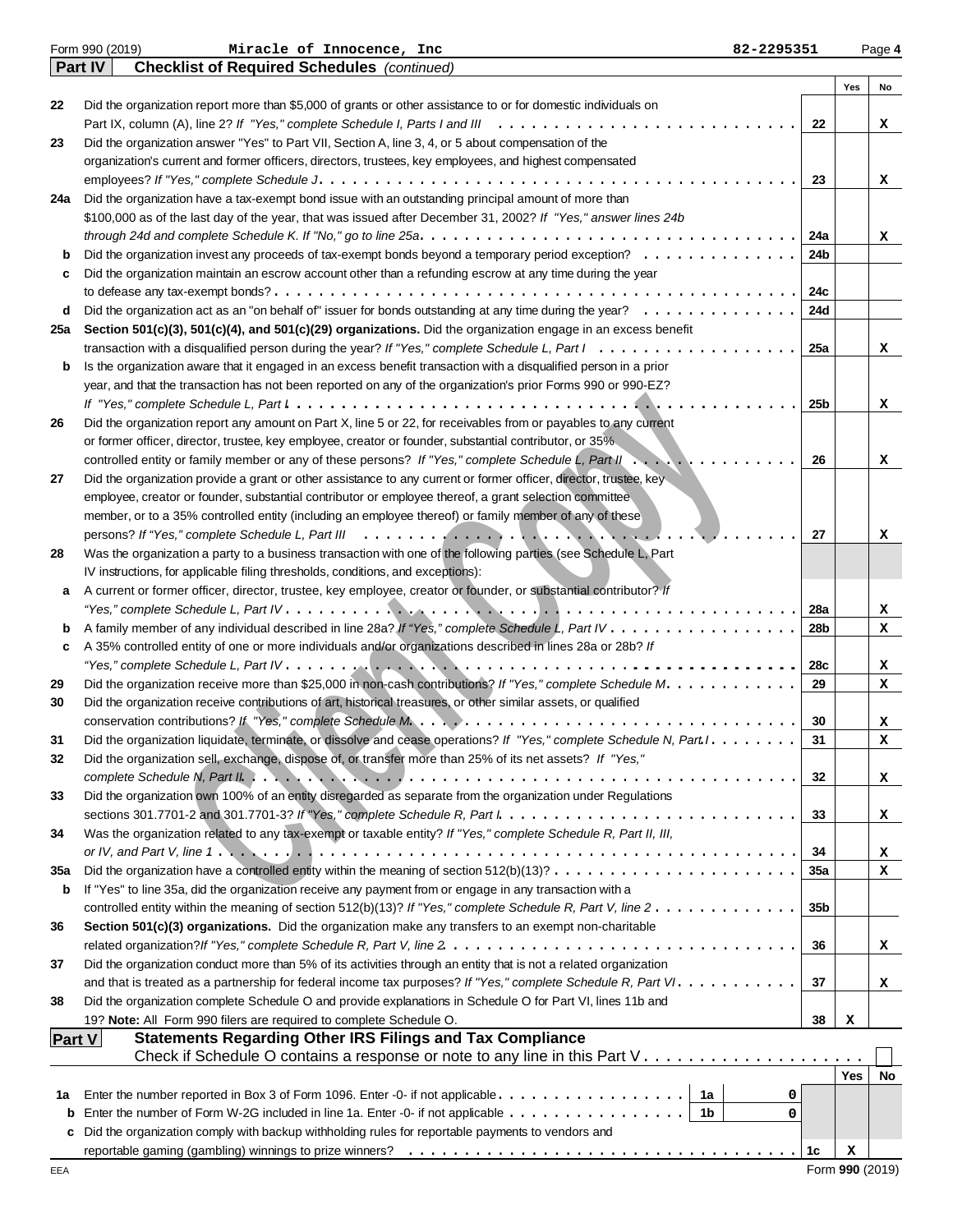|     | Form 990 (2019)<br>Miracle of Innocence, Inc                                                                                       | 82-2295351     |     | Page 5 |
|-----|------------------------------------------------------------------------------------------------------------------------------------|----------------|-----|--------|
|     | Statements Regarding Other IRS Filings and Tax Compliance (continued)<br>Part V                                                    |                |     |        |
|     |                                                                                                                                    |                | Yes | No     |
| 2a  | Enter the number of employees reported on Form W-3, Transmittal of Wage and Tax                                                    |                |     |        |
|     | . 1<br>Statements, filed for the calendar year ending with or within the year covered by this retum<br>2a                          | 7              |     |        |
| b   |                                                                                                                                    | 2 <sub>b</sub> | x   |        |
|     |                                                                                                                                    |                |     |        |
| За  | Did the organization have unrelated business gross income of \$1,000 or more during the year?                                      | За             |     | x      |
| b   | If "Yes," has it filed a Form 990-T for this year? If "No" to line 3b, provide an explanation in Schedule $0$                      | 3 <sub>b</sub> |     |        |
| 4a  | At any time during the calendar year, did the organization have an interest in, or a signature or other authority over,            |                |     |        |
|     | a financial account in a foreign country (such as a bank account, securities account, or other financial account)?                 | 4a             |     | x      |
| b   | If "Yes," enter the name of the foreign country                                                                                    |                |     |        |
|     | See instructions for filing requirements for FinCEN Form 114, Report of Foreign Bank and Financial Accounts (FBAR).                |                |     |        |
| 5a  | Was the organization a party to a prohibited tax shelter transaction at any time during the tax year?                              | 5a             |     | x      |
| b   |                                                                                                                                    | 5b             |     | x      |
| c   |                                                                                                                                    | 5c             |     |        |
| 6a  | Does the organization have annual gross receipts that are normally greater than \$100,000, and did the                             |                |     |        |
|     |                                                                                                                                    | 6a             |     | x      |
| b   | If "Yes," did the organization include with every solicitation an express statement that such contributions or                     |                |     |        |
|     |                                                                                                                                    | 6b             |     |        |
| 7   | Organizations that may receive deductible contributions under section 170(c).                                                      |                |     |        |
| а   | Did the organization receive a payment in excess of \$75 made partly as a contribution and partly for goods                        |                |     |        |
|     |                                                                                                                                    | 7a             |     | x      |
| b   | If "Yes," did the organization notify the donor of the value of the goods or services provided?                                    | 7b             |     |        |
| c   | Did the organization sell, exchange, or otherwise dispose of tangible personal property for which it was                           |                |     |        |
|     |                                                                                                                                    | 7c             |     | x      |
| d   | 7d                                                                                                                                 |                |     |        |
| е   | Did the organization receive any funds, directly or indirectly, to pay premiums on a personal benefit contract?                    | 7e             |     | x      |
| f   |                                                                                                                                    | 7f             |     | x      |
| g   | If the organization received a contribution of qualified intellectual property, did the organization file Form 8899 as required?.  | 7g             |     | x      |
| h   | If the organization received a contribution of cars, boats, airplanes, or other vehicles, did the organization file a Form 1098-C? | 7h             |     | x      |
| 8   | Sponsoring organizations maintaining donor advised funds. Did a donor advised fund maintained by the                               |                |     |        |
|     |                                                                                                                                    | 8              |     |        |
| 9   | Sponsoring organizations maintaining donor advised funds.                                                                          |                |     |        |
| а   |                                                                                                                                    | 9а             |     |        |
| b   |                                                                                                                                    | 9b             |     |        |
| 10  | Section 501(c)(7) organizations. Enter:                                                                                            |                |     |        |
|     | 10a $ $                                                                                                                            |                |     |        |
| b   | Gross receipts, included on Form 990, Part VIII, line 12, for public use of club facilities<br>10b                                 |                |     |        |
| 11  | Section 501(c)(12) organizations. Enter:                                                                                           |                |     |        |
| a   | 11a                                                                                                                                |                |     |        |
| b   | Gross income from other sources (Do not net amounts due or paid to other sources                                                   |                |     |        |
|     | 11b                                                                                                                                |                |     |        |
| 12a | Section 4947(a)(1) non-exempt charitable trusts. Is the organization filing Form 990 in lieu of Form 1041?                         | 12a            |     |        |
| b   | If "Yes," enter the amount of tax-exempt interest received or accrued during the year $\dots \dots \dots \dots$<br>12b             |                |     |        |
| 13  | Section 501(c)(29) qualified nonprofit health insurance issuers.                                                                   |                |     |        |
| a   | Is the organization licensed to issue qualified health plans in more than one state?                                               | 13а            |     |        |
|     | Note: See the instructions for additional information the organization must report on Schedule O.                                  |                |     |        |
| b   | Enter the amount of reserves the organization is required to maintain by the states in which                                       |                |     |        |
|     | the organization is licensed to issue qualified health plans $\ldots \ldots \ldots \ldots \ldots \ldots \ldots \ldots$<br>13b      |                |     |        |
| c   |                                                                                                                                    |                |     |        |
| 14a |                                                                                                                                    | 14a            |     | x      |
| b   | If "Yes," has it filed a Form 720 to report these payments? If "No," provide an explanation on Schedule Q                          | 14b            |     |        |
| 15  | Is the organization subject to the section 4960 tax on payment(s) of more than \$1,000,000 in remuneration or                      |                |     |        |
|     | excess parachute payment(s) during the year?                                                                                       | 15             |     | x      |
|     | If "Yes," see instructions and file Form 4720, Schedule N.                                                                         |                |     |        |
| 16  | Is the organization an educational institution subject to the section 4968 excise tax on net investment income?                    | 16             |     | x      |
|     | If "Yes," complete Form 4720, Schedule O.                                                                                          |                |     |        |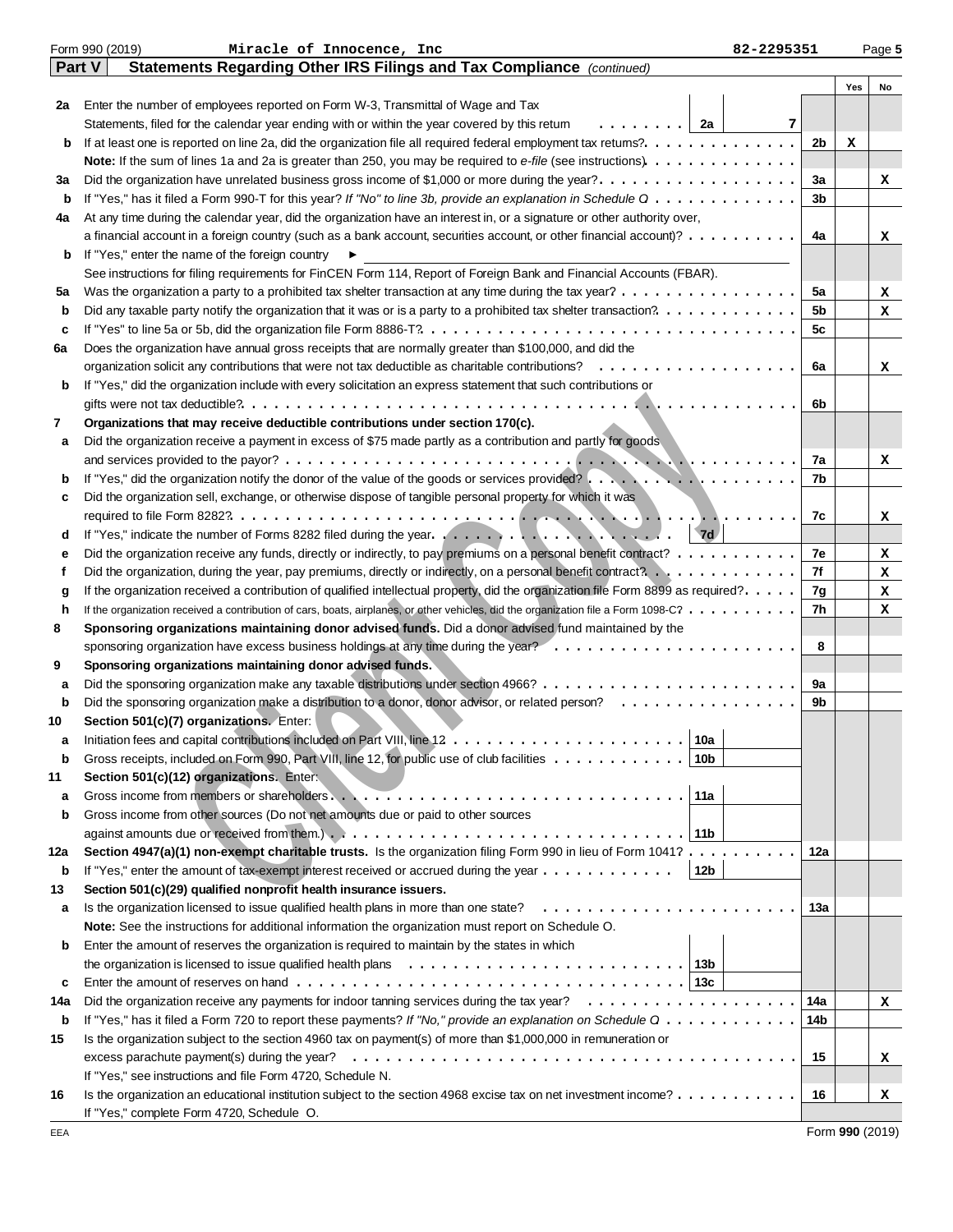|     | Form 990 (2019)<br>Miracle of Innocence, Inc<br>82-2295351                                                                                                                                                                                                   |     |     | Page 6          |
|-----|--------------------------------------------------------------------------------------------------------------------------------------------------------------------------------------------------------------------------------------------------------------|-----|-----|-----------------|
|     | Part VI<br>Governance, Management, and Disclosure For each "Yes" response to lines 2 through 7b below, and for a "No"                                                                                                                                        |     |     |                 |
|     | response to line 8a, 8b, or 10b below, describe the circumstances, processes, or changes in Schedule O. See instructions.                                                                                                                                    |     |     |                 |
|     |                                                                                                                                                                                                                                                              |     |     | $\vert x \vert$ |
|     | <b>Section A. Governing Body and Management</b>                                                                                                                                                                                                              |     |     |                 |
|     |                                                                                                                                                                                                                                                              |     | Yes | No              |
| 1а  | Enter the number of voting members of the governing body at the end of the tax year<br>1a<br>13                                                                                                                                                              |     |     |                 |
|     | If there are material differences in voting rights among members of the governing body, or                                                                                                                                                                   |     |     |                 |
|     | if the governing body delegated broad authority to an executive committee or similar                                                                                                                                                                         |     |     |                 |
|     | committee, explain on Schedule O.                                                                                                                                                                                                                            |     |     |                 |
| b   | Enter the number of voting members included in line 1a, above, who are independent<br>1b<br>13                                                                                                                                                               |     |     |                 |
| 2   | Did any officer, director, trustee, or key employee have a family relationship or a business relationship with                                                                                                                                               |     |     |                 |
|     | any other officer, director, trustee, or key employee?<br>.                                                                                                                                                                                                  | 2   | x   |                 |
| 3   | Did the organization delegate control over management duties customarily performed by or under the direct                                                                                                                                                    |     |     |                 |
|     | supervision of officers, directors, or trustees, or key employees to a management company or other person?<br>.                                                                                                                                              | 3   |     | x               |
| 4   | Did the organization make any significant changes to its governing documents since the prior Form 990 was filed?<br>1.1.1.1.1                                                                                                                                | 4   |     | x               |
| 5   | Did the organization become aware during the year of a significant diversion of the organization's assets?<br>.                                                                                                                                              | 5   |     | x               |
| 6   | Did the organization have members or stockholders?                                                                                                                                                                                                           | 6   |     | х               |
| 7a  | Did the organization have members, stockholders, or other persons who had the power to elect or appoint                                                                                                                                                      |     |     |                 |
|     | one or more members of the governing body?                                                                                                                                                                                                                   | 7a  |     | x               |
| b   | Are any governance decisions of the organization reserved to (or subject to approval by) members,                                                                                                                                                            |     |     |                 |
|     | stockholders, or persons other than the governing body?<br><b>There is a series</b>                                                                                                                                                                          | 7b  |     | x               |
| 8   | Did the organization contemporaneously document the meetings held or written actions undertaken during                                                                                                                                                       |     |     |                 |
|     | the year by the following:                                                                                                                                                                                                                                   |     |     |                 |
| а   | The governing body? $\ldots$<br><b>TAR ANTI ARTISTS AND ARTISTS AND THE RESIDENT</b>                                                                                                                                                                         | 8a  | х   |                 |
| b   |                                                                                                                                                                                                                                                              | 8b  | x   |                 |
| 9   | Is there any officer, director, trustee, or key employee listed in Part VII, Section A, who cannot be reached at                                                                                                                                             |     |     |                 |
|     | the organization's mailing address? If "Yes," provide the names and addresses on Schedule $0, \ldots, \ldots, \ldots, \ldots, \ldots$<br>Section B. Policies (This Section B requests information about policies not required by the Internal Revenue Code.) | 9   |     | x               |
|     |                                                                                                                                                                                                                                                              |     | Yes | No              |
| 10a | Did the organization have local chapters, branches, or affiliates?                                                                                                                                                                                           | 10a |     | x               |
| b   | If "Yes," did the organization have written policies and procedures governing the activities of such chapters,                                                                                                                                               |     |     |                 |
|     | affiliates, and branches to ensure their operations are consistent with the organization's exempt purposes?                                                                                                                                                  | 10b |     |                 |
| 11a | Has the organization provided a complete copy of this Form 990 to all members of its governing body before filing the form?<br>$\ddot{\phantom{1}}$                                                                                                          | 11a | x   |                 |
| b   | Describe in Schedule O the process, if any, used by the organization to review this Form 990.                                                                                                                                                                |     |     |                 |
| 12a | Did the organization have a written conflict of interest policy? If "No," go to line 13                                                                                                                                                                      | 12a |     | x               |
| b   | Were officers, directors, or trustees, and key employees required to disclose annually interests that could give rise to conflicts?                                                                                                                          | 12b |     |                 |
|     | Did the organization regularly and consistently monitor and enforce compliance with the policy? If "Yes,"                                                                                                                                                    |     |     |                 |
|     |                                                                                                                                                                                                                                                              | 12c |     |                 |
| 13  | Did the organization have a written whistleblower policy?                                                                                                                                                                                                    | 13  |     | x               |
| 14  | Did the organization have a written document retention and destruction policy?                                                                                                                                                                               | 14  |     | x               |
| 15  | Did the process for determining compensation of the following persons include a review and approval by                                                                                                                                                       |     |     |                 |
|     | independent persons, comparability data, and contemporaneous substantiation of the deliberation and decision?                                                                                                                                                |     |     |                 |
| a   | The organization's CEO, Executive Director, or top management official                                                                                                                                                                                       | 15a |     | x               |
| b   | Other officers or key employees of the organization                                                                                                                                                                                                          | 15b |     | x               |
|     | If "Yes" to line 15a or 15b, describe the process in Schedule O (see instructions).                                                                                                                                                                          |     |     |                 |
| 16a | Did the organization invest in, contribute assets to, or participate in a joint venture or similar arrangement                                                                                                                                               |     |     |                 |
|     |                                                                                                                                                                                                                                                              | 16a |     | x               |
| b   | If "Yes," did the organization follow a written policy or procedure requiring the organization to evaluate its                                                                                                                                               |     |     |                 |
|     | participation in joint venture arrangements under applicable federal tax law, and take steps to safeguard the                                                                                                                                                |     |     |                 |
|     | organization's exempt status with respect to such arrangements?                                                                                                                                                                                              | 16b |     |                 |
|     | <b>Section C. Disclosure</b>                                                                                                                                                                                                                                 |     |     |                 |
| 17  | List the states with which a copy of this Form 990 is required to be filed<br>▶                                                                                                                                                                              |     |     |                 |
| 18  | Section 6104 requires an organization to make its Forms 1023 (1024 or 1024-A if applicable), 990, and 990-T (Section 501(c)                                                                                                                                  |     |     |                 |
|     | (3)s only) available for public inspection. Indicate how you made these available. Check all that apply.                                                                                                                                                     |     |     |                 |
|     | x <br>Own website<br>Upon request<br>$\perp$<br>Another's website<br>$\perp$<br>$\Box$ Other (explain on Schedule O)                                                                                                                                         |     |     |                 |
| 19  | Describe on Schedule O whether (and if so, how) the organization made its governing documents, conflict of interest policy,                                                                                                                                  |     |     |                 |
|     | and financial statements available to the public during the tax year.                                                                                                                                                                                        |     |     |                 |
| 20  | State the name, address, and telephone number of the person who possesses the organization's books and records                                                                                                                                               |     |     |                 |
|     | The Organization (913)717-5080, 13725 Metcalf Ave 285, Overland Park, KS 66223                                                                                                                                                                               |     |     |                 |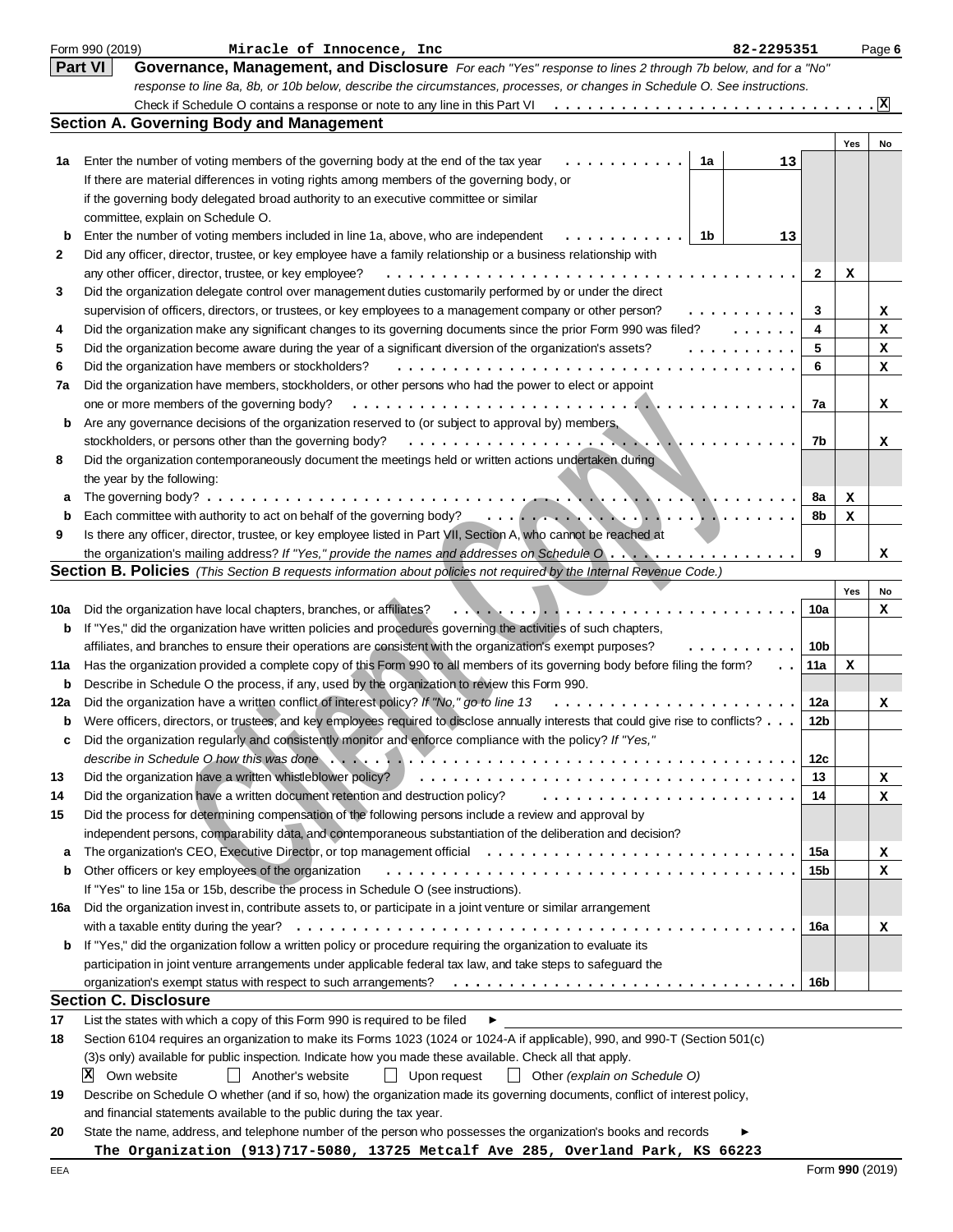| Form 990 (2019)          | Miracle of Innocence, Inc                                                                                                          | 82-2295351 | Page 7 |
|--------------------------|------------------------------------------------------------------------------------------------------------------------------------|------------|--------|
| <b>Part VII</b>          | Compensation of Officers, Directors, Trustees, Key Employees, Highest Compensated Employees, and<br><b>Independent Contractors</b> |            |        |
|                          | Check if Schedule O contains a response or note to any line in this Part VII                                                       |            |        |
| Section A.               | Officers, Directors, Trustees, Key Employees, and Highest Compensated Employees                                                    |            |        |
|                          | 1a Complete this table for all persons required to be listed. Report compensation for the calendar year ending with or within the  |            |        |
| organization's tax year. |                                                                                                                                    |            |        |

List all of the organization's **current** officers, directors, trustees (whether individuals or organizations), regardless of amount of compensation. Enter -0- in columns (D), (E), and (F) if no compensation was paid.

List all of the organization's **current** key employees, if any. See instructions for definition of "key employee."

List the organization's five **current** highest compensated employees (other than an officer, director, trustee, or key employee) who received reportable compensation (Box 5 of Form W-2 and/or Box 7 of Form 1099-MISC) of more than \$100,000 from the organization and any related organizations.

List all of the organization's **former** officers, key employees, and highest compensated employees who received more than \$100,000 of reportable compensation from the organization and any related organizations.

List all of the organization's **former directors or trustees** that received, in the capacity as a former director or trustee of the organization, more than \$10,000 of reportable compensation from the organization and any related organizations.

See instructions for the order in which to list the persons above.

| Check this box if neither the organization nor any related organization compensated any current officer, director, or trustee. |                                                                                                                    |                                   |                                                                                         |                            |              |                                                                  |                                                                                            |                                                                                       |                                                                                                              |
|--------------------------------------------------------------------------------------------------------------------------------|--------------------------------------------------------------------------------------------------------------------|-----------------------------------|-----------------------------------------------------------------------------------------|----------------------------|--------------|------------------------------------------------------------------|--------------------------------------------------------------------------------------------|---------------------------------------------------------------------------------------|--------------------------------------------------------------------------------------------------------------|
| (A)<br>Name and title                                                                                                          | (B)<br>Average<br>hours<br>per week<br>(list any<br>hours for<br>related<br>organizations<br>below<br>dotted line) | Individual trustee<br>or director | (do not check more than one<br>officer and a director/trustee)<br>Institutional trustee | (C)<br>Position<br>Officer | Key employee | box, unless person is both an<br>Highest compensated<br>employee | (D)<br>Reportable<br>compensation<br>from the<br>organization<br>Former<br>(W-2/1099-MISC) | (F)<br>Reportable<br>compensation<br>from related<br>organizations<br>(W-2/1099-MISC) | (F)<br>Estimated amount<br>of other<br>compensation<br>from the<br>organization and<br>related organizations |
| (1) Lamonte McIntyre, 1. Individ                                                                                               | 20.00                                                                                                              |                                   |                                                                                         |                            |              |                                                                  |                                                                                            |                                                                                       |                                                                                                              |
| Board Member<br>(2) Bruce Kusmin, 1. Individ                                                                                   | 1.00                                                                                                               | $\mathbf{x}$                      |                                                                                         |                            |              |                                                                  | 25,715                                                                                     | 0                                                                                     | 0                                                                                                            |
| Board Member                                                                                                                   |                                                                                                                    | X                                 |                                                                                         |                            |              |                                                                  | 0                                                                                          | 0                                                                                     | 0                                                                                                            |
| (3) Jim Cousins, 1. Individ                                                                                                    | 1.00                                                                                                               |                                   |                                                                                         |                            |              |                                                                  |                                                                                            |                                                                                       |                                                                                                              |
| Board Member                                                                                                                   |                                                                                                                    | x                                 |                                                                                         |                            |              |                                                                  | 0                                                                                          | 0                                                                                     | 0                                                                                                            |
| (4) Milton Grimes, 1. Individ                                                                                                  | 1.00                                                                                                               |                                   |                                                                                         |                            |              |                                                                  |                                                                                            |                                                                                       |                                                                                                              |
| Board Member                                                                                                                   |                                                                                                                    | x                                 |                                                                                         |                            |              |                                                                  | 0                                                                                          | 0                                                                                     | 0                                                                                                            |
| (5) Terry Putney, 1. Individ                                                                                                   | 1.00                                                                                                               |                                   |                                                                                         |                            |              |                                                                  |                                                                                            |                                                                                       |                                                                                                              |
| Board Member                                                                                                                   |                                                                                                                    | x                                 |                                                                                         |                            |              |                                                                  | 0                                                                                          | $\mathbf 0$                                                                           | 0                                                                                                            |
| $(6)$ Tom Mertz, 1                                                                                                             | 15.00                                                                                                              |                                   |                                                                                         |                            |              |                                                                  |                                                                                            |                                                                                       |                                                                                                              |
| Board Member                                                                                                                   |                                                                                                                    | x                                 |                                                                                         |                            |              |                                                                  | 0                                                                                          | 0                                                                                     | 0                                                                                                            |
| (7) Kevin Moriarty, 1                                                                                                          | 1.00                                                                                                               |                                   |                                                                                         |                            |              |                                                                  |                                                                                            |                                                                                       |                                                                                                              |
| Board Member                                                                                                                   |                                                                                                                    | x                                 |                                                                                         |                            |              |                                                                  | 0                                                                                          | 0                                                                                     | 0                                                                                                            |
| (8) Krista Klaus, 1                                                                                                            | 1.00                                                                                                               |                                   |                                                                                         |                            |              |                                                                  |                                                                                            |                                                                                       |                                                                                                              |
| Board Member                                                                                                                   |                                                                                                                    | x                                 |                                                                                         |                            |              |                                                                  | 0                                                                                          | 0                                                                                     | 0                                                                                                            |
| (9) Darryl Burton, 3. Officer<br>President                                                                                     | 20.00                                                                                                              |                                   |                                                                                         | x                          |              |                                                                  | 25,715                                                                                     | $\mathbf 0$                                                                           | 0                                                                                                            |
| (10) Valerie Burton, 3. Officer                                                                                                | 20.00                                                                                                              |                                   |                                                                                         |                            |              |                                                                  |                                                                                            |                                                                                       |                                                                                                              |
| Secretary                                                                                                                      |                                                                                                                    |                                   |                                                                                         | X                          |              |                                                                  | 19,615                                                                                     | 0                                                                                     | 0                                                                                                            |
| (11) John Petersen, 3. Officer                                                                                                 | 2.00                                                                                                               |                                   |                                                                                         |                            |              |                                                                  |                                                                                            |                                                                                       |                                                                                                              |
| Chairperson                                                                                                                    |                                                                                                                    |                                   |                                                                                         | X                          |              |                                                                  | 0                                                                                          | 0                                                                                     | 0                                                                                                            |
| (12) Mary Putney, 3. Officer                                                                                                   | 6.00                                                                                                               |                                   |                                                                                         |                            |              |                                                                  |                                                                                            |                                                                                       |                                                                                                              |
| Treasurer                                                                                                                      |                                                                                                                    |                                   |                                                                                         | x                          |              |                                                                  | 0                                                                                          | $\mathbf 0$                                                                           | 0                                                                                                            |
| (13)Chris Iliff, 4. Key emp                                                                                                    | 32.00                                                                                                              |                                   |                                                                                         |                            |              |                                                                  |                                                                                            |                                                                                       |                                                                                                              |
| Executive Director                                                                                                             |                                                                                                                    |                                   |                                                                                         |                            | x            |                                                                  | 7,692                                                                                      | 0                                                                                     | 0                                                                                                            |
| (14)                                                                                                                           |                                                                                                                    |                                   |                                                                                         |                            |              |                                                                  |                                                                                            |                                                                                       |                                                                                                              |
|                                                                                                                                |                                                                                                                    |                                   |                                                                                         |                            |              |                                                                  |                                                                                            |                                                                                       |                                                                                                              |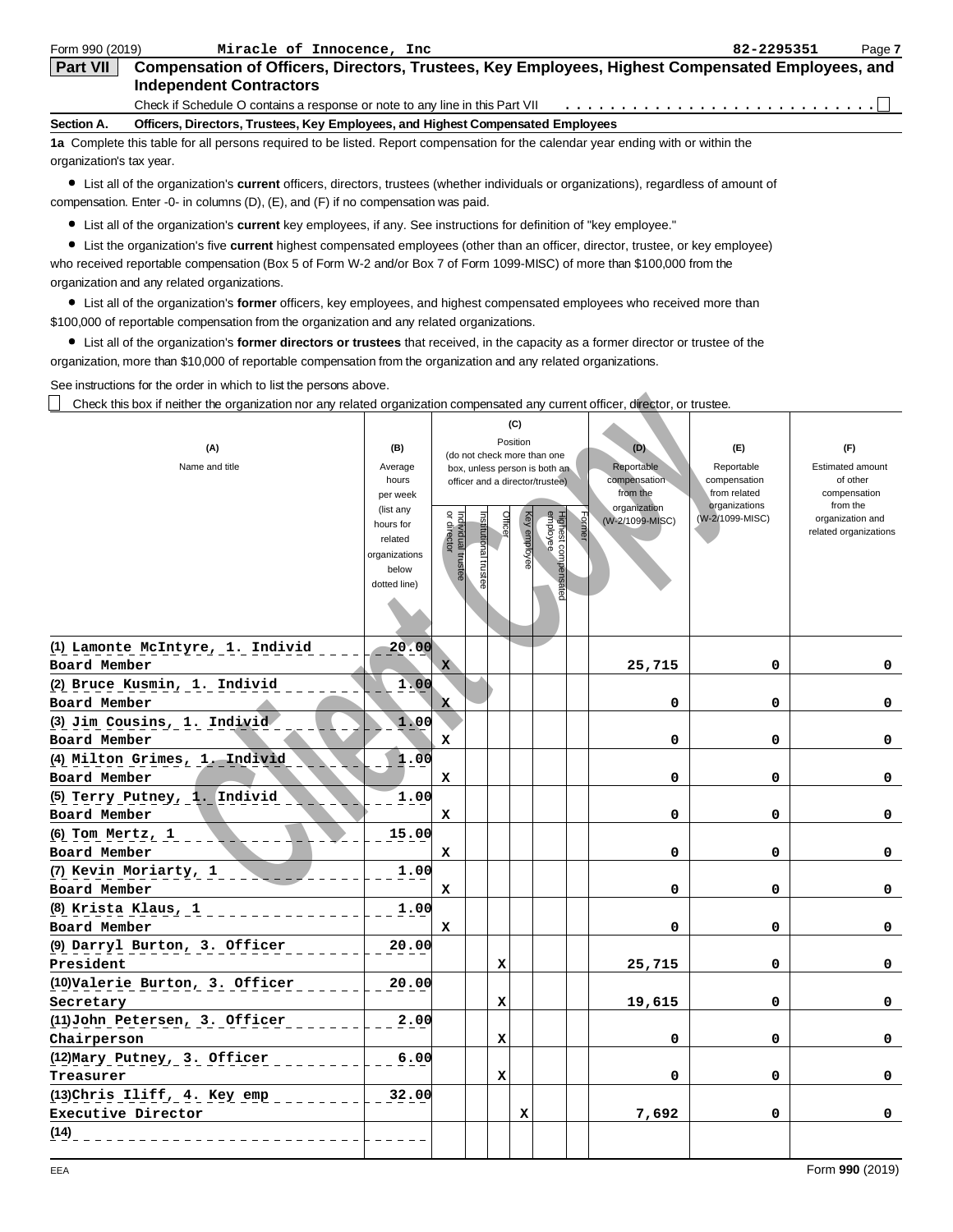|                       | Form 990 (2019)<br>Miracle of Innocence, Inc                                                                                                                                                                         |                                                                                           |                                   |                       |                     |                      |                                                                                                                                    |       |                                                                                  | 82-2295351                                                                            |                     |                                                                                                              | Page 8   |
|-----------------------|----------------------------------------------------------------------------------------------------------------------------------------------------------------------------------------------------------------------|-------------------------------------------------------------------------------------------|-----------------------------------|-----------------------|---------------------|----------------------|------------------------------------------------------------------------------------------------------------------------------------|-------|----------------------------------------------------------------------------------|---------------------------------------------------------------------------------------|---------------------|--------------------------------------------------------------------------------------------------------------|----------|
| <b>Part VII</b>       | Section A. Officers, Directors, Trustees, Key Employees, and Highest Compensated Employees (continued)                                                                                                               |                                                                                           |                                   |                       |                     |                      |                                                                                                                                    |       |                                                                                  |                                                                                       |                     |                                                                                                              |          |
| (A)<br>Name and title |                                                                                                                                                                                                                      | (B)<br>Average<br>hours<br>per week<br>(list any<br>hours for<br>related<br>organizations | Individual trustee<br>or director | Institutional trustee | Position<br>Officer | (C)<br>eyelqida<br>A | (do not check more than one<br>box, unless person is both an<br>officer and a director/trustee)<br>Highest compensated<br>employee | Forme | (D)<br>Reportable<br>compensation<br>from the<br>organization<br>(W-2/1099-MISC) | (E)<br>Reportable<br>compensation<br>from related<br>organizations<br>(W-2/1099-MISC) |                     | (F)<br>Estimated amount<br>of other<br>compensation<br>from the<br>organization and<br>related organizations |          |
|                       |                                                                                                                                                                                                                      | below<br>dotted line)                                                                     |                                   |                       |                     |                      |                                                                                                                                    |       |                                                                                  |                                                                                       |                     |                                                                                                              |          |
|                       |                                                                                                                                                                                                                      |                                                                                           |                                   |                       |                     |                      |                                                                                                                                    |       |                                                                                  |                                                                                       |                     |                                                                                                              |          |
| (16)                  |                                                                                                                                                                                                                      |                                                                                           |                                   |                       |                     |                      |                                                                                                                                    |       |                                                                                  |                                                                                       |                     |                                                                                                              |          |
| (17)                  |                                                                                                                                                                                                                      |                                                                                           |                                   |                       |                     |                      |                                                                                                                                    |       |                                                                                  |                                                                                       |                     |                                                                                                              |          |
| (18)                  |                                                                                                                                                                                                                      |                                                                                           |                                   |                       |                     |                      |                                                                                                                                    |       |                                                                                  |                                                                                       |                     |                                                                                                              |          |
| (19)                  |                                                                                                                                                                                                                      |                                                                                           |                                   |                       |                     |                      |                                                                                                                                    |       |                                                                                  |                                                                                       |                     |                                                                                                              |          |
| (20)                  |                                                                                                                                                                                                                      |                                                                                           |                                   |                       |                     |                      |                                                                                                                                    |       |                                                                                  |                                                                                       |                     |                                                                                                              |          |
|                       |                                                                                                                                                                                                                      |                                                                                           |                                   |                       |                     |                      |                                                                                                                                    |       |                                                                                  |                                                                                       |                     |                                                                                                              |          |
|                       |                                                                                                                                                                                                                      |                                                                                           |                                   |                       |                     |                      |                                                                                                                                    |       |                                                                                  |                                                                                       |                     |                                                                                                              |          |
|                       |                                                                                                                                                                                                                      |                                                                                           |                                   |                       |                     |                      |                                                                                                                                    |       |                                                                                  |                                                                                       |                     |                                                                                                              |          |
|                       |                                                                                                                                                                                                                      |                                                                                           |                                   |                       |                     |                      |                                                                                                                                    |       |                                                                                  |                                                                                       |                     |                                                                                                              |          |
| (24)<br>(25)          |                                                                                                                                                                                                                      |                                                                                           |                                   |                       |                     |                      |                                                                                                                                    |       |                                                                                  |                                                                                       |                     |                                                                                                              |          |
| 1b                    | Subtotal<br>. <b>.</b>                                                                                                                                                                                               |                                                                                           |                                   |                       |                     |                      |                                                                                                                                    |       |                                                                                  |                                                                                       |                     |                                                                                                              |          |
| c                     | Total from continuation sheets to Part VII, Section A<br>d Total (add lines 1b and 1c)                                                                                                                               |                                                                                           |                                   |                       |                     |                      |                                                                                                                                    |       | 78,737                                                                           | $\Omega$                                                                              |                     |                                                                                                              | $\Omega$ |
| 2                     | Total number of individuals (including but not limited to those listed above) who received more than \$100,000 of                                                                                                    |                                                                                           |                                   |                       |                     |                      |                                                                                                                                    |       |                                                                                  |                                                                                       |                     |                                                                                                              |          |
|                       | reportable compensation from the organization ▶                                                                                                                                                                      |                                                                                           |                                   |                       |                     |                      |                                                                                                                                    |       |                                                                                  |                                                                                       |                     |                                                                                                              | 0        |
| 3                     | Did the organization list any former officer, director, trustee, key employee, or highest compensated                                                                                                                |                                                                                           |                                   |                       |                     |                      |                                                                                                                                    |       |                                                                                  |                                                                                       |                     | Yes                                                                                                          | No       |
| 4                     | For any individual listed on line 1a, is the sum of reportable compensation and other compensation from the<br>organization and related organizations greater than \$150,000? If "Yes," complete Schedule J for such |                                                                                           |                                   |                       |                     |                      |                                                                                                                                    |       |                                                                                  |                                                                                       | 3                   |                                                                                                              | х        |
| 5                     | $indivial$ ual<br>Did any person listed on line 1a receive or accrue compensation from any unrelated organization or individual                                                                                      |                                                                                           |                                   |                       |                     |                      |                                                                                                                                    |       |                                                                                  |                                                                                       | 4                   |                                                                                                              | x        |
|                       | for services rendered to the organization? If "Yes," complete Schedule J for such person                                                                                                                             |                                                                                           |                                   |                       |                     |                      |                                                                                                                                    |       |                                                                                  |                                                                                       | 5                   |                                                                                                              | x        |
| 1                     | <b>Section B. Independent Contractors</b><br>Complete this table for your five highest compensated independent contractors that received more than \$100,000 of                                                      |                                                                                           |                                   |                       |                     |                      |                                                                                                                                    |       |                                                                                  |                                                                                       |                     |                                                                                                              |          |
|                       | compensation from the organization. Report compensation for the calendar year ending with or within the organization's tax year.                                                                                     |                                                                                           |                                   |                       |                     |                      |                                                                                                                                    |       |                                                                                  |                                                                                       |                     |                                                                                                              |          |
|                       | (A)<br>Name and business address                                                                                                                                                                                     |                                                                                           |                                   |                       |                     |                      |                                                                                                                                    |       | (B)<br>Description of services                                                   |                                                                                       | (C)<br>Compensation |                                                                                                              |          |
|                       |                                                                                                                                                                                                                      |                                                                                           |                                   |                       |                     |                      |                                                                                                                                    |       |                                                                                  |                                                                                       |                     |                                                                                                              |          |
|                       |                                                                                                                                                                                                                      |                                                                                           |                                   |                       |                     |                      |                                                                                                                                    |       |                                                                                  |                                                                                       |                     |                                                                                                              |          |
| 2                     | Total number of independent contractors (including but not limited to those listed above) who                                                                                                                        |                                                                                           |                                   |                       |                     |                      |                                                                                                                                    |       |                                                                                  |                                                                                       |                     |                                                                                                              |          |

 $\blacktriangleright$ 

received more than \$100,000 of compensation from the organization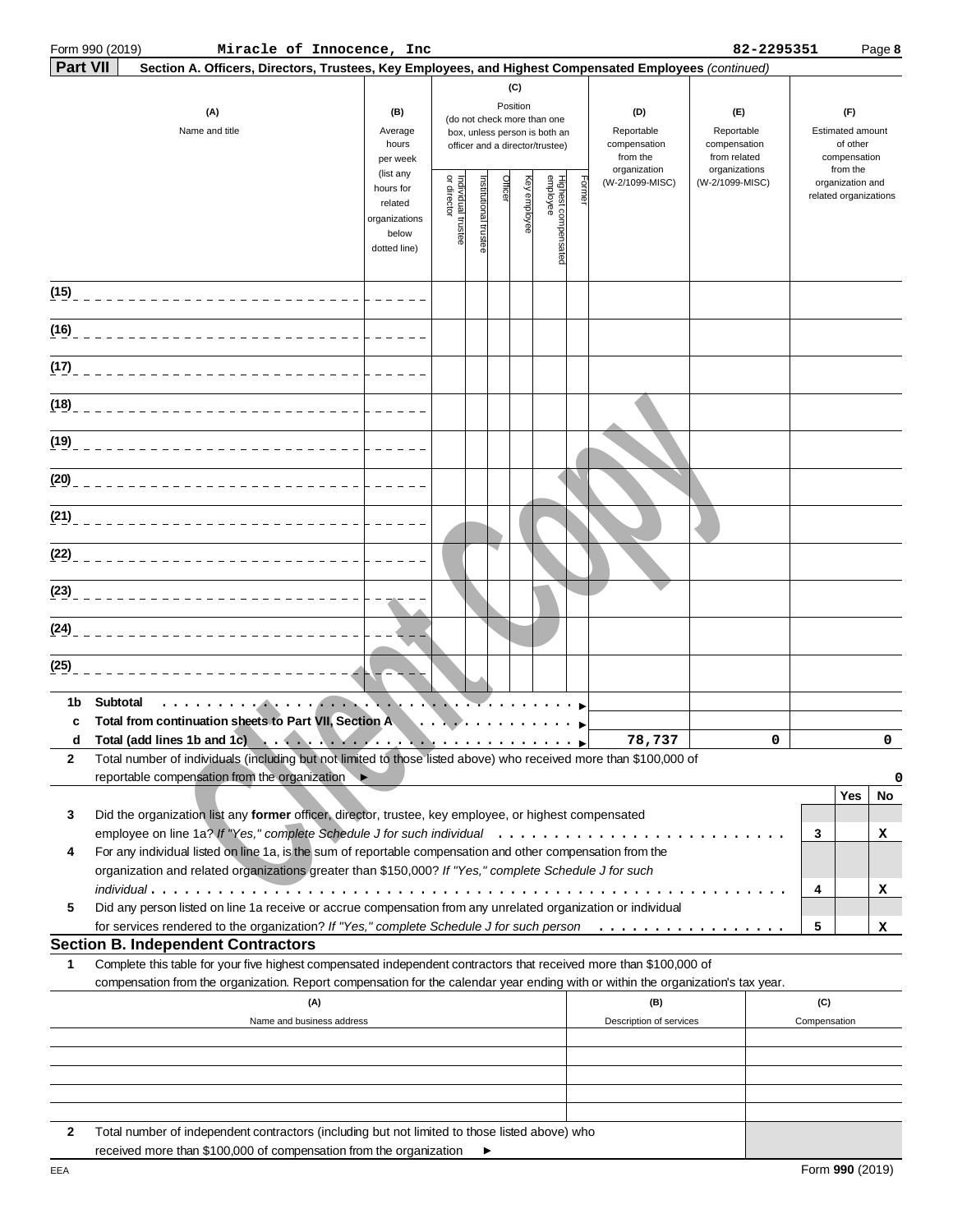| Form 990 (2019)                                           |     | Miracle of Innocence, Inc                                                     |                 |                                                                                                                                                                                                                                                                                                                                                                                                                                                                                            |                      |                                              | 82-2295351                           | Page 9                                                        |
|-----------------------------------------------------------|-----|-------------------------------------------------------------------------------|-----------------|--------------------------------------------------------------------------------------------------------------------------------------------------------------------------------------------------------------------------------------------------------------------------------------------------------------------------------------------------------------------------------------------------------------------------------------------------------------------------------------------|----------------------|----------------------------------------------|--------------------------------------|---------------------------------------------------------------|
| <b>Part VIII</b>                                          |     | <b>Statement of Revenue</b>                                                   |                 |                                                                                                                                                                                                                                                                                                                                                                                                                                                                                            |                      |                                              |                                      |                                                               |
|                                                           |     | Check if Schedule O contains a response or note to any line in this Part VIII |                 |                                                                                                                                                                                                                                                                                                                                                                                                                                                                                            |                      |                                              |                                      |                                                               |
|                                                           |     |                                                                               |                 |                                                                                                                                                                                                                                                                                                                                                                                                                                                                                            | (A)<br>Total revenue | (B)<br>Related or exempt<br>function revenue | (C)<br>Unrelated<br>business revenue | (D)<br>Revenue excluded<br>from tax under<br>sections 512-514 |
|                                                           | 1a  | Federated campaigns                                                           | 1a              |                                                                                                                                                                                                                                                                                                                                                                                                                                                                                            |                      |                                              |                                      |                                                               |
|                                                           | b   | Membership dues                                                               | 1b              |                                                                                                                                                                                                                                                                                                                                                                                                                                                                                            |                      |                                              |                                      |                                                               |
| Contributions, Gifts, Grants<br>and Other Similar Amounts | с   | Fundraising events                                                            | 1 <sub>c</sub>  | 77,018                                                                                                                                                                                                                                                                                                                                                                                                                                                                                     |                      |                                              |                                      |                                                               |
|                                                           | d   | Related organizations                                                         | 1 <sub>d</sub>  |                                                                                                                                                                                                                                                                                                                                                                                                                                                                                            |                      |                                              |                                      |                                                               |
|                                                           | е   | Government grants (contributions)                                             | 1e              |                                                                                                                                                                                                                                                                                                                                                                                                                                                                                            |                      |                                              |                                      |                                                               |
|                                                           | f   | All other contributions, gifts, grants,                                       |                 |                                                                                                                                                                                                                                                                                                                                                                                                                                                                                            |                      |                                              |                                      |                                                               |
|                                                           |     | and similar amounts not included above                                        | 1f              | 59,357                                                                                                                                                                                                                                                                                                                                                                                                                                                                                     |                      |                                              |                                      |                                                               |
|                                                           | a   | Noncash contributions included in                                             |                 |                                                                                                                                                                                                                                                                                                                                                                                                                                                                                            |                      |                                              |                                      |                                                               |
|                                                           |     | lines 1a-1f $\ldots$ , $\ldots$ , $\ldots$ , $\ldots$                         | 1g              | \$                                                                                                                                                                                                                                                                                                                                                                                                                                                                                         |                      |                                              |                                      |                                                               |
|                                                           | h.  |                                                                               |                 |                                                                                                                                                                                                                                                                                                                                                                                                                                                                                            | 136,375              |                                              |                                      |                                                               |
|                                                           |     |                                                                               |                 | <b>Business Code</b>                                                                                                                                                                                                                                                                                                                                                                                                                                                                       |                      |                                              |                                      |                                                               |
|                                                           | 2a  |                                                                               |                 |                                                                                                                                                                                                                                                                                                                                                                                                                                                                                            |                      |                                              |                                      |                                                               |
|                                                           | b   |                                                                               |                 |                                                                                                                                                                                                                                                                                                                                                                                                                                                                                            |                      |                                              |                                      |                                                               |
|                                                           | с   | <u> 1989 - Johann Stein, mars an deus Amerikaansk kommunister (</u>           |                 |                                                                                                                                                                                                                                                                                                                                                                                                                                                                                            |                      |                                              |                                      |                                                               |
| Program Service<br>Revenue                                | d   |                                                                               |                 |                                                                                                                                                                                                                                                                                                                                                                                                                                                                                            |                      |                                              |                                      |                                                               |
|                                                           | е   |                                                                               |                 |                                                                                                                                                                                                                                                                                                                                                                                                                                                                                            |                      |                                              |                                      |                                                               |
|                                                           |     | f All other program service revenue $\dots$                                   |                 |                                                                                                                                                                                                                                                                                                                                                                                                                                                                                            |                      |                                              |                                      |                                                               |
|                                                           |     |                                                                               |                 |                                                                                                                                                                                                                                                                                                                                                                                                                                                                                            |                      |                                              |                                      |                                                               |
|                                                           | 3   | Investment income (including dividends, interest, and                         |                 |                                                                                                                                                                                                                                                                                                                                                                                                                                                                                            |                      |                                              |                                      |                                                               |
|                                                           |     | other similar amounts) $\ldots \ldots \ldots \ldots \ldots$                   |                 |                                                                                                                                                                                                                                                                                                                                                                                                                                                                                            |                      |                                              |                                      |                                                               |
|                                                           | 4   | Income from investment of tax-exempt bond proceeds                            |                 |                                                                                                                                                                                                                                                                                                                                                                                                                                                                                            |                      |                                              |                                      |                                                               |
|                                                           | 5   |                                                                               |                 |                                                                                                                                                                                                                                                                                                                                                                                                                                                                                            |                      |                                              |                                      |                                                               |
|                                                           |     | (i) Real                                                                      |                 | (ii) Personal                                                                                                                                                                                                                                                                                                                                                                                                                                                                              |                      |                                              |                                      |                                                               |
|                                                           | 6a  | Gross rents<br>6a                                                             |                 |                                                                                                                                                                                                                                                                                                                                                                                                                                                                                            |                      |                                              |                                      |                                                               |
|                                                           |     | <b>b</b> Less: rental expenses<br>6b                                          |                 |                                                                                                                                                                                                                                                                                                                                                                                                                                                                                            |                      |                                              |                                      |                                                               |
|                                                           |     | c Rental income or (loss)<br>6c                                               |                 |                                                                                                                                                                                                                                                                                                                                                                                                                                                                                            |                      |                                              |                                      |                                                               |
|                                                           |     | <b>d</b> Net rental income or (loss)<br>$\cdots$                              |                 |                                                                                                                                                                                                                                                                                                                                                                                                                                                                                            |                      |                                              |                                      |                                                               |
|                                                           |     | (i) Securities<br><b>7a</b> Gross amount from                                 |                 | (ii) Other                                                                                                                                                                                                                                                                                                                                                                                                                                                                                 |                      |                                              |                                      |                                                               |
|                                                           |     | sales of assets                                                               |                 |                                                                                                                                                                                                                                                                                                                                                                                                                                                                                            |                      |                                              |                                      |                                                               |
|                                                           |     | other than inventory<br>7a<br><b>b</b> Less: cost or other basis              |                 |                                                                                                                                                                                                                                                                                                                                                                                                                                                                                            |                      |                                              |                                      |                                                               |
| nue                                                       |     | 7 <sub>b</sub><br>and sales expenses                                          |                 |                                                                                                                                                                                                                                                                                                                                                                                                                                                                                            |                      |                                              |                                      |                                                               |
|                                                           |     | c Gain or (loss) $\ldots$ 7c                                                  |                 |                                                                                                                                                                                                                                                                                                                                                                                                                                                                                            |                      |                                              |                                      |                                                               |
|                                                           |     |                                                                               |                 |                                                                                                                                                                                                                                                                                                                                                                                                                                                                                            |                      |                                              |                                      |                                                               |
| Other Reve                                                |     | 8a Gross income from fundraising                                              |                 |                                                                                                                                                                                                                                                                                                                                                                                                                                                                                            |                      |                                              |                                      |                                                               |
|                                                           |     | events (not including \$<br>77,018                                            |                 |                                                                                                                                                                                                                                                                                                                                                                                                                                                                                            |                      |                                              |                                      |                                                               |
|                                                           |     | of contributions reported on line                                             |                 |                                                                                                                                                                                                                                                                                                                                                                                                                                                                                            |                      |                                              |                                      |                                                               |
|                                                           |     | 1c). See Part IV, line 18                                                     | 8a              | 132,375                                                                                                                                                                                                                                                                                                                                                                                                                                                                                    |                      |                                              |                                      |                                                               |
|                                                           |     | b Less: direct expenses                                                       | 8b              | 47,176                                                                                                                                                                                                                                                                                                                                                                                                                                                                                     |                      |                                              |                                      |                                                               |
|                                                           |     | c Net income or (loss) from fundraising events                                |                 | $\mathbf{1} \cdot \mathbf{1} \cdot \mathbf{1} \cdot \mathbf{1} \cdot \mathbf{1} \cdot \mathbf{1} \cdot \mathbf{1} \cdot \mathbf{1} \cdot \mathbf{1} \cdot \mathbf{1} \cdot \mathbf{1} \cdot \mathbf{1} \cdot \mathbf{1} \cdot \mathbf{1} \cdot \mathbf{1} \cdot \mathbf{1} \cdot \mathbf{1} \cdot \mathbf{1} \cdot \mathbf{1} \cdot \mathbf{1} \cdot \mathbf{1} \cdot \mathbf{1} \cdot \mathbf{1} \cdot \mathbf{1} \cdot \mathbf{1} \cdot \mathbf{1} \cdot \mathbf{1} \cdot \mathbf{$<br>▶ | 85,199               |                                              |                                      | 85,199                                                        |
|                                                           |     | 9a Gross income from gaming                                                   |                 |                                                                                                                                                                                                                                                                                                                                                                                                                                                                                            |                      |                                              |                                      |                                                               |
|                                                           |     | activities, See Part IV, line 19                                              | 9a              |                                                                                                                                                                                                                                                                                                                                                                                                                                                                                            |                      |                                              |                                      |                                                               |
|                                                           |     | b Less: direct expenses                                                       | 9 <sub>b</sub>  |                                                                                                                                                                                                                                                                                                                                                                                                                                                                                            |                      |                                              |                                      |                                                               |
|                                                           |     | c Net income or (loss) from gaming activities                                 |                 | .<br>▸                                                                                                                                                                                                                                                                                                                                                                                                                                                                                     |                      |                                              |                                      |                                                               |
|                                                           |     | 10a Gross sales of inventory, less                                            |                 |                                                                                                                                                                                                                                                                                                                                                                                                                                                                                            |                      |                                              |                                      |                                                               |
|                                                           |     | returns and allowances                                                        | 10a             |                                                                                                                                                                                                                                                                                                                                                                                                                                                                                            |                      |                                              |                                      |                                                               |
|                                                           |     | <b>b</b> Less: $\cosh$ of goods sold $\ldots$                                 | 10 <sub>b</sub> |                                                                                                                                                                                                                                                                                                                                                                                                                                                                                            |                      |                                              |                                      |                                                               |
|                                                           |     | c Net income or (loss) from sales of inventory                                |                 |                                                                                                                                                                                                                                                                                                                                                                                                                                                                                            |                      |                                              |                                      |                                                               |
|                                                           |     |                                                                               |                 | <b>Business Code</b>                                                                                                                                                                                                                                                                                                                                                                                                                                                                       |                      |                                              |                                      |                                                               |
| Miscellanous<br>Revenue                                   | 11a |                                                                               |                 |                                                                                                                                                                                                                                                                                                                                                                                                                                                                                            |                      |                                              |                                      |                                                               |
|                                                           | b   |                                                                               |                 |                                                                                                                                                                                                                                                                                                                                                                                                                                                                                            |                      |                                              |                                      |                                                               |
|                                                           | c   | <b>d</b> All other revenue $\ldots$ , $\ldots$ , $\ldots$ , $\ldots$          |                 |                                                                                                                                                                                                                                                                                                                                                                                                                                                                                            |                      |                                              |                                      |                                                               |
|                                                           |     | e Total. Add lines 11a-11d ▶                                                  |                 |                                                                                                                                                                                                                                                                                                                                                                                                                                                                                            |                      |                                              |                                      |                                                               |
|                                                           |     | 12 Total revenue. See instructions ▶                                          |                 |                                                                                                                                                                                                                                                                                                                                                                                                                                                                                            | 221,574              | 0                                            | 0                                    | 85,199                                                        |
|                                                           |     |                                                                               |                 |                                                                                                                                                                                                                                                                                                                                                                                                                                                                                            |                      |                                              |                                      |                                                               |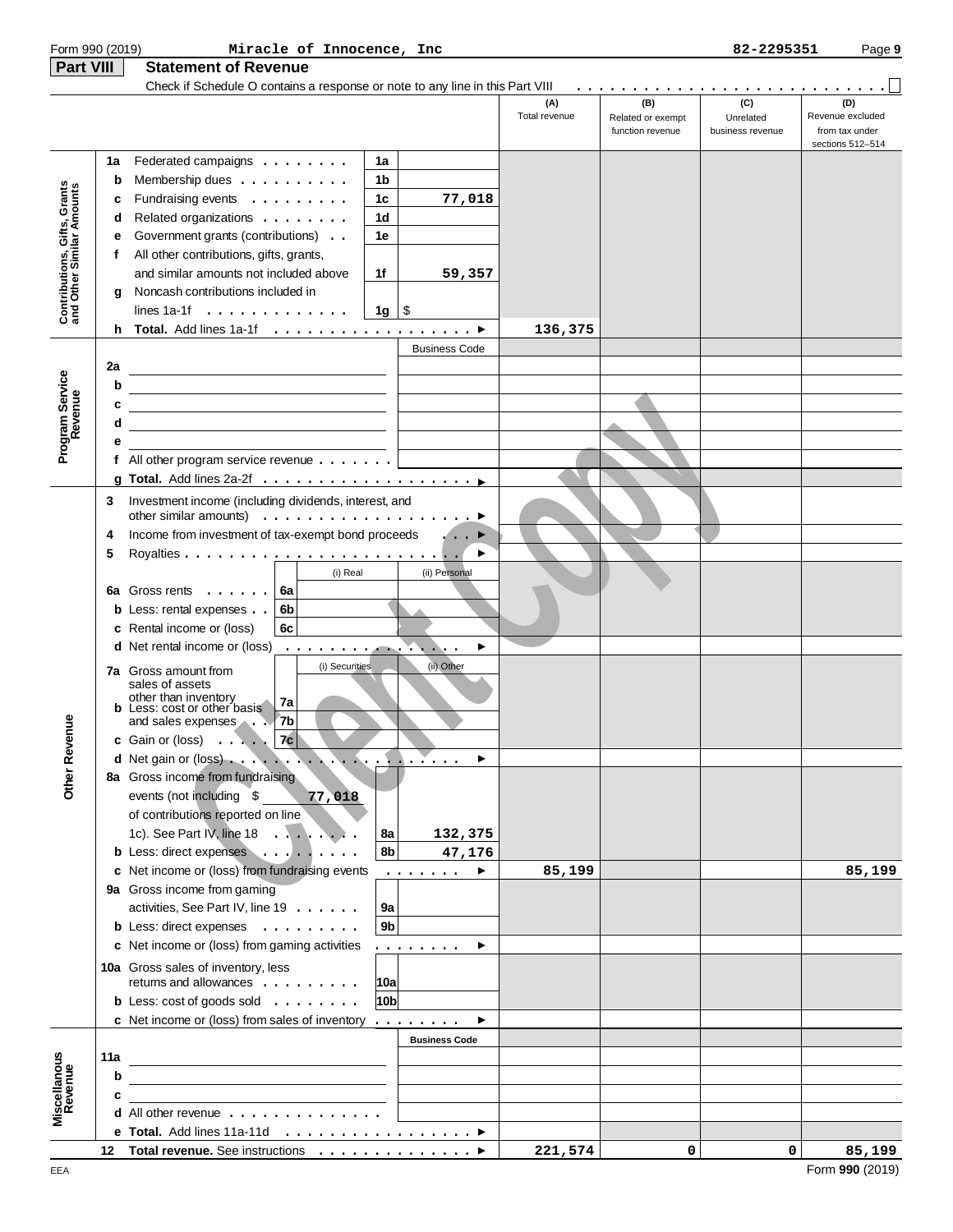|              | Section 501(c)(3) and 501(c)(4) organizations must complete all columns. All other organizations must complete column (A). |                       |                        |                       |                    |
|--------------|----------------------------------------------------------------------------------------------------------------------------|-----------------------|------------------------|-----------------------|--------------------|
|              | Check if Schedule O contains a response or note to any line in this Part IX                                                |                       |                        |                       |                    |
|              | Do not include amounts reported on lines 6b, 7b,                                                                           | (A)<br>Total expenses | (B)<br>Program service | (C)<br>Management and | (D)<br>Fundraising |
|              | 8b, 9b, and 10b of Part VIII.                                                                                              |                       | expenses               | general expenses      | expenses           |
| 1            | Grants and other assistance to domestic organizations                                                                      |                       |                        |                       |                    |
|              | and domestic governments. See Part IV, line 21<br>$\cdots$                                                                 |                       |                        |                       |                    |
| $\mathbf{2}$ | Grants and other assistance to domestic                                                                                    |                       |                        |                       |                    |
|              | individuals. See Part IV, line 22                                                                                          |                       |                        |                       |                    |
| 3            | Grants and other assistance to foreign                                                                                     |                       |                        |                       |                    |
|              | organizations, foreign governments, and                                                                                    |                       |                        |                       |                    |
|              | foreign individuals. See Part IV, lines 15 and 16<br>Benefits paid to or for members                                       |                       |                        |                       |                    |
| 4            | Compensation of current officers, directors,                                                                               |                       |                        |                       |                    |
| 5            |                                                                                                                            |                       |                        |                       |                    |
|              | trustees, and key employees $\ldots \ldots \ldots \ldots$<br>Compensation not included above, to disqualified              | 78,737                | 67,007                 | 1,923                 | 9,807              |
| 6            |                                                                                                                            |                       |                        |                       |                    |
|              | persons (as defined under section 4958(f)(1)) and                                                                          |                       |                        |                       |                    |
| 7            | persons described in section $4958(c)(3)(B) \ldots \ldots$<br>Other salaries and wages<br>.                                | 5,188                 | 4,425                  | 763                   |                    |
| 8            | Pension plan accruals and contributions (include                                                                           |                       |                        |                       |                    |
|              | section 401(k) and 403(b) employer contributions)<br>$\cdots$                                                              |                       |                        |                       |                    |
| 9            | Other employee benefits                                                                                                    |                       |                        |                       |                    |
| 10           |                                                                                                                            | 6,981                 |                        | 6,981                 |                    |
| 11           | Fees for services (nonemployees):                                                                                          |                       |                        |                       |                    |
| a            |                                                                                                                            |                       |                        |                       |                    |
| b            | Legal                                                                                                                      | 200                   |                        | 200                   |                    |
| c            |                                                                                                                            | 467                   |                        | 467                   |                    |
| d            |                                                                                                                            |                       |                        |                       |                    |
| е            | Professional fundraising services. See Part IV, line 17.                                                                   |                       |                        |                       |                    |
| f            | Investment management fees $\dots\dots\dots\dots\dots$                                                                     |                       |                        |                       |                    |
| g            | Other. (If line 11g amount exceeds 10% of line 25, column                                                                  |                       |                        |                       |                    |
|              | (A) amount, list line 11g expenses on Schedule O.)                                                                         | 385                   |                        | 385                   |                    |
| 12           | Advertising and promotion                                                                                                  |                       |                        |                       |                    |
| 13           |                                                                                                                            | 2,729                 |                        | 2,729                 |                    |
| 14           |                                                                                                                            |                       |                        |                       |                    |
| 15           |                                                                                                                            |                       |                        |                       |                    |
| 16           |                                                                                                                            |                       |                        |                       |                    |
| 17           |                                                                                                                            | 380                   |                        | 380                   |                    |
| 18           | Payments of travel or entertainment expenses                                                                               |                       |                        |                       |                    |
|              | for any federal, state, or local public officials                                                                          |                       |                        |                       |                    |
| 19           | Conferences, conventions, and meetings                                                                                     | 626                   |                        | 626                   |                    |
| 20           |                                                                                                                            |                       |                        |                       |                    |
| 21           | Payments to affiliates                                                                                                     |                       |                        |                       |                    |
| 22           | Depreciation, depletion, and amortization                                                                                  |                       |                        |                       |                    |
| 23           | Insurance $\ldots \ldots \ldots \ldots \ldots$                                                                             | 2,878                 |                        | 2,878                 |                    |
| 24           | Other expenses. Itemize expenses not covered                                                                               |                       |                        |                       |                    |
|              | above (List miscellaneous expenses on line 24e. If                                                                         |                       |                        |                       |                    |
|              | line 24e amount exceeds 10% of line 25, column                                                                             |                       |                        |                       |                    |
|              | (A) amount, list line 24e expenses on Schedule O.)                                                                         |                       |                        |                       |                    |
| a            | Legal Defense Expenses                                                                                                     | 46,269                | 46,269                 |                       |                    |
| b            | Client Care Expenses                                                                                                       | 7,835                 | 7,835                  |                       |                    |
| c            | Exoneree Speaking Honorarium                                                                                               | 1,000                 | 1,000                  |                       |                    |
| d            |                                                                                                                            |                       |                        |                       |                    |
| e            | All other expenses                                                                                                         | 9,625                 |                        | 7,919                 | 1,706              |
| 25           | Total functional expenses. Add lines 1 through 24e. .                                                                      | 163,300               | 126,536                | 25,251                | 11,513             |
| 26           | Joint costs. Complete this line only if the<br>organization reported in column (B) joint costs                             |                       |                        |                       |                    |
|              | from a combined educational campaign and                                                                                   |                       |                        |                       |                    |
|              | fundraising solicitation. Check here $\longrightarrow \Box$ if                                                             |                       |                        |                       |                    |
|              | following SOP 98-2 (ASC 958-720) $\ldots \ldots$                                                                           |                       |                        |                       |                    |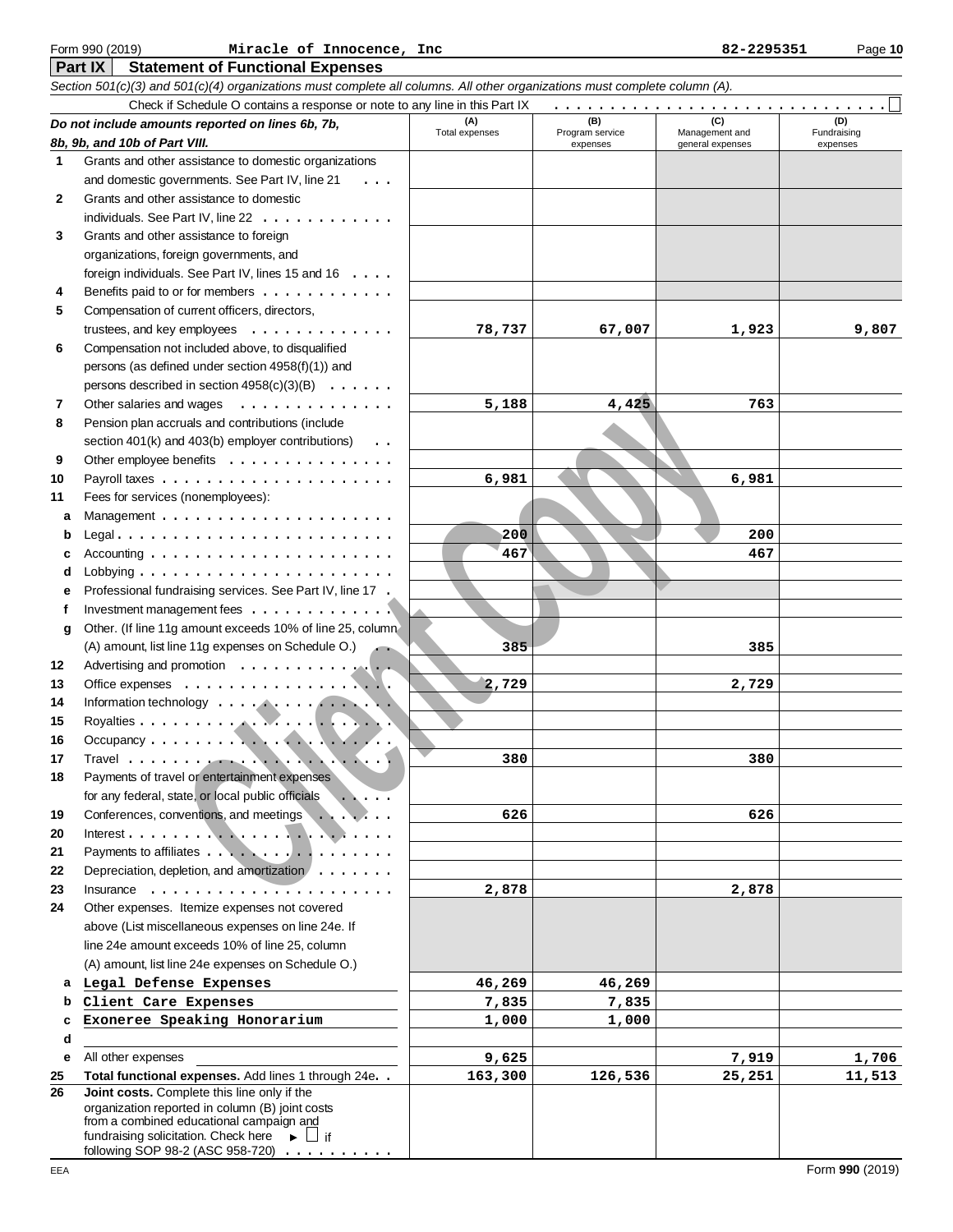| Part X                      |          | <b>Balance Sheet</b>                                                                                |                          |                |                            |
|-----------------------------|----------|-----------------------------------------------------------------------------------------------------|--------------------------|----------------|----------------------------|
|                             |          | Check if Schedule O contains a response or note to any line in this Part X                          | (A)<br>Beginning of year |                | (B)<br>End of year         |
|                             | 1        | Cash - non-interest-bearing                                                                         | 166,237                  | $\mathbf{1}$   | 210,511                    |
|                             | 2        | Savings and temporary cash investments $\dots \dots \dots \dots \dots \dots \dots \dots$            |                          | $\mathbf{2}$   | 14,000                     |
|                             | 3        |                                                                                                     |                          | 3              |                            |
|                             | 4        |                                                                                                     |                          | 4              |                            |
|                             | 5        | Loans and other receivables from any current or former officer, director,                           |                          |                |                            |
|                             |          | trustee, key employee, creator or founder, substantial contributor, or 35%                          |                          |                |                            |
|                             |          | controlled entity or family member of any of these persons<br>.                                     |                          | 5              |                            |
|                             | 6        | Loans and other receivables from other disqualified persons (as defined                             |                          |                |                            |
|                             |          | under section 4958(f)(1)), and persons described in section $4958(c)(3)(B) \ldots \ldots$           |                          | 6              |                            |
|                             | 7        |                                                                                                     |                          | $\overline{7}$ |                            |
| Assets                      | 8        | Inventories for sale or use $\ldots \ldots \ldots \ldots \ldots \ldots \ldots \ldots \ldots$        |                          | 8              |                            |
|                             | 9        |                                                                                                     |                          | 9              |                            |
|                             | 10a      | Land, buildings, and equipment: cost or other                                                       |                          |                |                            |
|                             |          | basis. Complete Part VI of Schedule D. $\ldots$   10a                                               |                          |                |                            |
|                             | b        | Less: accumulated depreciation $\ldots$ ,    10b                                                    |                          | 10c            |                            |
|                             | 11       |                                                                                                     |                          | 11             |                            |
|                             | 12       | Investments - other securities. See Part IV, line 11                                                |                          | 12             |                            |
|                             | 13       | Investments - program-related. See Part IV, line 11 $\dots$ ,                                       |                          | 13             |                            |
|                             | 14       |                                                                                                     |                          | 14             |                            |
|                             | 15       |                                                                                                     |                          | 15             |                            |
|                             |          |                                                                                                     |                          | 16             |                            |
|                             | 16<br>17 | Total assets. Add lines 1 through 15 (must equal line 33)                                           | 166,237                  | 17             | 224,511                    |
|                             |          |                                                                                                     |                          | 18             |                            |
|                             | 18       | Deferred revenue $\ldots \ldots \ldots \ldots \ldots \ldots \ldots \ldots \ldots \ldots$            |                          | 19             |                            |
|                             | 19       |                                                                                                     |                          | 20             |                            |
|                             | 20       |                                                                                                     |                          | 21             |                            |
|                             | 21       | Escrow or custodial account liability. Complete Part IV of Schedule D.                              |                          |                |                            |
| Liabilities                 | 22       | Loans and other payables to any current or former officer, director,                                |                          |                |                            |
|                             |          | trustee, key employee, creator or founder, substantial contributor, or 35%                          |                          |                |                            |
|                             |          | controlled entity or family member of any of these persons<br>.                                     |                          | 22             |                            |
|                             | 23       | Secured mortgages and notes payable to unrelated third parties                                      |                          | 23             |                            |
|                             | 24       | Unsecured notes and loans payable to unrelated third parties                                        |                          | 24             |                            |
|                             | 25       | Other liabilities (including federal income tax, payables to related third                          |                          |                |                            |
|                             |          | parties, and other liabilities not included on lines 17-24). Complete Part X                        |                          |                |                            |
|                             |          | of Schedule D                                                                                       |                          | 25             |                            |
|                             | 26       |                                                                                                     | 0                        | 26             | 0                          |
|                             |          | $\blacktriangleright$ $\overline{\mathbf{x}}$<br>Organizations that follow FASB ASC 958, check here |                          |                |                            |
|                             |          | and complete lines 27, 28, 32, and 33.                                                              |                          |                |                            |
|                             | 27       |                                                                                                     | 166,237                  | 27             | 224,511                    |
|                             | 28       | Net assets with donor restrictions                                                                  |                          | 28             |                            |
|                             |          | Organizations that do not follow FASB ASC 958, check here<br>$\blacktriangleright \Box$             |                          |                |                            |
|                             |          | and complete lines 29 through 33.                                                                   |                          |                |                            |
|                             | 29       |                                                                                                     |                          | 29             |                            |
|                             | 30       | Paid-in or capital surplus, or land, building, or equipment fund<br>.                               |                          | 30             |                            |
| Net Assets or Fund Balances | 31       | Retained earnings, endowment, accumulated income, or other funds                                    |                          | 31             |                            |
|                             | 32       |                                                                                                     | 166,237                  | 32             | 224,511                    |
|                             | 33       |                                                                                                     | 166,237                  | 33             | 224,511<br>Form 990 (2019) |

Form 990 (2019) Page **11 Miracle of Innocence, Inc 82-2295351**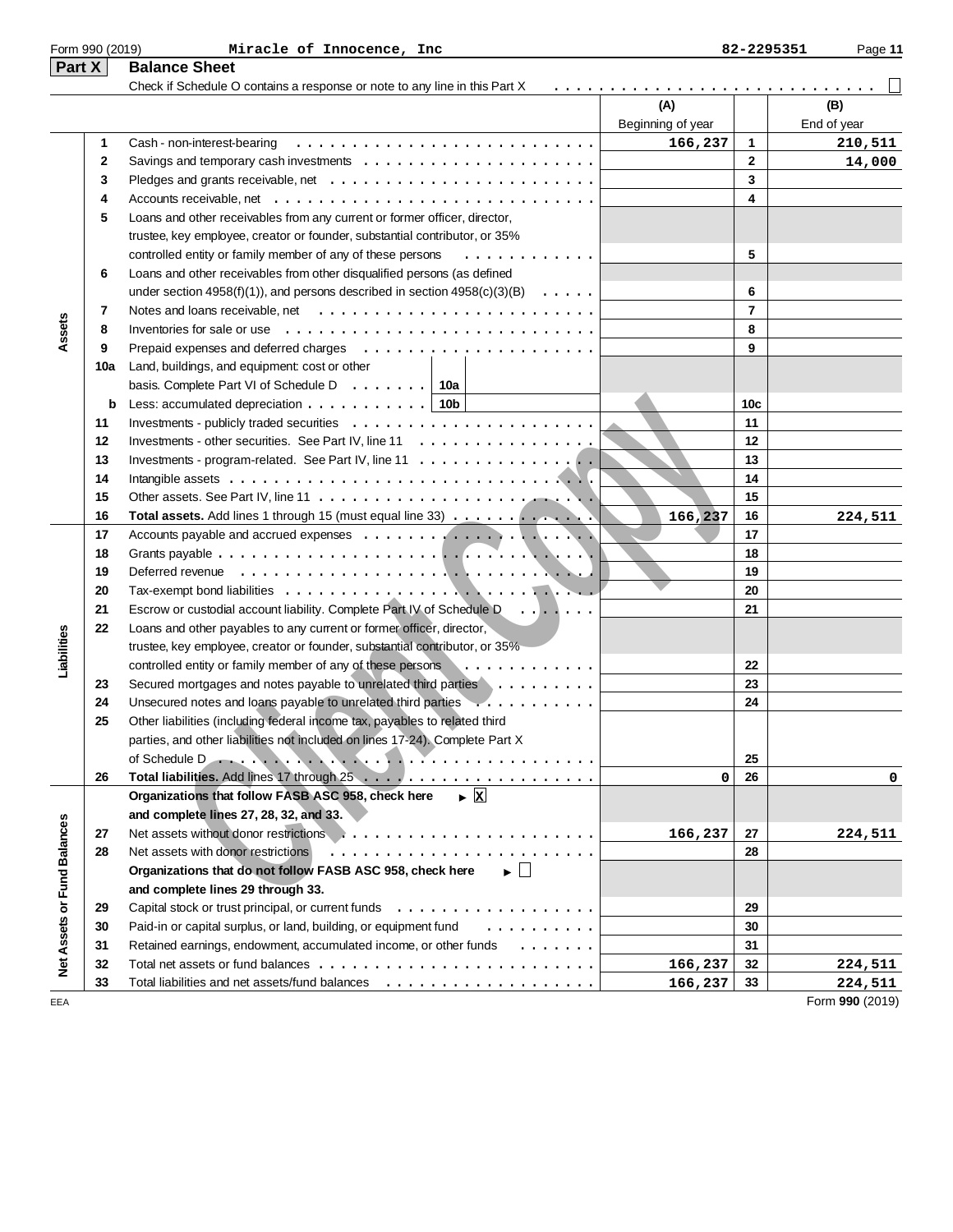|     | Form 990 (2019)<br>Miracle of Innocence, Inc                                                                                            | 82-2295351     |    |                 | Page 12 |
|-----|-----------------------------------------------------------------------------------------------------------------------------------------|----------------|----|-----------------|---------|
|     | <b>Reconciliation of Net Assets</b><br>Part XI                                                                                          |                |    |                 |         |
|     |                                                                                                                                         |                |    |                 |         |
|     | Total revenue (must equal Part VIII, column (A), line 12) $\ldots$ ,                                                                    | $\mathbf{1}$   |    | 221,574         |         |
| 2   | Total expenses (must equal Part IX, column (A), line 25) $\ldots \ldots \ldots \ldots \ldots \ldots \ldots \ldots \ldots \ldots \ldots$ | $\mathbf{2}$   |    | 163,300         |         |
| 3   | Revenue less expenses. Subtract line 2 from line 1                                                                                      | 3              |    |                 | 58,274  |
| 4   | Net assets or fund balances at beginning of year (must equal Part X, line 32, column $(A)$ ) $\ldots \ldots \ldots \ldots$              | 4              |    | 166,237         |         |
| 5   | Net unrealized gains (losses) on investments                                                                                            | 5              |    |                 |         |
| 6   | Donated services and use of facilities                                                                                                  | 6              |    |                 |         |
| 7   | Investment expenses                                                                                                                     | $\overline{7}$ |    |                 |         |
| 8   |                                                                                                                                         | 8              |    |                 |         |
| 9   | Other changes in net assets or fund balances (explain on Schedule O)                                                                    | 9              |    |                 | 0       |
| 10  | Net assets or fund balances at end of year. Combine lines 3 through 9 (must equal Part X, line                                          |                |    |                 |         |
|     |                                                                                                                                         | 10             |    | 224,511         |         |
|     | Part XII<br><b>Financial Statements and Reporting</b>                                                                                   |                |    |                 |         |
|     | Check if Schedule O contains a response or note to any line in this Part XII                                                            |                |    |                 |         |
|     |                                                                                                                                         |                |    | Yes             | No      |
| 1   | I Other<br>X Cash<br>Accounting method used to prepare the Form 990:<br>Accrual                                                         |                |    |                 |         |
|     | If the organization changed its method of accounting from a prior year or checked "Other," explain in                                   |                |    |                 |         |
|     | Schedule O.                                                                                                                             |                |    |                 |         |
|     | 2a Were the organization's financial statements compiled or reviewed by an independent accountant?                                      |                | 2a |                 | x       |
|     | If "Yes," check a box below to indicate whether the financial statements for the year were compiled or                                  |                |    |                 |         |
|     | reviewed on a separate basis, consolidated basis, or both:                                                                              |                |    |                 |         |
|     | Separate basis<br>Consolidated basis<br><b>Both consolidated and separate basis</b>                                                     |                |    |                 |         |
|     | b Were the organization's financial statements audited by an independent accountant?                                                    |                | 2b |                 | x       |
|     | If "Yes," check a box below to indicate whether the financial statements for the year were audited on a                                 |                |    |                 |         |
|     | separate basis, consolidated basis, or both:                                                                                            |                |    |                 |         |
|     | Consolidated basis<br>Separate basis<br>  Both consolidated and separate basis                                                          |                |    |                 |         |
|     | If "Yes" to line 2a or 2b, does the organization have a committee that assumes responsibility for oversight of                          |                |    |                 |         |
|     | the audit, review, or compilation of its financial statements and selection of an independent accountant?                               |                | 2с |                 |         |
|     | If the organization changed either its oversight process or selection process during the tax year, explain on                           |                |    |                 |         |
|     | Schedule O.                                                                                                                             |                |    |                 |         |
|     | 3a As a result of a federal award, was the organization required to undergo an audit or audits as set forth in the                      |                |    |                 |         |
|     |                                                                                                                                         |                | За |                 | x       |
|     | b If "Yes," did the organization undergo the required audit or audits? If the organization did not undergo the                          |                |    |                 |         |
|     | required audit or audits, explain why on Schedule O and describe any steps taken to undergo such audits                                 | .              | 3b |                 |         |
| EEA |                                                                                                                                         |                |    | Form 990 (2019) |         |
|     |                                                                                                                                         |                |    |                 |         |
|     |                                                                                                                                         |                |    |                 |         |
|     |                                                                                                                                         |                |    |                 |         |
|     |                                                                                                                                         |                |    |                 |         |
|     |                                                                                                                                         |                |    |                 |         |
|     |                                                                                                                                         |                |    |                 |         |
|     |                                                                                                                                         |                |    |                 |         |
|     |                                                                                                                                         |                |    |                 |         |
|     |                                                                                                                                         |                |    |                 |         |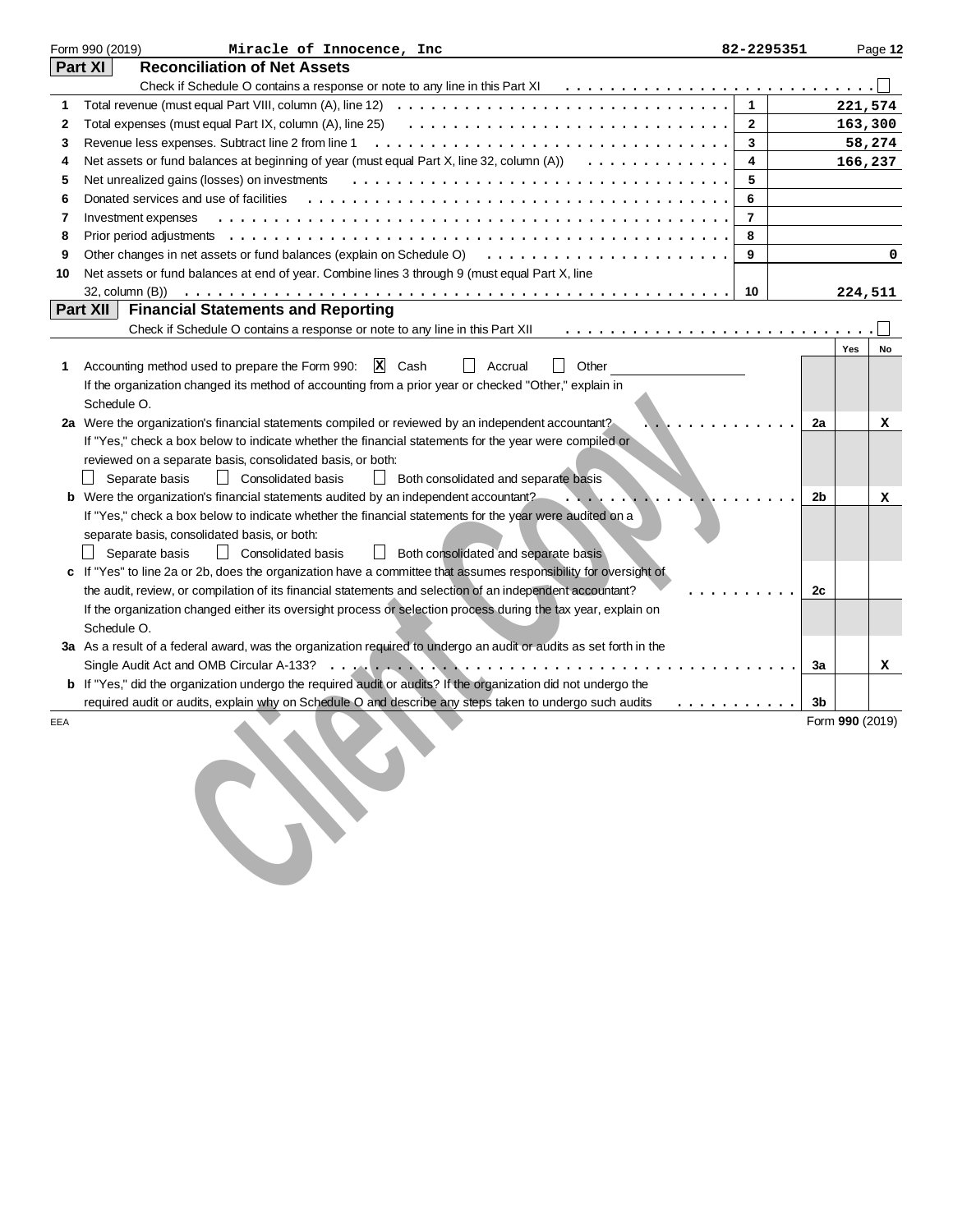| <b>SCHEDULE A</b> |  |
|-------------------|--|
|-------------------|--|

# **Public Charity Status and Public Support**

OMB No. 1545-0047

| (Form 990 or 990-EZ)       |  |
|----------------------------|--|
| Department of the Treasury |  |

**Complete if the organization is a section 501(c)(3) organization or a section 4947(a)(1) nonexempt charitable trust. 2019**

▶ Attach to Form 990 or Form 990-EZ. **Demetrical State of Public** Open to Public

**Inspection**

| Internal Revenue Service |
|--------------------------|
| Nome of the examination  |

**Go to www.irs.gov/Form990 for instructions and the latest information.**

|     |                   | Name of the organization<br><b>Employer identification number</b>                                                                  |          |                            |           |                          |                                        |                    |
|-----|-------------------|------------------------------------------------------------------------------------------------------------------------------------|----------|----------------------------|-----------|--------------------------|----------------------------------------|--------------------|
|     |                   | Miracle of Innocence, Inc                                                                                                          |          |                            |           |                          | 82-2295351                             |                    |
|     | Part I            | Reason for Public Charity Status (All organizations must complete this part.) See instructions.                                    |          |                            |           |                          |                                        |                    |
|     |                   | The organization is not a private foundation because it is: (For lines 1 through 12, check only one box.)                          |          |                            |           |                          |                                        |                    |
| 1   |                   | A church, convention of churches, or association of churches described in section 170(b)(1)(A)(i).                                 |          |                            |           |                          |                                        |                    |
| 2   |                   | A school described in section 170(b)(1)(A)(ii). (Attach Schedule E (Form 990 or 990-EZ).)                                          |          |                            |           |                          |                                        |                    |
| 3   | $\mathsf{L}$      | A hospital or a cooperative hospital service organization described in section 170(b)(1)(A)(iii).                                  |          |                            |           |                          |                                        |                    |
| 4   | $\vert \ \ \vert$ | A medical research organization operated in conjunction with a hospital described in section 170(b)(1)(A)(iii). Enter the          |          |                            |           |                          |                                        |                    |
|     |                   | hospital's name, city, and state:                                                                                                  |          |                            |           |                          |                                        |                    |
| 5   |                   | An organization operated for the benefit of a college or university owned or operated by a governmental unit described in          |          |                            |           |                          |                                        |                    |
|     |                   |                                                                                                                                    |          |                            |           |                          |                                        |                    |
|     |                   | section 170(b)(1)(A)(iv). (Complete Part II.)                                                                                      |          |                            |           |                          |                                        |                    |
| 6   |                   | A federal, state, or local government or governmental unit described in section 170(b)(1)(A)(v).                                   |          |                            |           |                          |                                        |                    |
| 7   |                   | An organization that normally receives a substantial part of its support from a governmental unit or from the general public       |          |                            |           |                          |                                        |                    |
|     |                   | described in section 170(b)(1)(A)(vi). (Complete Part II.)                                                                         |          |                            |           |                          |                                        |                    |
| 8   | $\vert \ \ \vert$ | A community trust described in section 170(b)(1)(A)(vi). (Complete Part II.)                                                       |          |                            |           |                          |                                        |                    |
| 9   | $\Box$            | An agricultural research organization described in section 170(b)(1)(A)(ix) operated in conjunction with a land-grant college      |          |                            |           |                          |                                        |                    |
|     |                   | or university or a non-land-grant college of agriculture (see instructions). Enter the name, city, and state of the college or     |          |                            |           |                          |                                        |                    |
|     |                   | university:                                                                                                                        |          |                            |           |                          |                                        |                    |
| 10  | $\mathbf{x}$      | An organization that normally receives: (1) more than 33 1/3% of its support from contributions, membership fees, and gross        |          |                            |           |                          |                                        |                    |
|     |                   | receipts from activities related to its exempt functions - subject to certain exceptions, and (2) no more than 33 1/3% of its      |          |                            |           |                          |                                        |                    |
|     |                   | support from gross investment income and unrelated business taxable income (less section 511 tax) from businesses                  |          |                            |           |                          |                                        |                    |
|     |                   | acquired by the organization after June 30, 1975. See section 509(a)(2). (Complete Part III.)                                      |          |                            |           |                          |                                        |                    |
| 11  | $\vert \ \ \vert$ | An organization organized and operated exclusively to test for public safety. See section 509(a)(4).                               |          |                            |           |                          |                                        |                    |
| 12  | $\Box$            | An organization organized and operated exclusively for the benefit of, to perform the functions of, or to carry out the purposes   |          |                            |           |                          |                                        |                    |
|     |                   | of one or more publicly supported organizations described in section 509(a)(1) or section 509(a)(2). See section 509(a)(3).        |          |                            |           |                          |                                        |                    |
|     |                   | Check the box in lines 12a through 12d that describes the type of supporting organization and complete lines 12e, 12f, and 12g.    |          |                            |           |                          |                                        |                    |
|     | a                 | Type I. A supporting organization operated, supervised, or controlled by its supported organization(s), typically by giving        |          |                            |           |                          |                                        |                    |
|     |                   | the supported organization(s) the power to regularly appoint or elect a majority of the directors or trustees of the               |          |                            |           |                          |                                        |                    |
|     |                   | supporting organization. You must complete Part IV, Sections A and B.                                                              |          |                            |           |                          |                                        |                    |
|     | b                 | $\perp$<br>Type II. A supporting organization supervised or controlled in connection with its supported organization(s), by having |          |                            |           |                          |                                        |                    |
|     |                   | control or management of the supporting organization vested in the same persons that control or manage the supported               |          |                            |           |                          |                                        |                    |
|     |                   | organization(s). You must complete Part IV, Sections A and C.                                                                      |          |                            |           |                          |                                        |                    |
|     | c                 | Type III functionally integrated. A supporting organization operated in connection with, and functionally integrated with,         |          |                            |           |                          |                                        |                    |
|     |                   | its supported organization(s) (see instructions). You must complete Part IV, Sections A, D, and E.                                 |          |                            |           |                          |                                        |                    |
|     | d                 | Type III non-functionally integrated. A supporting organization operated in connection with its supported organization(s)          |          |                            |           |                          |                                        |                    |
|     |                   | that is not functionally integrated. The organization generally must satisfy a distribution requirement and an attentiveness       |          |                            |           |                          |                                        |                    |
|     |                   | requirement (see instructions). You must complete Part IV, Sections A and D, and Part V.                                           |          |                            |           |                          |                                        |                    |
|     |                   | Check this box if the organization received a written determination from the IRS that it is a Type I, Type II, Type III            |          |                            |           |                          |                                        |                    |
|     |                   | functionally integrated, or Type III non-functionally integrated supporting organization.                                          |          |                            |           |                          |                                        |                    |
|     | f                 |                                                                                                                                    |          |                            |           |                          |                                        |                    |
|     |                   | Provide the following information about the supported organization(s).                                                             |          |                            |           |                          |                                        |                    |
|     | g                 | (i) Name of supported organization                                                                                                 | (ii) EIN | (iii) Type of organization |           | (iv) Is the organization |                                        | (vi) Amount of     |
|     |                   |                                                                                                                                    |          | (described on lines 1-10   |           | listed in your governing | (v) Amount of monetary<br>support (see | other support (see |
|     |                   |                                                                                                                                    |          | above (see instructions))  | document? |                          | instructions)                          | instructions)      |
|     |                   |                                                                                                                                    |          |                            |           |                          |                                        |                    |
|     |                   |                                                                                                                                    |          |                            | Yes       | No                       |                                        |                    |
| (A) |                   |                                                                                                                                    |          |                            |           |                          |                                        |                    |
|     |                   |                                                                                                                                    |          |                            |           |                          |                                        |                    |
| (B) |                   |                                                                                                                                    |          |                            |           |                          |                                        |                    |
|     |                   |                                                                                                                                    |          |                            |           |                          |                                        |                    |
| (C) |                   |                                                                                                                                    |          |                            |           |                          |                                        |                    |
|     |                   |                                                                                                                                    |          |                            |           |                          |                                        |                    |
| (D) |                   |                                                                                                                                    |          |                            |           |                          |                                        |                    |
|     |                   |                                                                                                                                    |          |                            |           |                          |                                        |                    |
|     |                   |                                                                                                                                    |          |                            |           |                          |                                        |                    |

**(E) Total**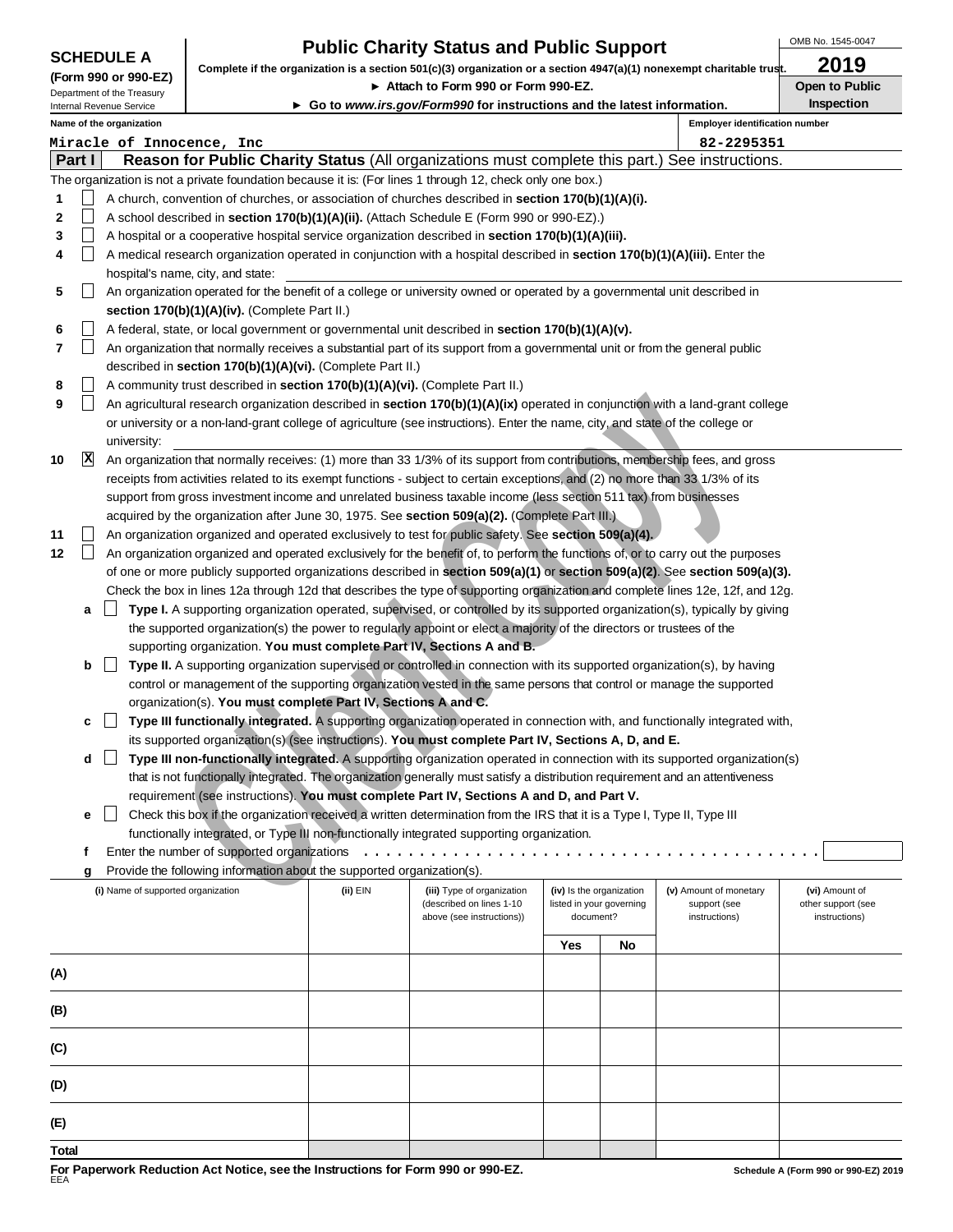|   | Schedule A (Form 990 or 990-EZ) 2019<br>Support Schedule for Organizations Described in Sections 170(b)(1)(A)(iv) and 170(b)(1)(A)(vi)<br>Part II                                                                              | Miracle of Innocence, Inc |            |            |            | 82-2295351 | Page 2        |
|---|--------------------------------------------------------------------------------------------------------------------------------------------------------------------------------------------------------------------------------|---------------------------|------------|------------|------------|------------|---------------|
|   | (Complete only if you checked the box on line 5, 7, or 8 of Part I or if the organization failed to qualify under                                                                                                              |                           |            |            |            |            |               |
|   | Part III. If the organization fails to qualify under the tests listed below, please complete Part III.)                                                                                                                        |                           |            |            |            |            |               |
|   | <b>Section A. Public Support</b>                                                                                                                                                                                               |                           |            |            |            |            |               |
|   | Calendar year (or fiscal year beginning in) >                                                                                                                                                                                  | (a) 2015                  | (b) 2016   | $(c)$ 2017 | $(d)$ 2018 | $(e)$ 2019 | (f) Total     |
| 1 | Gifts, grants, contributions, and                                                                                                                                                                                              |                           |            |            |            |            |               |
|   | membership fees received. (Do not                                                                                                                                                                                              |                           |            |            |            |            |               |
|   | include any "unusual grants.") $\ldots \ldots$                                                                                                                                                                                 |                           |            |            |            |            |               |
| 2 | Tax revenues levied for the                                                                                                                                                                                                    |                           |            |            |            |            |               |
|   | organization's benefit and either paid                                                                                                                                                                                         |                           |            |            |            |            |               |
|   | to or expended on its behalf                                                                                                                                                                                                   |                           |            |            |            |            |               |
| 3 | The value of services or facilities                                                                                                                                                                                            |                           |            |            |            |            |               |
|   | furnished by a governmental unit to the                                                                                                                                                                                        |                           |            |            |            |            |               |
|   | organization without charge                                                                                                                                                                                                    |                           |            |            |            |            |               |
|   | Total. Add lines 1 through 3                                                                                                                                                                                                   |                           |            |            |            |            |               |
| 5 | The portion of total contributions by                                                                                                                                                                                          |                           |            |            |            |            |               |
|   | each person (other than a                                                                                                                                                                                                      |                           |            |            |            |            |               |
|   | governmental unit or publicly                                                                                                                                                                                                  |                           |            |            |            |            |               |
|   | supported organization) included on                                                                                                                                                                                            |                           |            |            |            |            |               |
|   | line 1 that exceeds 2% of the amount                                                                                                                                                                                           |                           |            |            |            |            |               |
|   | shown on line 11, column (f) $\ldots \ldots$                                                                                                                                                                                   |                           |            |            |            |            |               |
| 6 | Public support. Subtract line 5 from line 4                                                                                                                                                                                    |                           |            |            |            |            |               |
|   | <b>Section B. Total Support</b>                                                                                                                                                                                                |                           |            |            |            |            |               |
|   | Calendar year (or fiscal year beginning in) >                                                                                                                                                                                  | (a) 2015                  | $(b)$ 2016 | $(c)$ 2017 | $(d)$ 2018 | $(e)$ 2019 | (f) Total     |
| 7 | Amounts from line 4.                                                                                                                                                                                                           |                           |            |            |            |            |               |
| 8 | Gross income from interest, dividends,                                                                                                                                                                                         |                           |            |            |            |            |               |
|   | payments received on securities loans,                                                                                                                                                                                         |                           |            |            |            |            |               |
|   | rents, royalties and income from                                                                                                                                                                                               |                           |            |            |            |            |               |
|   | similar sources $\ldots$                                                                                                                                                                                                       |                           |            |            |            |            |               |
| 9 | Net income from unrelated business                                                                                                                                                                                             |                           |            |            |            |            |               |
|   | activities, whether or not the business                                                                                                                                                                                        |                           |            |            |            |            |               |
|   | is regularly carried on $\dots \dots$                                                                                                                                                                                          |                           |            |            |            |            |               |
|   | 10 Other income. Do not include gain or                                                                                                                                                                                        |                           |            |            |            |            |               |
|   | loss from the sale of capital assets                                                                                                                                                                                           |                           |            |            |            |            |               |
|   | (Explain in Part VI.)                                                                                                                                                                                                          |                           |            |            |            |            |               |
|   | 11 Total support. Add lines 7 through 10. .                                                                                                                                                                                    |                           |            |            |            |            |               |
|   |                                                                                                                                                                                                                                |                           |            |            |            | 12         |               |
|   | 13 First five years. If the Form 990 is for the organization's first, second, third, fourth, or fifth tax year as a section 501(c)(3)                                                                                          |                           |            |            |            |            |               |
|   | organization, check this box and stop here with the state of the state of the state of the state of the state of the state of the state of the state of the state of the state of the state of the state of the state of the s |                           |            |            |            |            | ▸∐            |
|   | <b>Section C. Computation of Public Support Percentage</b>                                                                                                                                                                     |                           |            |            |            |            |               |
|   | 14 Public support percentage for 2019 (line 6, column (f) divided by line 11, column (f))                                                                                                                                      |                           |            |            |            | 14         | $\%$          |
|   |                                                                                                                                                                                                                                |                           |            |            |            | 15         | $\frac{0}{0}$ |
|   | 16a 33 1/3% support test - 2019. If the organization did not check the box on line 13, and line 14 is 33 1/3% or more, check this                                                                                              |                           |            |            |            |            |               |
|   |                                                                                                                                                                                                                                |                           |            |            |            |            | $\Box$        |
|   | b 33 1/3% support test - 2018. If the organization did not check a box on line 13 or 16a, and line 15 is 33 1/3% or more, check                                                                                                |                           |            |            |            |            |               |
|   | this box and stop here. The organization qualifies as a publicly supported organization $\ldots \ldots \ldots \ldots \ldots \ldots$                                                                                            |                           |            |            |            |            | $\Box$        |
|   | 17a 10%-facts-and-circumstances test - 2019. If the organization did not check a box on line 13, 16a, or 16b, and line 14 is                                                                                                   |                           |            |            |            |            |               |
|   | 10% or more, and if the organization meets the "facts-and-circumstances" test, check this box and stop here. Explain in                                                                                                        |                           |            |            |            |            |               |
|   | Part VI how the organization meets the "facts-and-circumstances" test. The organization qualifies as a publicly supported                                                                                                      |                           |            |            |            |            |               |
|   |                                                                                                                                                                                                                                |                           |            |            |            |            |               |
|   | b 10%-facts-and-circumstances test - 2018. If the organization did not check a box on line 13, 16a, 16b, or 17a, and line                                                                                                      |                           |            |            |            |            |               |
|   | 15 is 10% or more, and if the organization meets the "facts-and-circumstances" test, check this box and stop here.                                                                                                             |                           |            |            |            |            |               |
|   | Explain in Part VI how the organization meets the "facts-and-circumstances" test. The organization qualifies as a publicly                                                                                                     |                           |            |            |            |            |               |
|   |                                                                                                                                                                                                                                |                           |            |            |            |            |               |
|   | 18 Private foundation. If the organization did not check a box on line 13, 16a, 16b, 17a, or 17b, check this box and see                                                                                                       |                           |            |            |            |            |               |
|   |                                                                                                                                                                                                                                |                           |            |            |            |            |               |
|   |                                                                                                                                                                                                                                |                           |            |            |            |            |               |

**Schedule A (Form 990 or 990-EZ) 2019**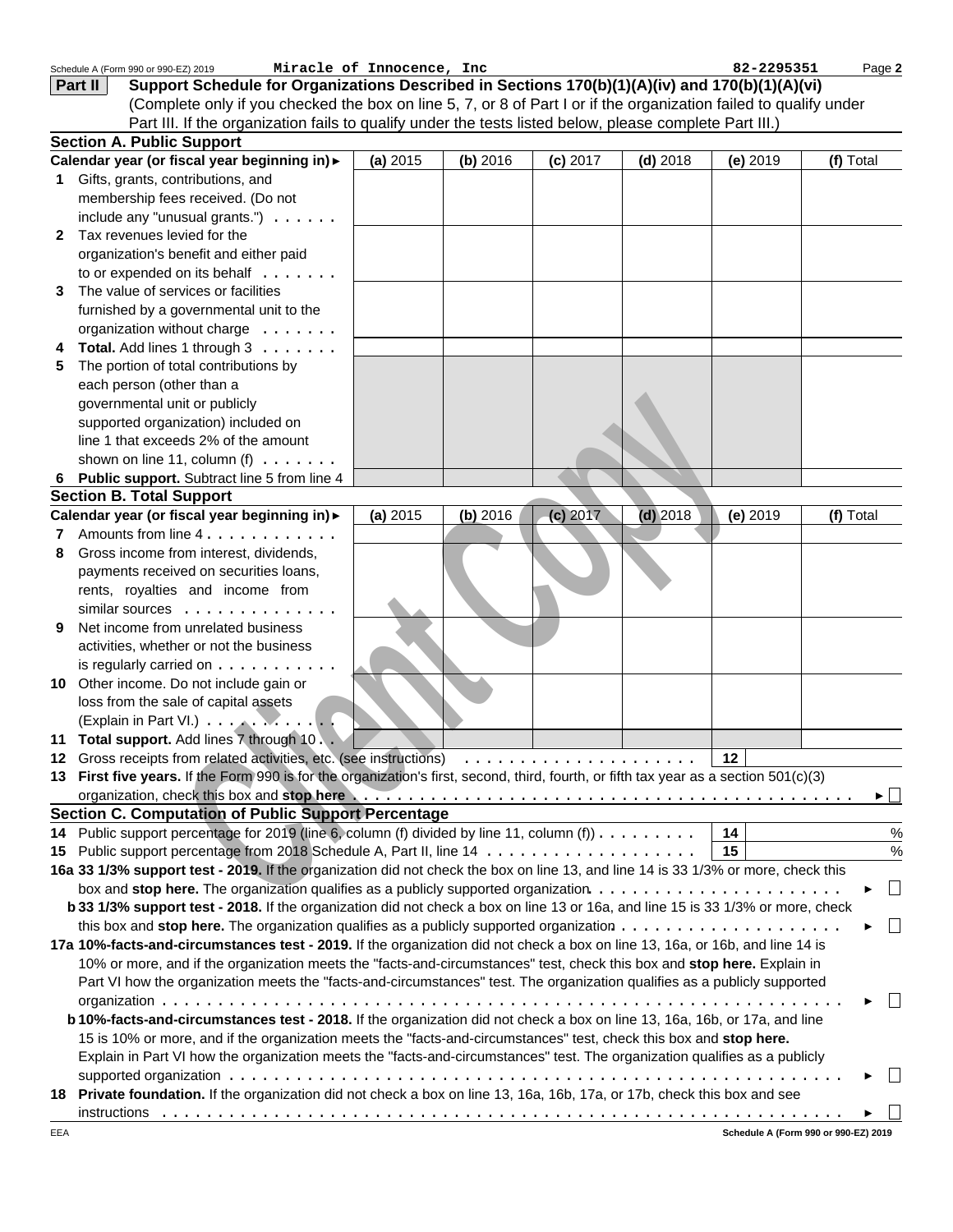|              | Schedule A (Form 990 or 990-EZ) 2019                                                                                                  | Miracle of Innocence, Inc |            |            |              | 82-2295351 | Page 3    |
|--------------|---------------------------------------------------------------------------------------------------------------------------------------|---------------------------|------------|------------|--------------|------------|-----------|
|              | Support Schedule for Organizations Described in Section 509(a)(2)<br>Part III                                                         |                           |            |            |              |            |           |
|              | (Complete only if you checked the box on line 10 of Part I or if the organization failed to qualify under Part II.                    |                           |            |            |              |            |           |
|              | If the organization fails to qualify under the tests listed below, please complete Part II.)                                          |                           |            |            |              |            |           |
|              | <b>Section A. Public Support</b>                                                                                                      |                           |            |            |              |            |           |
|              | Calendar year (or fiscal year beginning in) >                                                                                         | (a) 2015                  | (b) 2016   | $(c)$ 2017 | $(d)$ 2018   | $(e)$ 2019 | (f) Total |
|              | 1 Gifts, grants, contributions, and membership fees                                                                                   |                           |            |            |              |            |           |
|              | received. (Do not include any "unusual grants.")                                                                                      |                           |            |            | 194,484      | 268,526    | 463,010   |
| $\mathbf{2}$ | Gross receipts from admissions, merchandise                                                                                           |                           |            |            |              |            |           |
|              | sold or services performed, or facilities                                                                                             |                           |            |            |              |            |           |
|              | fumished in any activity that is related to the<br>organization's tax-exempt purpose                                                  |                           |            |            | 950          | 225        | 1,175     |
| 3            | Gross receipts from activities that are not an                                                                                        |                           |            |            |              |            |           |
|              | unrelated trade or business under section 513.                                                                                        |                           |            |            |              |            |           |
| 4            | Tax revenues levied for the                                                                                                           |                           |            |            |              |            |           |
|              | organization's benefit and either paid to                                                                                             |                           |            |            |              |            |           |
|              | or expended on its behalf                                                                                                             |                           |            |            |              |            |           |
| 5            | The value of services or facilities                                                                                                   |                           |            |            |              |            |           |
|              | furnished by a governmental unit to the                                                                                               |                           |            |            |              |            |           |
|              | organization without charge                                                                                                           |                           |            |            |              |            |           |
|              | 6 Total. Add lines 1 through $5 \ldots \ldots$                                                                                        |                           |            |            | 195,434      | 268,751    | 464,185   |
|              | 7a Amounts included on lines 1, 2, and 3                                                                                              |                           |            |            |              |            |           |
|              | received from disqualified persons<br>$\ldots$                                                                                        |                           |            |            | 40,000       | 65,761     | 105,761   |
|              | <b>b</b> Amounts included on lines 2 and 3                                                                                            |                           |            |            |              |            |           |
|              | received from other than disqualified                                                                                                 |                           |            |            |              |            |           |
|              | persons that exceed the greater of \$5,000                                                                                            |                           |            |            |              |            |           |
|              | or 1% of the amount on line 13 for the year                                                                                           |                           |            |            |              |            |           |
|              | c Add lines 7a and 7b $\ldots \ldots$                                                                                                 |                           |            |            | 40,000       | 65,761     | 105,761   |
| 8            | Public support. (Subtract line 7c from                                                                                                |                           |            |            |              |            |           |
|              | line 6.) $\ldots \ldots \ldots \ldots \ldots \ldots \ldots$                                                                           |                           |            |            |              |            | 358,424   |
|              | <b>Section B. Total Support</b>                                                                                                       |                           |            |            |              |            |           |
|              | Calendar year (or fiscal year beginning in) >                                                                                         | (a) 2015                  | $(b)$ 2016 | $(c)$ 2017 | $(d)$ 2018   | (e) 2019   | (f) Total |
|              | 9 Amounts from line 6                                                                                                                 |                           |            |            | 195,434      | 268,751    | 464,185   |
|              | <b>10a</b> Gross income from interest, dividends,                                                                                     |                           |            |            |              |            |           |
|              | payments received on securities loans, rents,                                                                                         |                           |            |            |              |            |           |
|              | royalties, and income from similar sources<br>$\ddot{\phantom{a}}$ .                                                                  |                           |            |            |              |            |           |
|              | <b>b</b> Unrelated business taxable income (less                                                                                      |                           |            |            |              |            |           |
|              | section 511 taxes) from businesses                                                                                                    |                           |            |            |              |            |           |
|              | acquired after June 30, 1975                                                                                                          |                           |            |            |              |            |           |
|              |                                                                                                                                       |                           |            |            |              |            |           |
|              | 11 Net income from unrelated business                                                                                                 |                           |            |            |              |            |           |
|              | activities not included in line 10b, whether                                                                                          |                           |            |            |              |            |           |
|              | or not the business is regularly carried on                                                                                           |                           |            |            |              |            |           |
|              | 12 Other income. Do not include gain or                                                                                               |                           |            |            |              |            |           |
|              | loss from the sale of capital assets                                                                                                  |                           |            |            |              |            |           |
|              | (Explain in Part VI.)                                                                                                                 |                           |            |            |              |            |           |
|              | 13 Total support. (Add lines 9, 10c, 11,                                                                                              |                           |            |            |              |            |           |
|              | and 12.) $\ldots \ldots \ldots \ldots \ldots$                                                                                         |                           |            |            | 195,434<br>O | 268,751    | 464,185   |
|              | 14 First five years. If the Form 990 is for the organization's first, second, third, fourth, or fifth tax year as a section 501(c)(3) |                           |            |            |              |            |           |
|              |                                                                                                                                       |                           |            |            |              |            | Ιx        |
|              | <b>Section C. Computation of Public Support Percentage</b>                                                                            |                           |            |            |              |            |           |
|              | 15 Public support percentage for 2019 (line 8, column (f), divided by line 13, column (f))                                            |                           |            |            |              | 15         | $\%$      |
|              |                                                                                                                                       |                           |            |            |              | 16         | $\%$      |
|              | Section D. Computation of Investment Income Percentage                                                                                |                           |            |            |              |            |           |
|              | 17 Investment income percentage for 2019 (line 10c, column (f), divided by line 13, column (f)).                                      |                           |            |            |              | 17         | $\%$      |
|              |                                                                                                                                       |                           |            |            |              | 18         | $\%$      |
|              | 19a 33 1/3% support tests - 2019. If the organization did not check the box on line 14, and line 15 is more than 33 1/3%, and line    |                           |            |            |              |            |           |
|              | 17 is not more than 33 1/3%, check this box and stop here. The organization qualifies as a publicly supported organization ►          |                           |            |            |              |            | $\Box$    |
|              | b 33 1/3% support tests - 2018. If the organization did not check a box on line 14 or line 19a, and line 16 is more than 33 1/3%, and |                           |            |            |              |            |           |
|              | line 18 is not more than 33 1/3%, check this box and stop here. The organization qualifies as a publicly supported organization ►     |                           |            |            |              |            |           |
|              | 20 Private foundation. If the organization did not check a box on line 14, 19a, or 19b, check this box and see instructions. ▶        |                           |            |            |              |            |           |
|              |                                                                                                                                       |                           |            |            |              |            |           |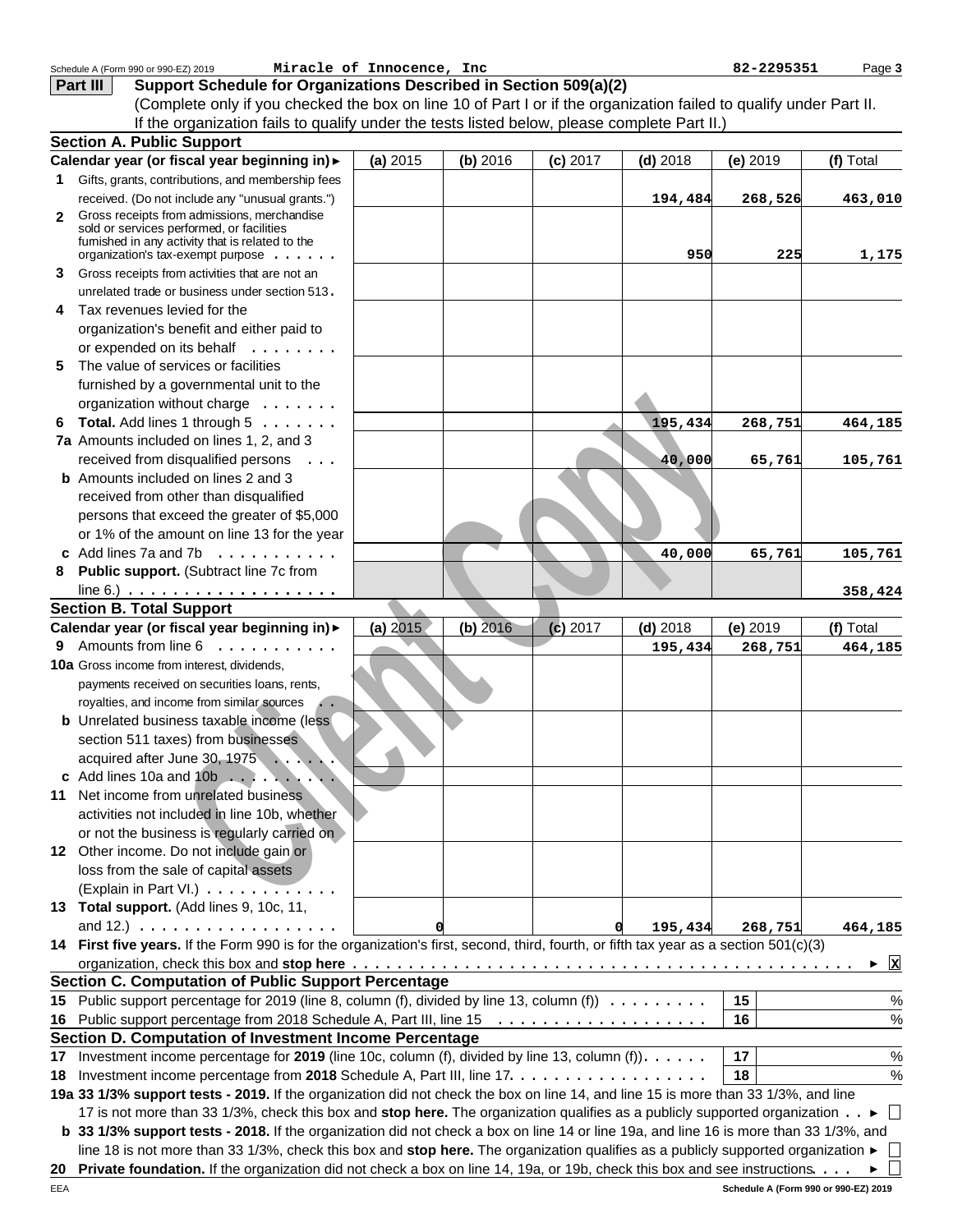# **Schedule B Schedule of Contributors**

Internal Revenue Service

**(Form 990, 990-EZ,** Department of the Treasury

OMB No. 1545-0047

**2019**

| or 990-PF)  | Attach to Form 990, Form 990-EZ, or Form 990-PF. |  |
|-------------|--------------------------------------------------|--|
| - - - - - - |                                                  |  |

### **Go to www.irs.gov/Form990 for the latest information.**

| Name of the organization              | <b>Employer identification number</b> |  |  |  |  |
|---------------------------------------|---------------------------------------|--|--|--|--|
| Miracle of Innocence, Inc.            | 82-2295351                            |  |  |  |  |
| <b>Organization type (check one):</b> |                                       |  |  |  |  |

| Filers of:         | Section:                                                                  |
|--------------------|---------------------------------------------------------------------------|
| Form 990 or 990-EZ | $\mathbf{x}$<br>$501(c)$ (3<br>) (enter number) organization              |
|                    | 4947(a)(1) nonexempt charitable trust not treated as a private foundation |
|                    | 527 political organization                                                |
| Form 990-PF        | 501(c)(3) exempt private foundation                                       |
|                    | 4947(a)(1) nonexempt charitable trust treated as a private foundation     |
|                    | 501(c)(3) taxable private foundation                                      |

## Check if your organization is covered by the **General Rule** or a **Special Rule.**

**Note:** Only a section 501(c)(7), (8), or (10) organization can check boxes for both the General Rule and a Special Rule. See instructions.

#### **General Rule**

For an organization filing Form 990, 990-EZ, or 990-PF that received, during the year, contributions totaling \$5,000 **X**or more (in money or property) from any one contributor. Complete Parts I and II. See instructions for determining a contributor's total contributions.

#### **Special Rules**

- For an organization described in section 501(c)(3) filing Form 990 or 990-EZ that met the 33 1/3% support test of the  $\Box$ regulations under sections 509(a)(1) and 170(b)(1)(A)(vi), that checked Schedule A (Form 990 or 990-EZ), Part II, line 13, 16a, or 16b, and that received from any one contributor, during the year, total contributions of the greater of **(1)** \$5,000; or **(2)** 2% of the amount on (i) Form 990, Part VIII, line 1h; or (ii) Form 990-EZ, line 1. Complete Parts I and II.
- For an organization described in section 501(c)(7), (8), or (10) filing Form 990 or 990-EZ that received from any one П contributor, during the year, total contributions of more than \$1,000 exclusively for religious, charitable, scientific, literary, or educational purposes, or for the prevention of cruelty to children or animals. Complete Parts I, II, and III.
- **Example 2** and the properties and the tractive than the state of a state of a state of the state of a Special Rule.<br>
The state of the contract Rule or a Special Rule.<br>
The state of CoPy (*C*), (8), or (10) organization П For an organization described in section 501(c)(7), (8), or (10) filing Form 990 or 990-EZ that received from any one contributor, during the year, contributions exclusively for religious, charitable, etc., purposes, but no such contributions totaled more than \$1,000. If this box is checked, enter here the total contributions that were received during the year for an exclusively religious, charitable, etc., purpose. Don't complete any of the parts unless the **General Rule** applies to this organization because it received nonexclusively religious, charitable, etc., contributions totaling \$5,000 or more during the year  $\dots\dots\dots\dots\dots\dots\dots\dots\dots\dots\dots\dots\dots\dots\dots\dots$

**Caution:** An organization that isn't covered by the General Rule and/or the Special Rules doesn't file Schedule B (Form 990, 990-EZ, or 990-PF), but it **must** answer "No" on Part IV, line 2, of its Form 990; or check the box on line H of its Form 990-EZ or on its Form 990-PF, Part I, line 2, to certify that it doesn't meet the filing requirements of Schedule B (Form 990, 990-EZ, or 990-PF).

**For Paperwork Reduction Act Notice, see the Instructions for Form 990, 990-EZ, or 990-PF. Schedule B (Form 990, 990-EZ, or 990-PF) (2019)**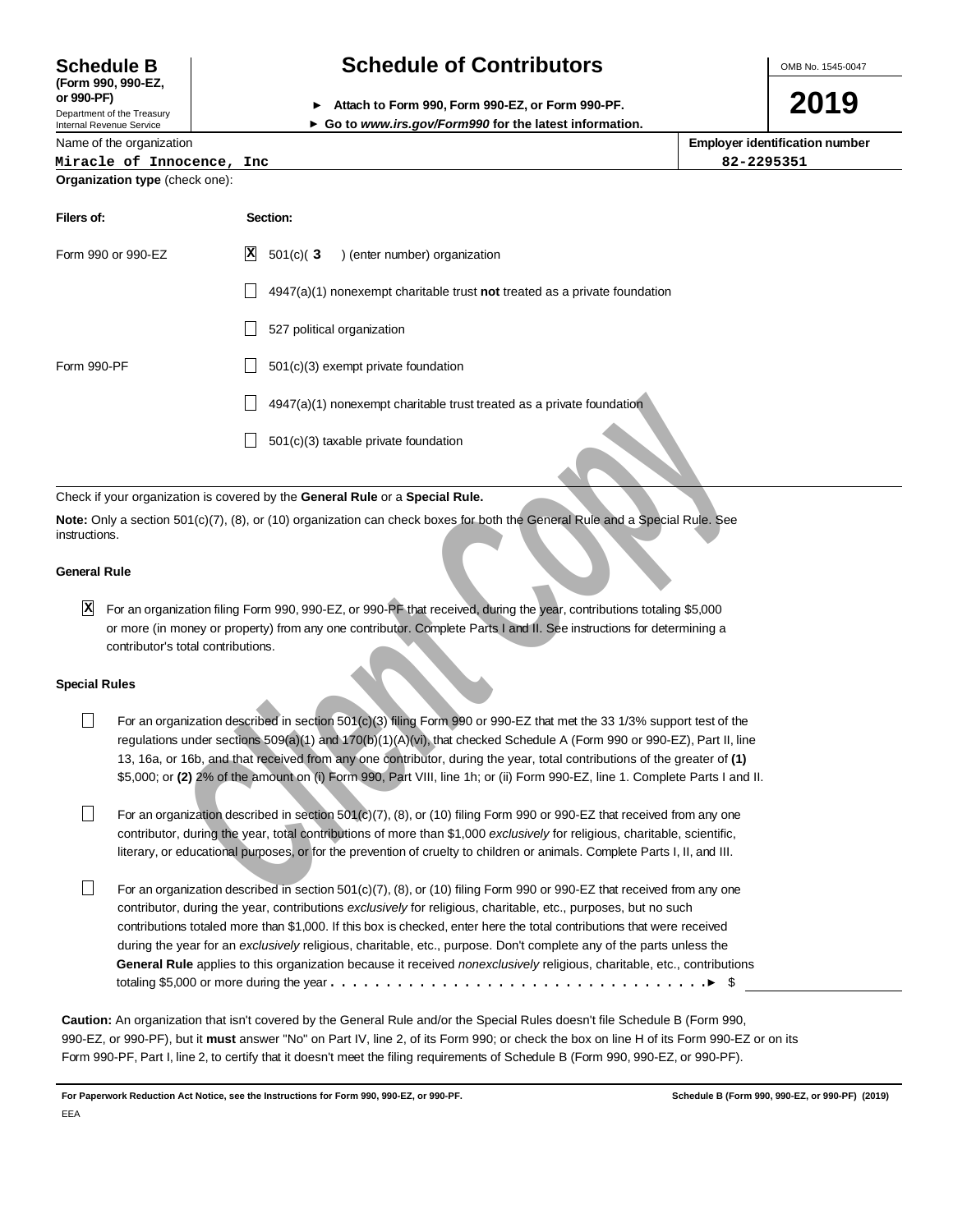Name of organization

**2** Page **Employer identification number**

**Miracle of Innocence, Inc 82-2295351** 

| Part I                  | <b>Contributors</b> (see instructions). Use duplicate copies of Part I if additional space is needed. |                                   |                                                                                                                                                  |
|-------------------------|-------------------------------------------------------------------------------------------------------|-----------------------------------|--------------------------------------------------------------------------------------------------------------------------------------------------|
| (a)<br>No.              | (b)<br>Name, address, and ZIP + 4                                                                     | (c)<br><b>Total contributions</b> | (d)<br><b>Type of contribution</b>                                                                                                               |
| $\mathbf{1}$            | Death Penalty Litigation Clinic KC                                                                    |                                   | <b>Person</b><br>$\mathbf x$<br><b>Payroll</b><br>$\Box$                                                                                         |
|                         | 4331 Gillham Road<br>Kansas City, MO 64110                                                            | \$<br>12,396                      | <b>Noncash</b><br>(Complete Part II for<br>noncash contributions.)                                                                               |
| (a)                     | (b)                                                                                                   | (c)                               | (d)                                                                                                                                              |
| No.                     | Name, address, and ZIP + 4                                                                            | <b>Total contributions</b>        | <b>Type of contribution</b>                                                                                                                      |
| $\mathbf{2}$            | Tom and Donna Mertz                                                                                   |                                   | <b>Person</b><br>$\mathbf x$                                                                                                                     |
|                         | 20233 Waverly Road                                                                                    | \$<br>10,908                      | <b>Payroll</b><br>$\Box$<br><b>Noncash</b>                                                                                                       |
|                         | Edgerton, KS 66021                                                                                    |                                   | (Complete Part II for<br>noncash contributions.)                                                                                                 |
| (a)<br>No.              | (b)<br>Name, address, and ZIP + 4                                                                     | (c)<br><b>Total contributions</b> | (d)<br><b>Type of contribution</b>                                                                                                               |
| $\mathbf{3}$            | Chris and Linda Iliff                                                                                 |                                   | <b>Person</b><br>$\mathbf x$<br><b>Payroll</b>                                                                                                   |
|                         | 17200 Canterbury Drive                                                                                | $\overline{\mathbb{S}}$<br>9,056  | $\Box$<br><b>Noncash</b>                                                                                                                         |
|                         | Stilwell, KS 66085                                                                                    |                                   | (Complete Part II for<br>noncash contributions.)                                                                                                 |
| (a)<br>No.              | (b)<br>Name, address, and ZIP + 4                                                                     | (c)<br><b>Total contributions</b> | (d)<br><b>Type of contribution</b>                                                                                                               |
| $\overline{\mathbf{4}}$ | Bruce and Carolyn Kusmin<br>12208 Fairway Road<br>Leawood, KS 66209                                   | \$<br>7,135                       | <b>Person</b><br>$\mathbf x$<br><b>Payroll</b><br>$\overline{\phantom{a}}$<br><b>Noncash</b><br>(Complete Part II for<br>noncash contributions.) |
| (a)<br>No.              | (b)<br>Name, address, and ZIP + 4                                                                     | (c)<br><b>Total contributions</b> | (d)<br><b>Type of contribution</b>                                                                                                               |
| 5                       | John Petersen                                                                                         |                                   | <b>Person</b><br>$\mathbf{x}$                                                                                                                    |
|                         | 900 W 48th Place 900                                                                                  | \$<br>6,000                       | Payroll<br>$\Box$<br><b>Noncash</b><br>$\mathbf{I}$                                                                                              |
|                         | Kansas City, MO 64112                                                                                 |                                   | (Complete Part II for<br>noncash contributions.)                                                                                                 |
| (a)<br>No.              | (b)<br>Name, address, and ZIP + 4                                                                     | (c)<br><b>Total contributions</b> | (d)<br><b>Type of contribution</b>                                                                                                               |
| 6                       | Todd Klapatauskas                                                                                     |                                   | Person<br>$\mathbf{x}$                                                                                                                           |
|                         | 904 Farrell Court                                                                                     | \$<br>5,200                       | <b>Payroll</b><br>$\Box$<br><b>Noncash</b><br>$\mathbf{L}$<br>(Complete Part II for                                                              |
|                         | Dubuque, IA 52001                                                                                     |                                   | noncash contributions.)                                                                                                                          |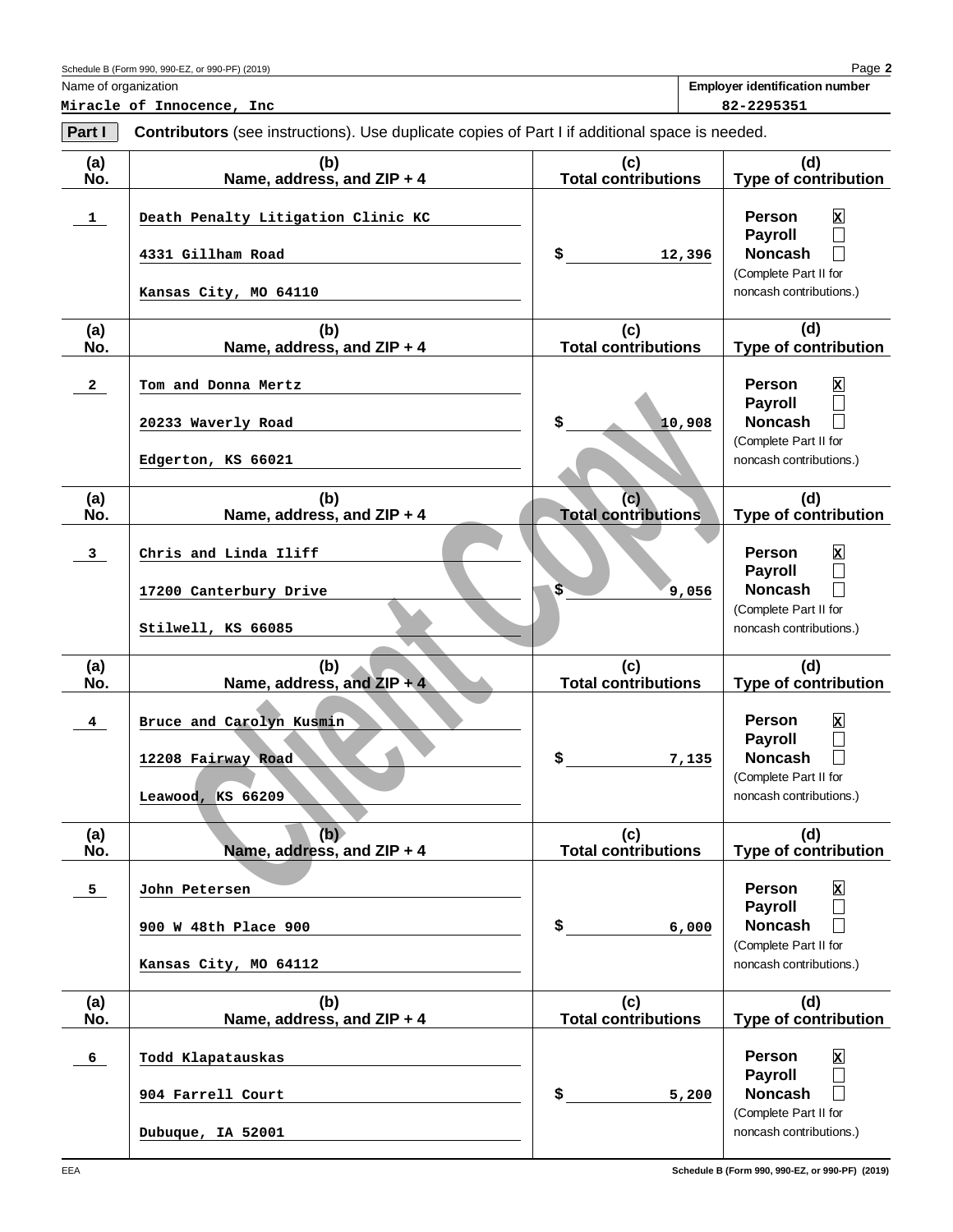Name of organization

**2** Page

**Employer identification number**

Schedule B (Form 990, 990-EZ, or 990-PF) (2019)

**Miracle of Innocence, Inc 82-2295351**

| Part I         | <b>Contributors</b> (see instructions). Use duplicate copies of Part I if additional space is needed. |                                   |                                                                                                                                                                                  |
|----------------|-------------------------------------------------------------------------------------------------------|-----------------------------------|----------------------------------------------------------------------------------------------------------------------------------------------------------------------------------|
| (a)<br>No.     | (b)<br>Name, address, and ZIP + 4                                                                     | (c)<br><b>Total contributions</b> | (d)<br><b>Type of contribution</b>                                                                                                                                               |
| 7 <sub>1</sub> | Adam Hamilton<br>13720 Roe Blvd<br>Overland Park, KS 66224                                            | \$<br>5,150                       | $\mathbf x$<br><b>Person</b><br><b>Payroll</b><br>$\Box$<br><b>Noncash</b><br>$\mathbf{L}$<br>(Complete Part II for<br>noncash contributions.)                                   |
| (a)<br>No.     | (b)<br>Name, address, and ZIP + 4                                                                     | (c)<br><b>Total contributions</b> | (d)<br><b>Type of contribution</b>                                                                                                                                               |
| 8              | Terry and Mary Putney<br>5205 W 84th Terrace<br>Overland Park, KS 66207                               | \$<br>5,116                       | <b>Person</b><br>$\mathbf{x}$<br><b>Payroll</b><br>$\Box$<br><b>Noncash</b><br>$\Box$<br>(Complete Part II for<br>noncash contributions.)                                        |
| (a)<br>No.     | (b)<br>Name, address, and ZIP + 4                                                                     | (c)<br><b>Total contributions</b> | (d)<br><b>Type of contribution</b>                                                                                                                                               |
| 9              | Clune Family Foundation<br>14608 Mohawk Circle<br>Overland Park, KS 66224                             | \$<br>5,000                       | $\mathbf x$<br><b>Person</b><br><b>Payroll</b><br>$\Box$<br><b>Noncash</b><br>$\Box$<br>(Complete Part II for<br>noncash contributions.)                                         |
| (a)<br>No.     | (b)<br>Name, address, and $ZIP + 4$                                                                   | (c)<br><b>Total contributions</b> | (d)<br>Type of contribution                                                                                                                                                      |
| 10             | Diane and Walter Mooney<br>5624 W 81st Terrace<br>Prairie Village, KS 66208                           | \$<br>5,000                       | $\mathbf x$<br><b>Person</b><br><b>Payroll</b><br>$\Box$<br><b>Noncash</b><br>$\mathbb{L}$<br>(Complete Part II for<br>noncash contributions.)                                   |
| (a)<br>No.     | (b)<br>Name, address, and ZIP + 4                                                                     | (c)<br><b>Total contributions</b> | (d)<br><b>Type of contribution</b>                                                                                                                                               |
| <u>11</u>      | Nanette and Doug Smith<br>3610 West 139th Street<br>Overland Park, KS 66224                           | \$<br>5,000                       | <b>Person</b><br>$\mathbf{x}$<br><b>Payroll</b><br>$\mathcal{L}_{\mathcal{A}}$<br><b>Noncash</b><br>$\overline{\phantom{a}}$<br>(Complete Part II for<br>noncash contributions.) |
| (a)<br>No.     | (b)<br>Name, address, and ZIP + 4                                                                     | (c)<br><b>Total contributions</b> | (d)<br><b>Type of contribution</b>                                                                                                                                               |
| 12             | Barry Wood<br>6204 W 127th Terrace<br>Leawood, KS 66209                                               | \$<br>5,000                       | <b>Person</b><br>$\mathbf{x}$<br><b>Payroll</b><br>$\overline{\phantom{0}}$<br><b>Noncash</b><br>$\mathsf{L}$<br>(Complete Part II for<br>noncash contributions.)                |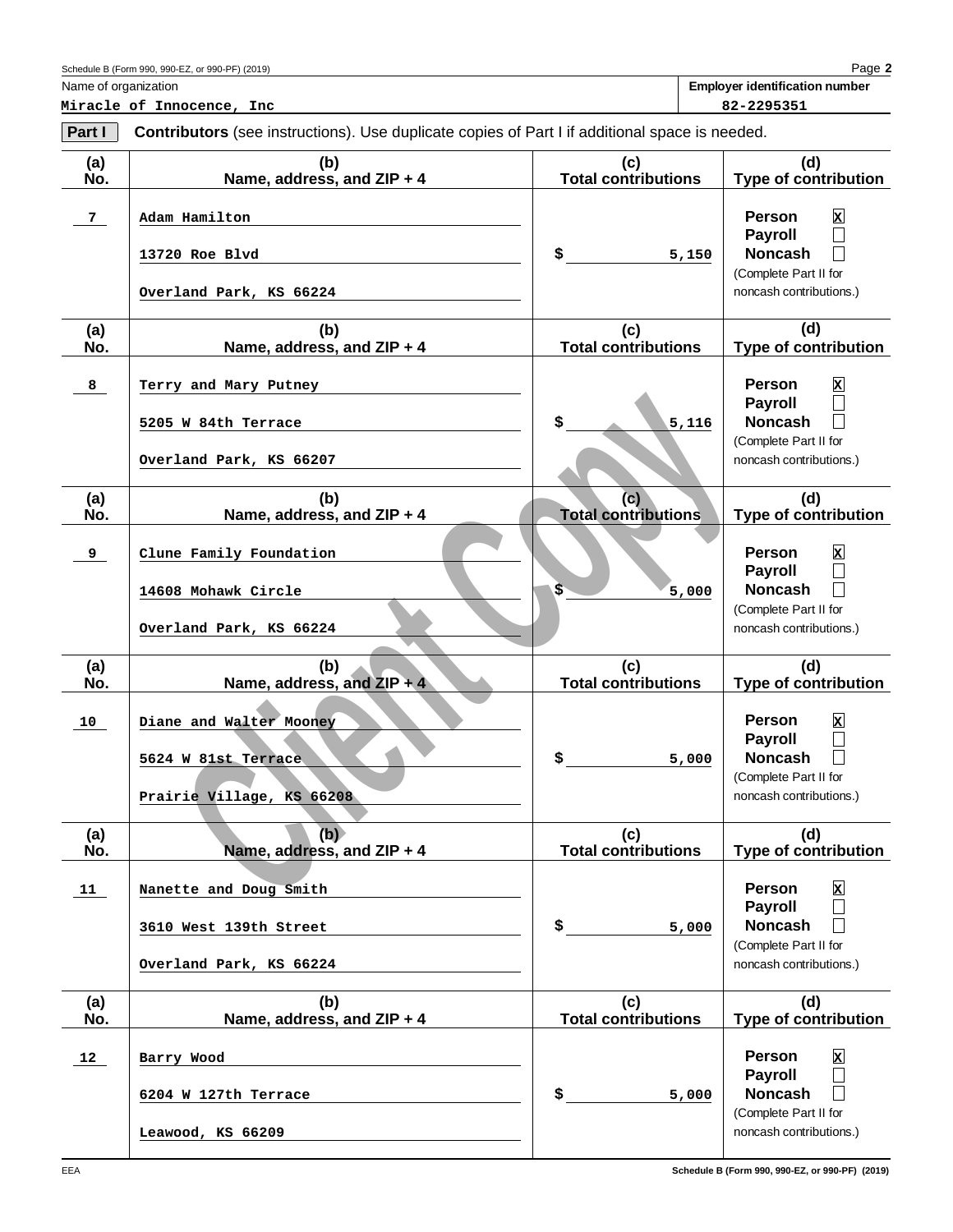| Complete if the organization answered "Yes" on Form 990, Part IV, line 17, 18, or 19, or if the<br>2019<br>organization entered more than \$15,000 on Form 990-EZ, line 6a.<br>Open to Public<br>Attach to Form 990 or Form 990-EZ.<br>Inspection<br>Go to www.irs.gov/Form990 for instructions and the latest information.<br>Internal Revenue Service<br><b>Employer identification number</b><br>Miracle of Innocence, Inc<br>82-2295351<br>Fundraising Activities. Complete if the organization answered "Yes" on Form 990, Part IV, line 17.<br>Part I<br>Form 990-EZ filers are not required to complete this part.<br>Indicate whether the organization raised funds through any of the following activities. Check all that apply.<br>1.<br>$e$ Solicitation of non-government grants<br>Mail solicitations<br>a<br>Solicitation of government grants<br>Internet and email solicitations<br>f<br>b<br>Special fundraising events<br>Phone solicitations<br>c<br>g<br>In-person solicitations<br>d<br>2a Did the organization have a written or oral agreement with any individual (including officers, directors, trustees,<br>or key employees listed in Form 990, Part VII) or entity in connection with professional fundraising services?<br>Yes<br>No<br><b>b</b> If "Yes," list the 10 highest paid individuals or entities (fundraisers) pursuant to agreements under which the fundraiser is to be<br>compensated at least \$5,000 by the organization.<br>(v) Amount paid to<br>(vi) Amount paid to<br>(iii) Did fundraiser have<br>(iv) Gross receipts<br>(i) Name and address of individual<br>(or retained by)<br>custody or control of<br>(or retained by)<br>(ii) Activity<br>or entity (fundraiser)<br>from activity<br>fundraiser listed in<br>contributions?<br>organization<br>col. (i)<br>Yes<br>No<br>1<br>2<br>3<br>4<br>5<br>6<br>7<br>8<br>9<br>10<br>.<br>3 List all states in which the organization is registered or licensed to solicit contributions or has been notified it is exempt from<br>registration or licensing. | <b>SCHEDULE G</b>          |  |  | <b>Supplemental Information Regarding Fundraising or Gaming Activities</b> |  | OMB No. 1545-0047 |
|----------------------------------------------------------------------------------------------------------------------------------------------------------------------------------------------------------------------------------------------------------------------------------------------------------------------------------------------------------------------------------------------------------------------------------------------------------------------------------------------------------------------------------------------------------------------------------------------------------------------------------------------------------------------------------------------------------------------------------------------------------------------------------------------------------------------------------------------------------------------------------------------------------------------------------------------------------------------------------------------------------------------------------------------------------------------------------------------------------------------------------------------------------------------------------------------------------------------------------------------------------------------------------------------------------------------------------------------------------------------------------------------------------------------------------------------------------------------------------------------------------------------------------------------------------------------------------------------------------------------------------------------------------------------------------------------------------------------------------------------------------------------------------------------------------------------------------------------------------------------------------------------------------------------------------------------------------------------------------------------------------------------------------------------------------------|----------------------------|--|--|----------------------------------------------------------------------------|--|-------------------|
|                                                                                                                                                                                                                                                                                                                                                                                                                                                                                                                                                                                                                                                                                                                                                                                                                                                                                                                                                                                                                                                                                                                                                                                                                                                                                                                                                                                                                                                                                                                                                                                                                                                                                                                                                                                                                                                                                                                                                                                                                                                                | (Form 990 or 990-EZ)       |  |  |                                                                            |  |                   |
|                                                                                                                                                                                                                                                                                                                                                                                                                                                                                                                                                                                                                                                                                                                                                                                                                                                                                                                                                                                                                                                                                                                                                                                                                                                                                                                                                                                                                                                                                                                                                                                                                                                                                                                                                                                                                                                                                                                                                                                                                                                                | Department of the Treasury |  |  |                                                                            |  |                   |
|                                                                                                                                                                                                                                                                                                                                                                                                                                                                                                                                                                                                                                                                                                                                                                                                                                                                                                                                                                                                                                                                                                                                                                                                                                                                                                                                                                                                                                                                                                                                                                                                                                                                                                                                                                                                                                                                                                                                                                                                                                                                | Name of the organization   |  |  |                                                                            |  |                   |
|                                                                                                                                                                                                                                                                                                                                                                                                                                                                                                                                                                                                                                                                                                                                                                                                                                                                                                                                                                                                                                                                                                                                                                                                                                                                                                                                                                                                                                                                                                                                                                                                                                                                                                                                                                                                                                                                                                                                                                                                                                                                |                            |  |  |                                                                            |  |                   |
|                                                                                                                                                                                                                                                                                                                                                                                                                                                                                                                                                                                                                                                                                                                                                                                                                                                                                                                                                                                                                                                                                                                                                                                                                                                                                                                                                                                                                                                                                                                                                                                                                                                                                                                                                                                                                                                                                                                                                                                                                                                                |                            |  |  |                                                                            |  |                   |
|                                                                                                                                                                                                                                                                                                                                                                                                                                                                                                                                                                                                                                                                                                                                                                                                                                                                                                                                                                                                                                                                                                                                                                                                                                                                                                                                                                                                                                                                                                                                                                                                                                                                                                                                                                                                                                                                                                                                                                                                                                                                |                            |  |  |                                                                            |  |                   |
|                                                                                                                                                                                                                                                                                                                                                                                                                                                                                                                                                                                                                                                                                                                                                                                                                                                                                                                                                                                                                                                                                                                                                                                                                                                                                                                                                                                                                                                                                                                                                                                                                                                                                                                                                                                                                                                                                                                                                                                                                                                                |                            |  |  |                                                                            |  |                   |
|                                                                                                                                                                                                                                                                                                                                                                                                                                                                                                                                                                                                                                                                                                                                                                                                                                                                                                                                                                                                                                                                                                                                                                                                                                                                                                                                                                                                                                                                                                                                                                                                                                                                                                                                                                                                                                                                                                                                                                                                                                                                |                            |  |  |                                                                            |  |                   |
|                                                                                                                                                                                                                                                                                                                                                                                                                                                                                                                                                                                                                                                                                                                                                                                                                                                                                                                                                                                                                                                                                                                                                                                                                                                                                                                                                                                                                                                                                                                                                                                                                                                                                                                                                                                                                                                                                                                                                                                                                                                                |                            |  |  |                                                                            |  |                   |
|                                                                                                                                                                                                                                                                                                                                                                                                                                                                                                                                                                                                                                                                                                                                                                                                                                                                                                                                                                                                                                                                                                                                                                                                                                                                                                                                                                                                                                                                                                                                                                                                                                                                                                                                                                                                                                                                                                                                                                                                                                                                |                            |  |  |                                                                            |  |                   |
|                                                                                                                                                                                                                                                                                                                                                                                                                                                                                                                                                                                                                                                                                                                                                                                                                                                                                                                                                                                                                                                                                                                                                                                                                                                                                                                                                                                                                                                                                                                                                                                                                                                                                                                                                                                                                                                                                                                                                                                                                                                                |                            |  |  |                                                                            |  |                   |
|                                                                                                                                                                                                                                                                                                                                                                                                                                                                                                                                                                                                                                                                                                                                                                                                                                                                                                                                                                                                                                                                                                                                                                                                                                                                                                                                                                                                                                                                                                                                                                                                                                                                                                                                                                                                                                                                                                                                                                                                                                                                |                            |  |  |                                                                            |  |                   |
|                                                                                                                                                                                                                                                                                                                                                                                                                                                                                                                                                                                                                                                                                                                                                                                                                                                                                                                                                                                                                                                                                                                                                                                                                                                                                                                                                                                                                                                                                                                                                                                                                                                                                                                                                                                                                                                                                                                                                                                                                                                                |                            |  |  |                                                                            |  |                   |
|                                                                                                                                                                                                                                                                                                                                                                                                                                                                                                                                                                                                                                                                                                                                                                                                                                                                                                                                                                                                                                                                                                                                                                                                                                                                                                                                                                                                                                                                                                                                                                                                                                                                                                                                                                                                                                                                                                                                                                                                                                                                |                            |  |  |                                                                            |  |                   |
|                                                                                                                                                                                                                                                                                                                                                                                                                                                                                                                                                                                                                                                                                                                                                                                                                                                                                                                                                                                                                                                                                                                                                                                                                                                                                                                                                                                                                                                                                                                                                                                                                                                                                                                                                                                                                                                                                                                                                                                                                                                                |                            |  |  |                                                                            |  |                   |
|                                                                                                                                                                                                                                                                                                                                                                                                                                                                                                                                                                                                                                                                                                                                                                                                                                                                                                                                                                                                                                                                                                                                                                                                                                                                                                                                                                                                                                                                                                                                                                                                                                                                                                                                                                                                                                                                                                                                                                                                                                                                |                            |  |  |                                                                            |  |                   |
|                                                                                                                                                                                                                                                                                                                                                                                                                                                                                                                                                                                                                                                                                                                                                                                                                                                                                                                                                                                                                                                                                                                                                                                                                                                                                                                                                                                                                                                                                                                                                                                                                                                                                                                                                                                                                                                                                                                                                                                                                                                                |                            |  |  |                                                                            |  |                   |
|                                                                                                                                                                                                                                                                                                                                                                                                                                                                                                                                                                                                                                                                                                                                                                                                                                                                                                                                                                                                                                                                                                                                                                                                                                                                                                                                                                                                                                                                                                                                                                                                                                                                                                                                                                                                                                                                                                                                                                                                                                                                |                            |  |  |                                                                            |  |                   |
|                                                                                                                                                                                                                                                                                                                                                                                                                                                                                                                                                                                                                                                                                                                                                                                                                                                                                                                                                                                                                                                                                                                                                                                                                                                                                                                                                                                                                                                                                                                                                                                                                                                                                                                                                                                                                                                                                                                                                                                                                                                                |                            |  |  |                                                                            |  |                   |
|                                                                                                                                                                                                                                                                                                                                                                                                                                                                                                                                                                                                                                                                                                                                                                                                                                                                                                                                                                                                                                                                                                                                                                                                                                                                                                                                                                                                                                                                                                                                                                                                                                                                                                                                                                                                                                                                                                                                                                                                                                                                |                            |  |  |                                                                            |  |                   |
|                                                                                                                                                                                                                                                                                                                                                                                                                                                                                                                                                                                                                                                                                                                                                                                                                                                                                                                                                                                                                                                                                                                                                                                                                                                                                                                                                                                                                                                                                                                                                                                                                                                                                                                                                                                                                                                                                                                                                                                                                                                                |                            |  |  |                                                                            |  |                   |
|                                                                                                                                                                                                                                                                                                                                                                                                                                                                                                                                                                                                                                                                                                                                                                                                                                                                                                                                                                                                                                                                                                                                                                                                                                                                                                                                                                                                                                                                                                                                                                                                                                                                                                                                                                                                                                                                                                                                                                                                                                                                |                            |  |  |                                                                            |  |                   |
|                                                                                                                                                                                                                                                                                                                                                                                                                                                                                                                                                                                                                                                                                                                                                                                                                                                                                                                                                                                                                                                                                                                                                                                                                                                                                                                                                                                                                                                                                                                                                                                                                                                                                                                                                                                                                                                                                                                                                                                                                                                                |                            |  |  |                                                                            |  |                   |
|                                                                                                                                                                                                                                                                                                                                                                                                                                                                                                                                                                                                                                                                                                                                                                                                                                                                                                                                                                                                                                                                                                                                                                                                                                                                                                                                                                                                                                                                                                                                                                                                                                                                                                                                                                                                                                                                                                                                                                                                                                                                |                            |  |  |                                                                            |  |                   |
|                                                                                                                                                                                                                                                                                                                                                                                                                                                                                                                                                                                                                                                                                                                                                                                                                                                                                                                                                                                                                                                                                                                                                                                                                                                                                                                                                                                                                                                                                                                                                                                                                                                                                                                                                                                                                                                                                                                                                                                                                                                                |                            |  |  |                                                                            |  |                   |
|                                                                                                                                                                                                                                                                                                                                                                                                                                                                                                                                                                                                                                                                                                                                                                                                                                                                                                                                                                                                                                                                                                                                                                                                                                                                                                                                                                                                                                                                                                                                                                                                                                                                                                                                                                                                                                                                                                                                                                                                                                                                |                            |  |  |                                                                            |  |                   |
|                                                                                                                                                                                                                                                                                                                                                                                                                                                                                                                                                                                                                                                                                                                                                                                                                                                                                                                                                                                                                                                                                                                                                                                                                                                                                                                                                                                                                                                                                                                                                                                                                                                                                                                                                                                                                                                                                                                                                                                                                                                                |                            |  |  |                                                                            |  |                   |
|                                                                                                                                                                                                                                                                                                                                                                                                                                                                                                                                                                                                                                                                                                                                                                                                                                                                                                                                                                                                                                                                                                                                                                                                                                                                                                                                                                                                                                                                                                                                                                                                                                                                                                                                                                                                                                                                                                                                                                                                                                                                |                            |  |  |                                                                            |  |                   |
|                                                                                                                                                                                                                                                                                                                                                                                                                                                                                                                                                                                                                                                                                                                                                                                                                                                                                                                                                                                                                                                                                                                                                                                                                                                                                                                                                                                                                                                                                                                                                                                                                                                                                                                                                                                                                                                                                                                                                                                                                                                                |                            |  |  |                                                                            |  |                   |
|                                                                                                                                                                                                                                                                                                                                                                                                                                                                                                                                                                                                                                                                                                                                                                                                                                                                                                                                                                                                                                                                                                                                                                                                                                                                                                                                                                                                                                                                                                                                                                                                                                                                                                                                                                                                                                                                                                                                                                                                                                                                |                            |  |  |                                                                            |  |                   |
|                                                                                                                                                                                                                                                                                                                                                                                                                                                                                                                                                                                                                                                                                                                                                                                                                                                                                                                                                                                                                                                                                                                                                                                                                                                                                                                                                                                                                                                                                                                                                                                                                                                                                                                                                                                                                                                                                                                                                                                                                                                                |                            |  |  |                                                                            |  |                   |
|                                                                                                                                                                                                                                                                                                                                                                                                                                                                                                                                                                                                                                                                                                                                                                                                                                                                                                                                                                                                                                                                                                                                                                                                                                                                                                                                                                                                                                                                                                                                                                                                                                                                                                                                                                                                                                                                                                                                                                                                                                                                |                            |  |  |                                                                            |  |                   |
|                                                                                                                                                                                                                                                                                                                                                                                                                                                                                                                                                                                                                                                                                                                                                                                                                                                                                                                                                                                                                                                                                                                                                                                                                                                                                                                                                                                                                                                                                                                                                                                                                                                                                                                                                                                                                                                                                                                                                                                                                                                                |                            |  |  |                                                                            |  |                   |
|                                                                                                                                                                                                                                                                                                                                                                                                                                                                                                                                                                                                                                                                                                                                                                                                                                                                                                                                                                                                                                                                                                                                                                                                                                                                                                                                                                                                                                                                                                                                                                                                                                                                                                                                                                                                                                                                                                                                                                                                                                                                |                            |  |  |                                                                            |  |                   |
|                                                                                                                                                                                                                                                                                                                                                                                                                                                                                                                                                                                                                                                                                                                                                                                                                                                                                                                                                                                                                                                                                                                                                                                                                                                                                                                                                                                                                                                                                                                                                                                                                                                                                                                                                                                                                                                                                                                                                                                                                                                                |                            |  |  |                                                                            |  |                   |
|                                                                                                                                                                                                                                                                                                                                                                                                                                                                                                                                                                                                                                                                                                                                                                                                                                                                                                                                                                                                                                                                                                                                                                                                                                                                                                                                                                                                                                                                                                                                                                                                                                                                                                                                                                                                                                                                                                                                                                                                                                                                |                            |  |  |                                                                            |  |                   |
|                                                                                                                                                                                                                                                                                                                                                                                                                                                                                                                                                                                                                                                                                                                                                                                                                                                                                                                                                                                                                                                                                                                                                                                                                                                                                                                                                                                                                                                                                                                                                                                                                                                                                                                                                                                                                                                                                                                                                                                                                                                                | Total                      |  |  |                                                                            |  |                   |
|                                                                                                                                                                                                                                                                                                                                                                                                                                                                                                                                                                                                                                                                                                                                                                                                                                                                                                                                                                                                                                                                                                                                                                                                                                                                                                                                                                                                                                                                                                                                                                                                                                                                                                                                                                                                                                                                                                                                                                                                                                                                |                            |  |  |                                                                            |  |                   |
|                                                                                                                                                                                                                                                                                                                                                                                                                                                                                                                                                                                                                                                                                                                                                                                                                                                                                                                                                                                                                                                                                                                                                                                                                                                                                                                                                                                                                                                                                                                                                                                                                                                                                                                                                                                                                                                                                                                                                                                                                                                                |                            |  |  |                                                                            |  |                   |
|                                                                                                                                                                                                                                                                                                                                                                                                                                                                                                                                                                                                                                                                                                                                                                                                                                                                                                                                                                                                                                                                                                                                                                                                                                                                                                                                                                                                                                                                                                                                                                                                                                                                                                                                                                                                                                                                                                                                                                                                                                                                |                            |  |  |                                                                            |  |                   |
|                                                                                                                                                                                                                                                                                                                                                                                                                                                                                                                                                                                                                                                                                                                                                                                                                                                                                                                                                                                                                                                                                                                                                                                                                                                                                                                                                                                                                                                                                                                                                                                                                                                                                                                                                                                                                                                                                                                                                                                                                                                                |                            |  |  |                                                                            |  |                   |
|                                                                                                                                                                                                                                                                                                                                                                                                                                                                                                                                                                                                                                                                                                                                                                                                                                                                                                                                                                                                                                                                                                                                                                                                                                                                                                                                                                                                                                                                                                                                                                                                                                                                                                                                                                                                                                                                                                                                                                                                                                                                |                            |  |  |                                                                            |  |                   |
|                                                                                                                                                                                                                                                                                                                                                                                                                                                                                                                                                                                                                                                                                                                                                                                                                                                                                                                                                                                                                                                                                                                                                                                                                                                                                                                                                                                                                                                                                                                                                                                                                                                                                                                                                                                                                                                                                                                                                                                                                                                                |                            |  |  |                                                                            |  |                   |
|                                                                                                                                                                                                                                                                                                                                                                                                                                                                                                                                                                                                                                                                                                                                                                                                                                                                                                                                                                                                                                                                                                                                                                                                                                                                                                                                                                                                                                                                                                                                                                                                                                                                                                                                                                                                                                                                                                                                                                                                                                                                |                            |  |  |                                                                            |  |                   |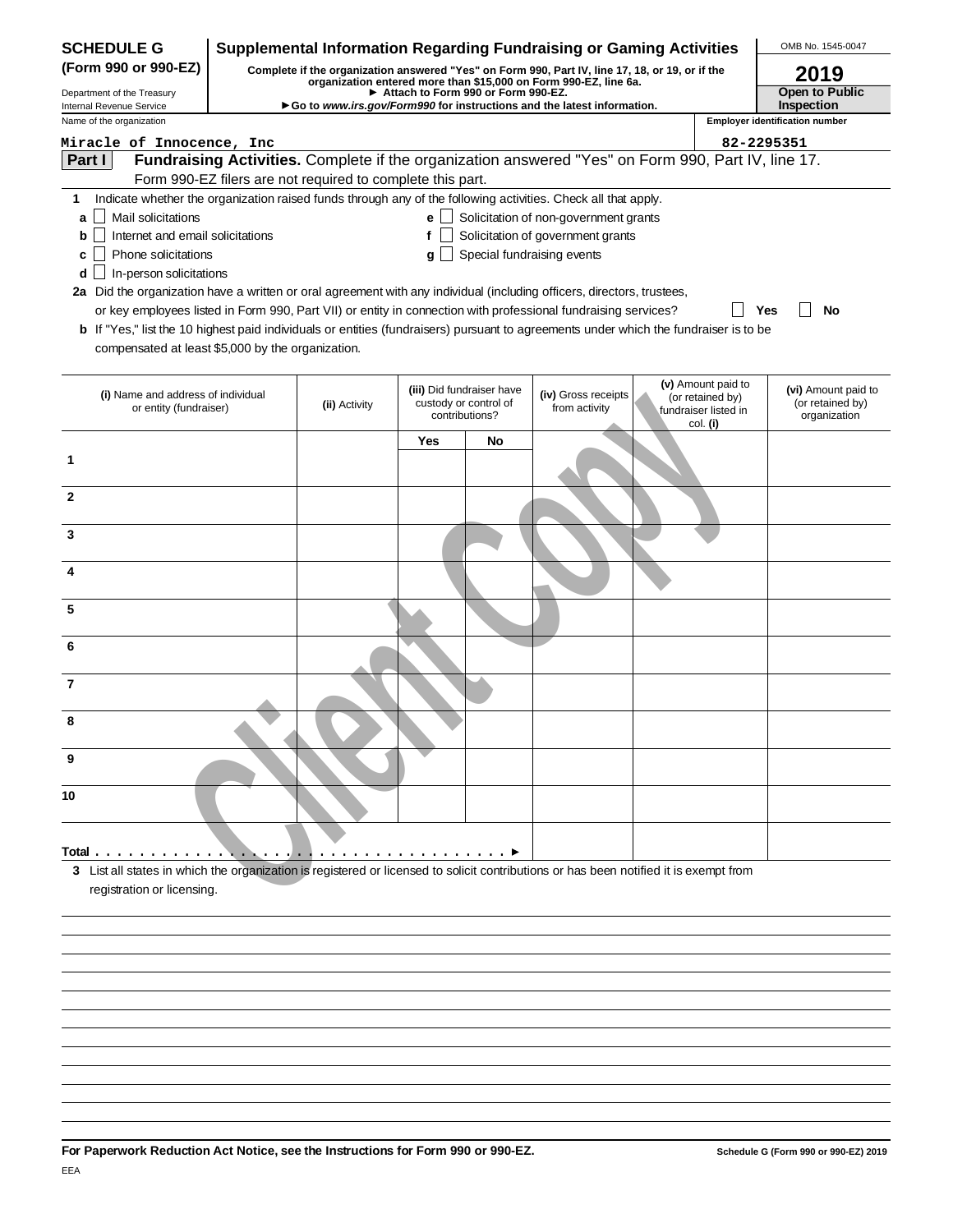|                            |                   | Schedule G (Form 990 or 990-EZ) 2019                                                                                                                       | Miracle of Innocence, Inc |                                                  |                                   | 82-2295351<br>Page 2                                |
|----------------------------|-------------------|------------------------------------------------------------------------------------------------------------------------------------------------------------|---------------------------|--------------------------------------------------|-----------------------------------|-----------------------------------------------------|
|                            | Part II           | Fundraising Events. Complete if the organization answered "Yes" on Form 990, Part IV, line 18, or reported more                                            |                           |                                                  |                                   |                                                     |
|                            |                   | than \$15,000 of fundraising event contributions and gross income on Form 990-EZ, lines 1 and 6b. List events with<br>gross receipts greater than \$5,000. |                           |                                                  |                                   |                                                     |
|                            |                   |                                                                                                                                                            | (a) Event $#1$<br>Gala    | $(b)$ Event #2                                   | (c) Other events<br>None          | (d) Total events<br>(add col. (a) through           |
|                            |                   |                                                                                                                                                            | (event type)              | (event type)                                     | (total number)                    | col. (c)                                            |
| Revenue                    | 1                 | Gross receipts                                                                                                                                             | 209,393                   |                                                  |                                   | 209,393                                             |
|                            | $\mathbf{2}$<br>3 | Less: Contributions<br>Gross income (line 1 minus                                                                                                          | 77,018                    |                                                  |                                   | 77,018                                              |
|                            |                   | $line 2)$                                                                                                                                                  | 132,375                   |                                                  |                                   | 132,375                                             |
|                            | 4                 | $Cash\! :   $                                                                                                                                              |                           |                                                  |                                   |                                                     |
|                            | 5                 | Noncash prizes<br>$\sim$                                                                                                                                   |                           |                                                  |                                   |                                                     |
|                            | 6                 | Rent/facility costs                                                                                                                                        | 2,703                     |                                                  |                                   | 2,703                                               |
| <b>Direct Expenses</b>     | 7                 | Food and beverages                                                                                                                                         | 15,742                    |                                                  |                                   | 15,742                                              |
|                            | 8                 | Entertainment                                                                                                                                              | 5,500                     |                                                  |                                   | 5,500                                               |
|                            | 9                 | Other direct expenses                                                                                                                                      | 23,231                    |                                                  |                                   | 23,231                                              |
|                            | 10                |                                                                                                                                                            |                           |                                                  | $\sim$                            | 47,176                                              |
|                            | 11                |                                                                                                                                                            |                           |                                                  |                                   | 85,199                                              |
|                            | Part III          | Gaming. Complete if the organization answered "Yes" on Form 990, Part IV, line 19, or reported more than<br>\$15,000 on Form 990-EZ, line 6a.              |                           |                                                  |                                   |                                                     |
|                            |                   |                                                                                                                                                            |                           |                                                  |                                   |                                                     |
|                            |                   |                                                                                                                                                            | (a) Bingo                 | (b) Pull tabs/instant<br>bingo/progressive bingo | (c) Other gaming                  | (d) Total gaming (add<br>col. (a) through col. (c)) |
|                            | 1                 | Gross revenue                                                                                                                                              |                           |                                                  |                                   |                                                     |
|                            | 2                 | Cash prizes                                                                                                                                                |                           |                                                  |                                   |                                                     |
|                            | 3                 | Noncash prizes                                                                                                                                             |                           |                                                  |                                   |                                                     |
| Revenue<br>Direct Expenses | 4                 | Rent/facility costs                                                                                                                                        |                           |                                                  |                                   |                                                     |
|                            | 5                 | Other direct expenses                                                                                                                                      |                           |                                                  |                                   |                                                     |
|                            | 6                 | Volunteer labor                                                                                                                                            | Yes<br>$\%$<br><b>No</b>  | Yes<br>$\%$<br>No                                | $\frac{0}{0}$<br>Yes<br><b>No</b> |                                                     |
|                            | 7                 | Direct expense summary. Add lines 2 through 5 in column (d)                                                                                                |                           | .                                                |                                   |                                                     |
|                            | 8                 |                                                                                                                                                            |                           |                                                  |                                   |                                                     |
| 9                          |                   | Enter the state(s) in which the organization conducts gaming activities:                                                                                   |                           |                                                  |                                   |                                                     |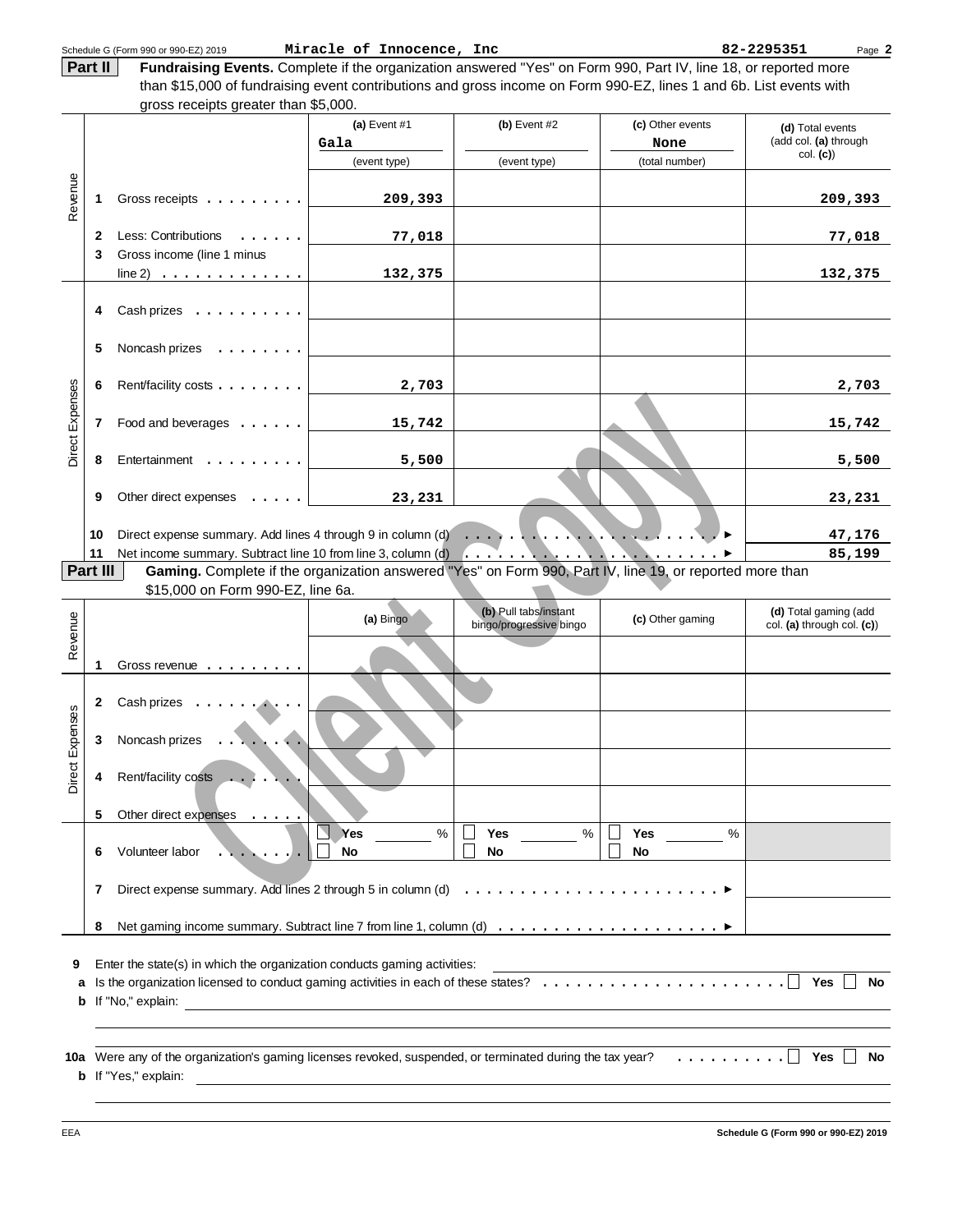Department of the Treasury

Internal Revenue Service Name of the organization

**SCHEDULE O**<br> **Supplemental Information to Form 990 or 990-EZ**<br> **Supplemental Information to Form 990 or 990-EZ (Form 990 or 990-EZ) Complete to provide information for responses to specific questions on Form 990 or 990-EZ or to provide any additional information. Attach to Form 990 or 990-EZ. Go to www.irs.gov/Form990 for the latest information.**

**2019 Open to Public** OMB No. 1545-0047

**Inspection Employer identification number**

**Miracle of Innocence, Inc 82-2295351**

## **01. Officer, directors, etc. family relationship (Part VI, line 2)**

Board member/treasurer Mary Putney is married to board member Terry Putney. President

Darryl Burton is married to Secretary Valerie Burton.

**02. Form 990 governing body review (Part VI, line 11)**

A copy of the tax return was provided to the organizations treasurer (who is also a board

or to filing. The treasurer will review the return prior to filing and<br>ing the return.<br>**Boutive director, top management comp (Part VI, line 158)**<br>is determined by a board of directors vote based upon individual jo!<br>fifter member) prior to filing. The treasurer will review the return prior to filing and will

also be signing the return.

**03. CEO, executive director, top management comp (Part VI, line 15a)**

Compensation is determined by a board of directors vote based upon individual job duties.

## **04. Other officer or key employee compensation (Part VI, line 15b**

Compensation is determined by a board of directors vote based upon individual job duties.

# **05. Governing documents, etc, available to public (Part VI, line 19)**

The organization makes available to donors their strategic plan. No other documents are

made available to the public.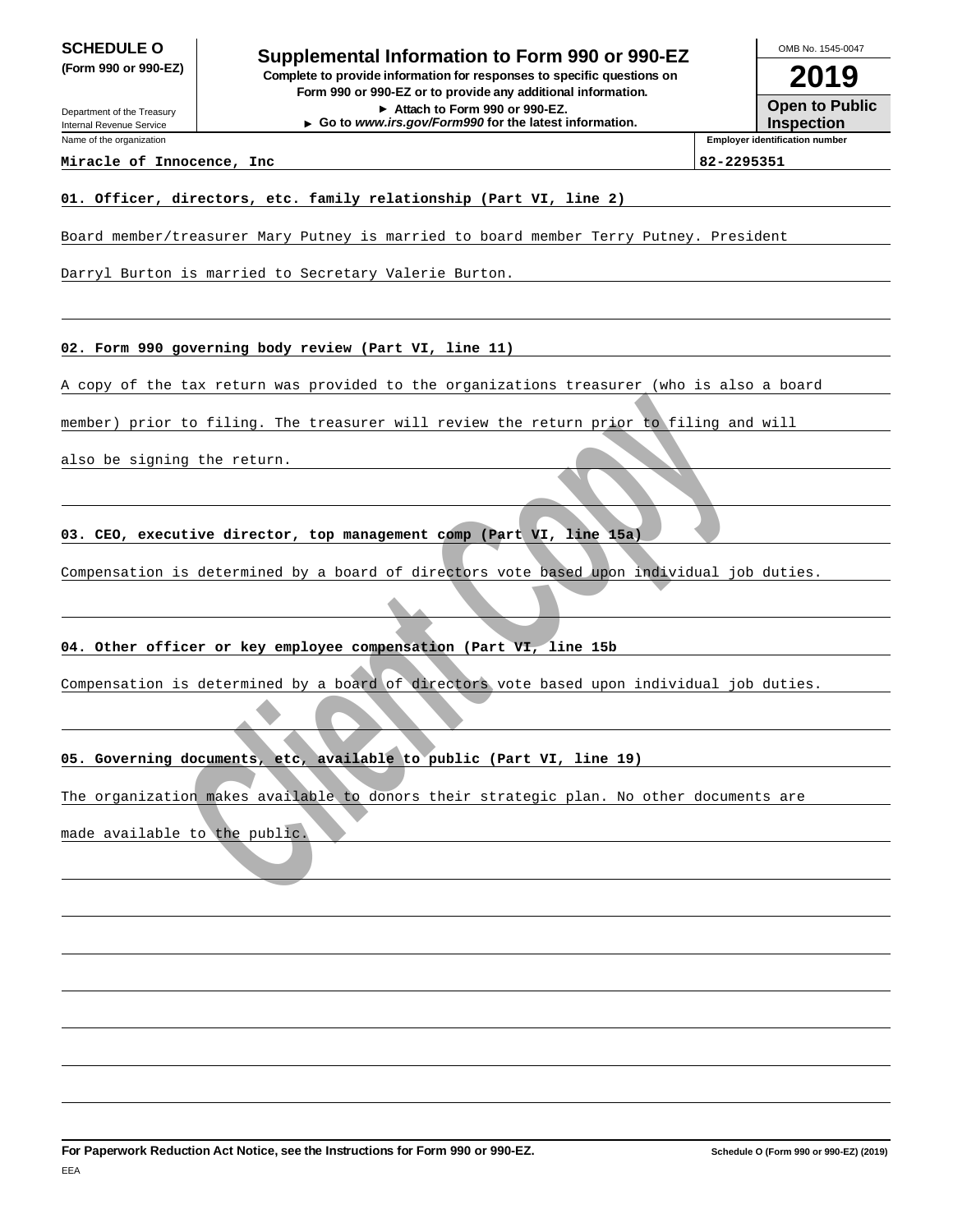| Form | 8868                |  |
|------|---------------------|--|
|      | (Rev. January 2020) |  |

# **8868 Application for Automatic Extension of Time To File an Exempt Organization Return**

Department of the Treasury Internal Revenue Service

- **File a separate application for each return.**
- **Go to www.irs.gov/Form8868 for the latest information.**

**Electronic filing (e-file)**. You can electronically file Form 8868 to request a 6-month automatic extension of time to file any of the forms listed below with the exception of Form 8870, Information Return for Transfers Associated With Certain Personal Benefit Contracts, for which an extension request must be sent to the IRS in paper format (see instructions). For more details on the electronic filing of this form, visit www.irs.gov/e-file-providers/e-file-for-charities-and-non-profits.

| Automatic 6-Month Extension of Time. Only submit original (no copies needed). |  |  |
|-------------------------------------------------------------------------------|--|--|
|                                                                               |  |  |

All corporations required to file an income tax return other than Form 990-T (including 1120-C filers), partnerships, REMICs, and trusts must use Form 7004 to request an extension of time to file income tax returns.

| Type or                    | Name of exempt organization or other filer, see instructions.                            |                | Taxpayer identification number (TIN) |  |  |
|----------------------------|------------------------------------------------------------------------------------------|----------------|--------------------------------------|--|--|
| print                      | Miracle of Innocence, Inc.                                                               |                | 82-2295351                           |  |  |
| File by the                | Number, street, and room or suite no. If a P.O. box, see instructions.                   |                |                                      |  |  |
| due date for               | 13725 Metcalf Ave                                                                        | <b>STE 285</b> |                                      |  |  |
| filing your<br>return. See | City, town or post office, state, and ZIP code. For a foreign address, see instructions. |                |                                      |  |  |
| instructions.              | Overland Park, KS 66223                                                                  |                |                                      |  |  |

| Application                              | Return | Application                       | Return |
|------------------------------------------|--------|-----------------------------------|--------|
| <b>Is For</b>                            | Code   | <b>Is For</b>                     | Code   |
| Form 990 or Form 990-EZ                  | 01     | Form 990-T (corporation)          | 07     |
| Form 990-BL                              | 02     | Form 1041-A                       | 08     |
| Form 4720 (individual)                   | 03     | Form 4720 (other than individual) | 09     |
| Form 990-PF                              | 04     | Form 5227                         | 10     |
| Form 990-T (sec. 401(a) or 408(a) trust) | 05     | Form 6069                         | 11     |
| Form 990-T (trust other than above)      | 06     | Form 8870                         | 12     |

| <b>Application</b>                                                                                                                                                                                                                                                                                                                                                                                                                                                                                                                                                                                                                                                                                                                                                                                                                                                    | Return | <b>Application</b>                                                                              |                     | Return                  |
|-----------------------------------------------------------------------------------------------------------------------------------------------------------------------------------------------------------------------------------------------------------------------------------------------------------------------------------------------------------------------------------------------------------------------------------------------------------------------------------------------------------------------------------------------------------------------------------------------------------------------------------------------------------------------------------------------------------------------------------------------------------------------------------------------------------------------------------------------------------------------|--------|-------------------------------------------------------------------------------------------------|---------------------|-------------------------|
| Is For                                                                                                                                                                                                                                                                                                                                                                                                                                                                                                                                                                                                                                                                                                                                                                                                                                                                | Code   | <b>Is For</b>                                                                                   |                     | Code                    |
| Form 990 or Form 990-EZ                                                                                                                                                                                                                                                                                                                                                                                                                                                                                                                                                                                                                                                                                                                                                                                                                                               | 01     | Form 990-T (corporation)                                                                        |                     | 07                      |
| Form 990-BL                                                                                                                                                                                                                                                                                                                                                                                                                                                                                                                                                                                                                                                                                                                                                                                                                                                           | 02     | Form 1041-A                                                                                     |                     | 08                      |
| Form 4720 (individual)                                                                                                                                                                                                                                                                                                                                                                                                                                                                                                                                                                                                                                                                                                                                                                                                                                                | 03     | Form 4720 (other than individual)                                                               |                     | 09                      |
| Form 990-PF                                                                                                                                                                                                                                                                                                                                                                                                                                                                                                                                                                                                                                                                                                                                                                                                                                                           | 04     | Form 5227                                                                                       |                     | 10                      |
| Form 990-T (sec. 401(a) or 408(a) trust)                                                                                                                                                                                                                                                                                                                                                                                                                                                                                                                                                                                                                                                                                                                                                                                                                              | 05     | Form 6069                                                                                       |                     | 11                      |
| Form 990-T (trust other than above)                                                                                                                                                                                                                                                                                                                                                                                                                                                                                                                                                                                                                                                                                                                                                                                                                                   | 06     | Form 8870                                                                                       |                     | 12                      |
| Telephone No.▶ 913-717-5080<br>• If the organization does not have an office or place of business in the United States, check this box<br>• If this is for a Group Retum, enter the organization's four digit Group Exemption Number (GEN)<br>for the whole group, check this box $\ldots$ , $\blacksquare$ . If it is for part of the group, check this box $\ldots$ $\blacktriangleright \square$ and attach<br>a list with the names and TINs of all members the extension is for.<br>I request an automatic 6-month extension of time until<br>1.<br>the organization named above. The extension is for the organization's retum for:<br>$\overline{\textbf{X}}$ calendar year 2019 or<br>$\Box$ tax year beginning<br>▶<br>If the tax year entered in line 1 is for less than 12 months, check reason: $\Box$ Initial return<br>2<br>Change in accounting period |        | 11-16 , 20 20 , to file the exempt organization retum for<br>, 20 , and ending<br>  Final retum | . If this is<br>.20 |                         |
| 3a If this application is for Forms 990-BL, 990-PF, 990-T, 4720, or 6069, enter the tentative tax, less<br>any nonrefundable credits. See instructions.                                                                                                                                                                                                                                                                                                                                                                                                                                                                                                                                                                                                                                                                                                               |        |                                                                                                 | За                  | \$                      |
| b If this application is for Forms 990-PF, 990-T, 4720, or 6069, enter any refundable credits and                                                                                                                                                                                                                                                                                                                                                                                                                                                                                                                                                                                                                                                                                                                                                                     |        |                                                                                                 |                     |                         |
| estimated tax payments made. Include any prior year overpayment allowed as a credit.                                                                                                                                                                                                                                                                                                                                                                                                                                                                                                                                                                                                                                                                                                                                                                                  |        |                                                                                                 | 3b                  | \$                      |
| c Balance due. Subtract line 3b from line 3a. Include your payment with this form, if required, by                                                                                                                                                                                                                                                                                                                                                                                                                                                                                                                                                                                                                                                                                                                                                                    |        |                                                                                                 |                     |                         |
| using EFTPS (Electronic Federal Tax Payment System). See instructions.                                                                                                                                                                                                                                                                                                                                                                                                                                                                                                                                                                                                                                                                                                                                                                                                |        |                                                                                                 | 3c                  | S                       |
| Caution: If you are going to make an electronic funds withdrawal (direct debit) with this Form 8868, see Form 8453-EO and Form 8879-EO for payment                                                                                                                                                                                                                                                                                                                                                                                                                                                                                                                                                                                                                                                                                                                    |        |                                                                                                 |                     |                         |
| instructions.                                                                                                                                                                                                                                                                                                                                                                                                                                                                                                                                                                                                                                                                                                                                                                                                                                                         |        |                                                                                                 |                     |                         |
| For Privacy Act and Paperwork Reduction Act Notice, see instructions.                                                                                                                                                                                                                                                                                                                                                                                                                                                                                                                                                                                                                                                                                                                                                                                                 |        |                                                                                                 |                     | Form 8868 (Rev. 1-2020) |

EEA